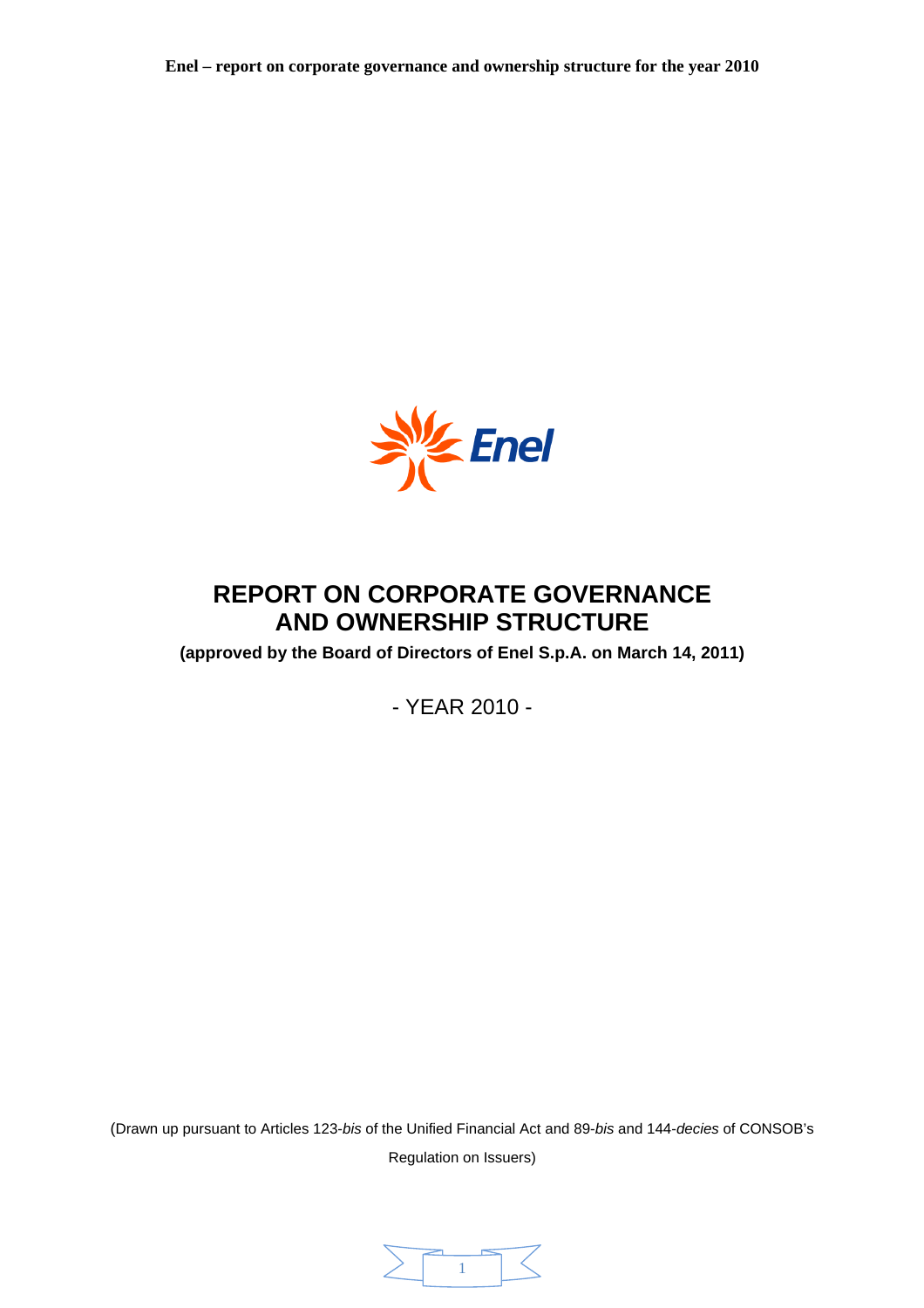| Compensation of the Directors in case of early termination of the relationship, also following a takeover bid 11 |  |
|------------------------------------------------------------------------------------------------------------------|--|
|                                                                                                                  |  |
| Section II: Implementation of the recommendations of the Self-regulation Code and additional information  14     |  |
|                                                                                                                  |  |
|                                                                                                                  |  |
|                                                                                                                  |  |
|                                                                                                                  |  |
|                                                                                                                  |  |
|                                                                                                                  |  |
|                                                                                                                  |  |
|                                                                                                                  |  |
|                                                                                                                  |  |
|                                                                                                                  |  |
|                                                                                                                  |  |
|                                                                                                                  |  |
|                                                                                                                  |  |
|                                                                                                                  |  |
|                                                                                                                  |  |
|                                                                                                                  |  |
|                                                                                                                  |  |
|                                                                                                                  |  |
|                                                                                                                  |  |
|                                                                                                                  |  |
|                                                                                                                  |  |
|                                                                                                                  |  |
|                                                                                                                  |  |
|                                                                                                                  |  |
|                                                                                                                  |  |
|                                                                                                                  |  |
|                                                                                                                  |  |
|                                                                                                                  |  |
|                                                                                                                  |  |

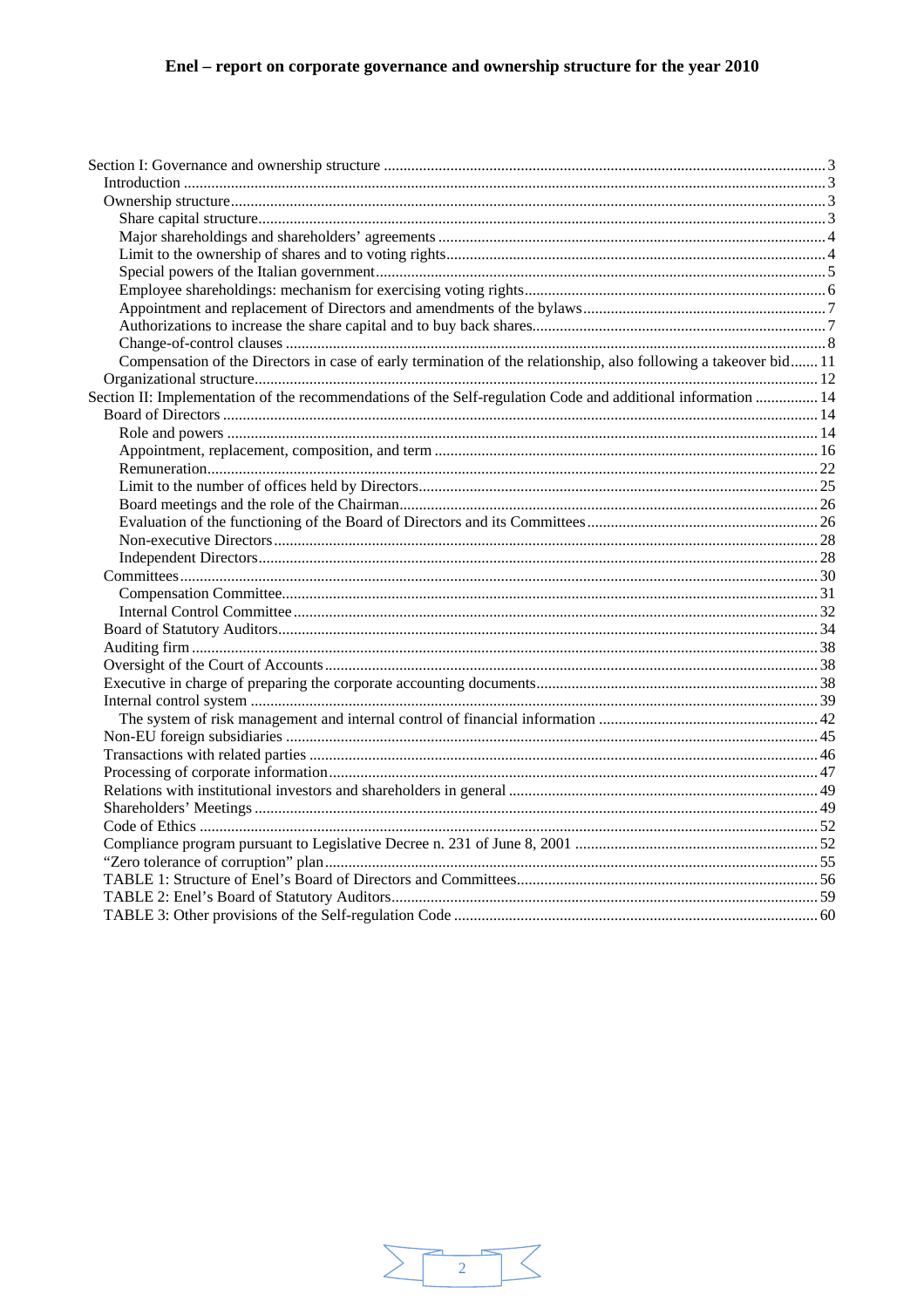# **Report on corporate governance and ownership structure**

SECTION I: GOVERNANCE AND OWNERSHIP STRUCTURE

#### **Introduction**

During 2010, the corporate governance structure in place at Enel S.p.A. (hereinafter, also "Enel" or the "Company") and in the group of companies that it controls (hereinafter, for the sake of brevity, the "Group") continued to reflect the principles contained in the edition of the Self-regulation Code of Italian listed companies promoted by *Borsa Italiana*, published in March 2006 and available on Borsa Italiana's website at http://www.borsaitaliana.it/borsaitaliana/ufficio-stampa/comunicatistampa/2006/codiceautodisciplina.en\_pdf.htm (hereinafter, for the sake of brevity, the "Selfregulation Code"), as well as the recommendations made in this regard by the CONSOB and, more generally, international best practice.

The aim of this corporate governance system is essentially the creation of value for the shareholders, taking into account the social importance of the Group's activities and the consequent need, in carrying them out, to adequately consider all the interests involved.

### **Ownership structure**

#### *Share capital structure*

The capital stock of the Company consists exclusively of registered ordinary shares fully paid up and entitled to full voting rights at both Ordinary and Extraordinary Shareholders' Meetings. At the end of 2010 (and still as of March 2011), Enel's share capital amounted to euro 9,403,357,795, divided into the same number of ordinary shares with a par value of euro 1 each.

Since November 1999, the Company's shares have been listed on the Electronic Stock Exchange organized and managed by Borsa Italiana. In addition, the shares of the Company were listed on the New York Stock Exchange in the form of ADSs (American Depositary Shares) from November 1999 until December 2007. At the Company's request, because of the low trading volume and the financial and administrative burdens connected with maintaining the listing and the registration of the aforesaid ADSs in the United States of America, in December 2007 such ADSs were delisted from the New York Stock Exchange. In March 2008, following the completion of the procedure of deregistering Enel's ADSs (and ordinary shares) at the Securities and Exchange Commission (SEC), the Company's reporting obligations provided for by the Securities Exchange Act of 1934 ceased and the provisions regarding corporate governance contained in the Sarbanes-Oxley Act no longer apply to Enel. In this regard it should be noted that, even after the completion of the deregistration, the internal controls over financial reporting required by Section 404 of the Sarbanes-Oxley Act are still applied by certain Latin American companies of the Group which have ADSs listed on the New York Stock Exchange (as better specified in the second section of the

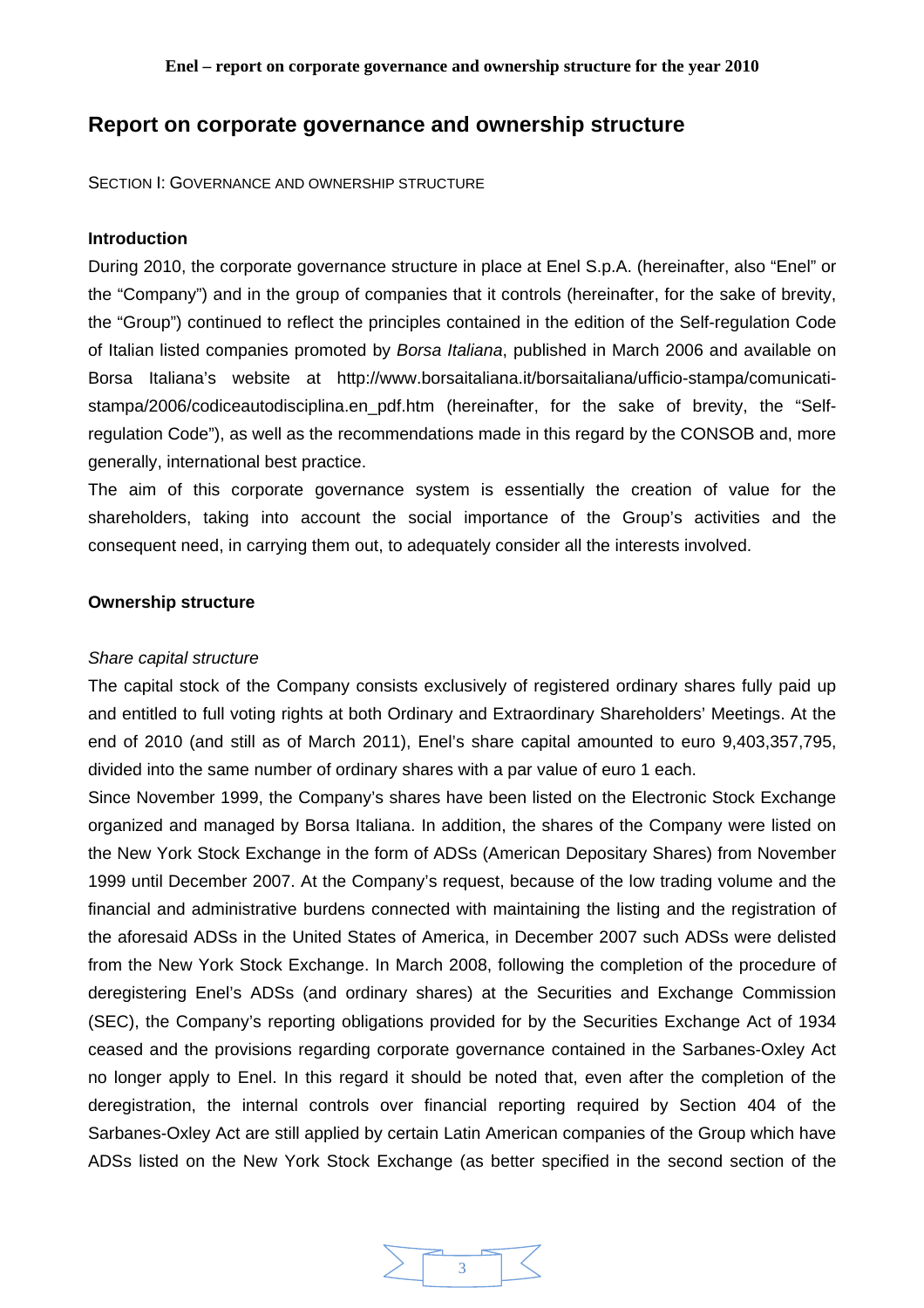document under "Internal Control System" - "The system of risk management and internal control on financial information").

#### *Major shareholdings and shareholders' agreements*

According to the entries in Enel's stock register, the reports made to the CONSOB and received by the Company, and the other available information, as of March 2011 no shareholder – with the exception of the Ministry of the Economy and Finance of the Italian Republic, which owns 31.24% of the share capital, the group controlled by Blackrock Inc., which owns 2.74% of the share capital as asset management, and Natixis S.A., which owns 2.07% of the share capital – owns more than 2% of the Company's share capital, nor, to the Company's knowledge, do any shareholders' agreements indicated in the Unified Financial Act regarding Enel's shares exist.

With respect to the previous financial year, it should be noted that the Ministry of Economy and Finance has received from its subsidiary Cassa Depositi e Prestiti S.p.A. 17.36% of the Enel's share capital (thus increasing its direct participation in the Company's share capital from 13.88% to 31.24%) as an effect of the exchange of shareholdings set out by the Decree of the Minister of Economy and Finance dated 30 November, 2010 and completed on 21 December, 2010.

The Company is therefore subject to the *de facto* control of the Ministry of the Economy and Finance, which has sufficient votes to exercise a dominant influence at Ordinary Shareholders' Meetings of Enel. However, the aforesaid Ministry is not in any way involved in managing and coordinating the Company, in accordance with the provisions of article 19, paragraph 6, of Decree Law n. 78/2009 (subsequently converted into Law n. 102/2009), which made it clear that the regulations contained in the civil code regarding the management and coordination of companies do not apply to the Italian government.

### *Limit to the ownership of shares and to voting rights*

In implementing a provision of the regulations regarding privatizations, the Company's bylaws provides that – except for the government, public bodies, and parties subject to their respective control – no shareholder may own, directly or indirectly, Enel shares that constitute more than 3% of the share capital.

The voting rights regarding the shares owned in excess of the aforesaid limit of 3% may not be exercised, and the voting rights to which each of the parties concerned by the limit to share ownership would have been entitled will be proportionately reduced, unless there are prior joint instructions from the shareholders concerned. In case of noncompliance, resolutions of Shareholders Meetings may be challenged in court if it is assessed that the majority required would not have been attained without the votes expressed in excess of the aforesaid limit.

According to the regulations regarding privatizations and subsequent modifications, the provisions of the bylaws concerning the limit to share ownership and to voting rights will lapse if the limit of 3% is exceeded following a takeover bid in consequence of which the bidder holds shares

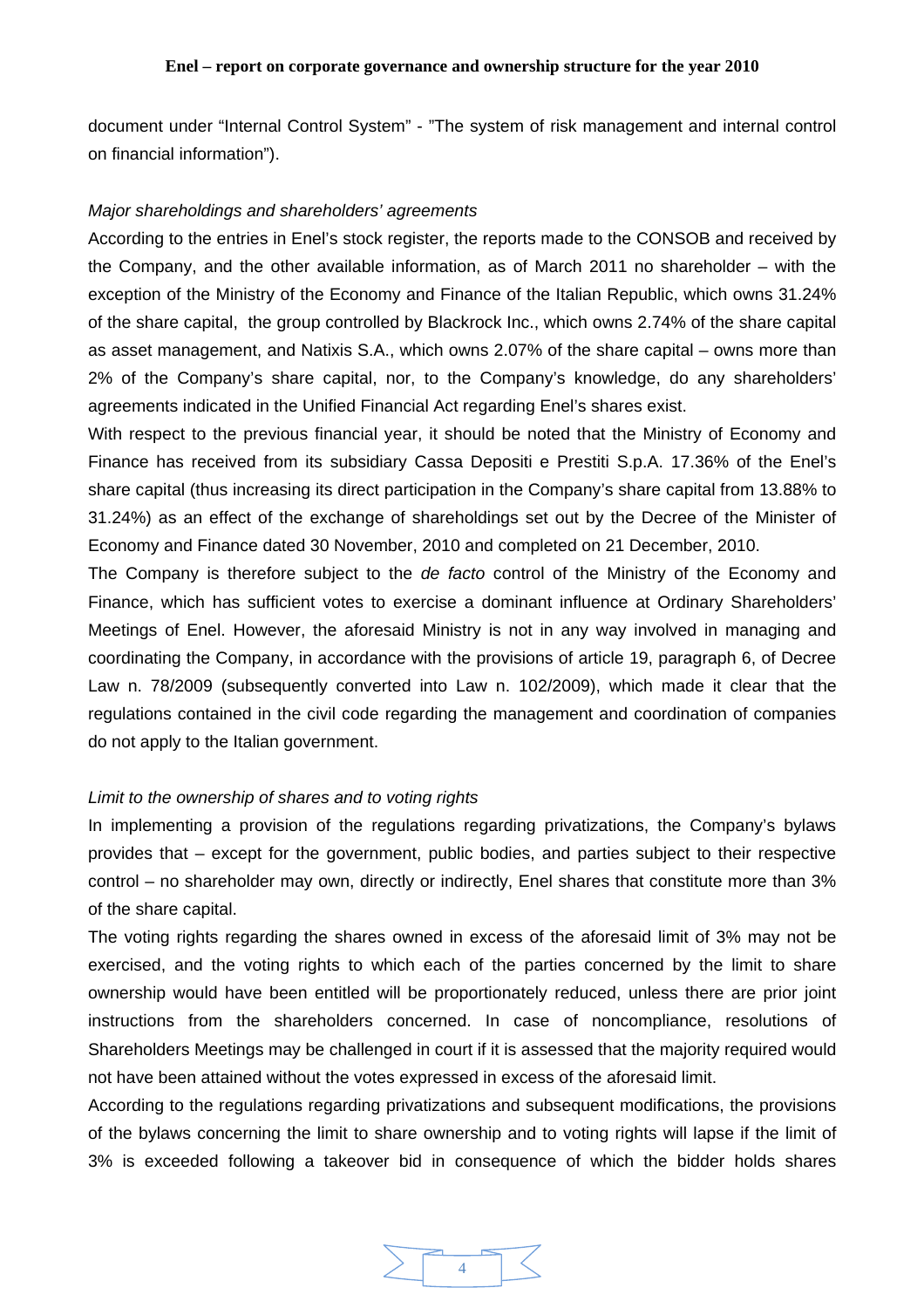amounting to at least 75% of the capital with the right to vote on resolutions regarding the appointment or removal of Directors.

# *Special powers of the Italian government*

In implementing the provisions of the regulations regarding privatizations, the Company's bylaws assigns to the Italian government (represented for this purpose by the Ministry of the Economy and Finance) several "special powers", which are exercisable regardless of the number of shares owned by the aforesaid Ministry.

Specifically, the Minister of the Economy and Finance, in agreement with the Minister of Productive Activities (currently the Minister of Economic Development), has the following "special powers", to be used according to the criteria established by the Prime Minister's Decree of June 10, 2004:

- a) opposition to the acquisition of significant shareholdings (that is to say, amounting to or exceeding 3% of Enel's share capital) by parties to whom the aforesaid limit to share ownership applies. Grounds for the opposition must be given and the opposition may be expressed only in cases in which the Ministry considers the transaction to be in actual fact detrimental to vital national interests;
- b) opposition to shareholders' agreements referred to in the Unified Financial Act if they concern 5% or more of Enel's share capital. In this case too, grounds must be given for the opposition, which may be expressed only in cases in which the shareholders' agreements are liable to cause concrete detriment to vital national interests;
- c) veto to the adoption of resolutions liable to have a major impact on the Company (by which is understood resolutions to wind-up, transfer, merge, or split-up the Company or to move its headquarters abroad or change its corporate purpose, as well as those aimed at abolishing or changing the content of the "special powers"). Grounds for the veto must in any case be given and the veto may be exercised only in cases in which such resolutions are liable to cause concrete detriment to vital national interests;
- d) appointment of a Director without the right to vote (and of the related substitute in case he or she leaves the office).

It should be noted that, on March 26, 2009, the Court of Justice of the European Communities declared that, by adopting the provisions stated in article 1, paragraph 2, of the aforesaid Prime Minister's Decree of June 10, 2004 containing the criteria for exercising the special powers, Italy failed to meet its obligations under articles 43 (*freedom of establishment*) and 56 (*free circulation of capital*) of the institutive Treaty of the European Community.

Thereafter, Decree of the President of the Council of Ministers dated 20 May 2010 abrogated the provision of the aforesaid Prime Minister's Decree of June 10, 2004 censured by the Court of Justice of the European Communities, which contained the circumstances in which the special powers provided under letters a), b) and c) could be effectively exercised. Article 1, paragraph 1, of the Prime Minister's Decree of June 10, 2004, according to which the "special powers" may be exercised "only in the event of relevant and unavoidable reasons of general interest, with particular

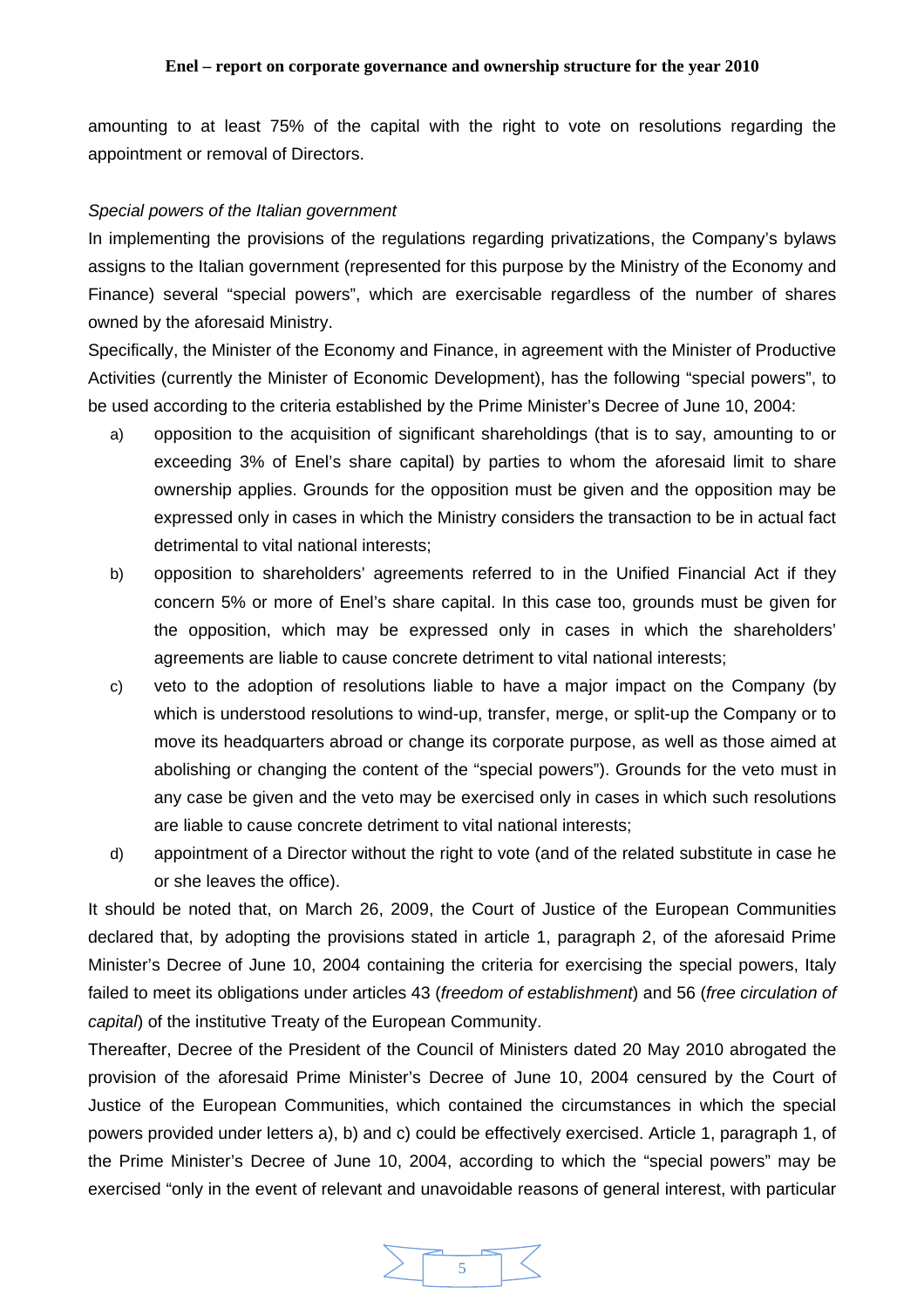reference to public order, security, health and defense, in the form and through means which are suitable and proportional to safeguard such interests, also through the possible provision of appropriate time constraints, without prejudice to national and EU rules, and among those, in first instance, the non-discrimination principle", remains applicable.

### *Employee shareholdings: mechanism for exercising voting rights*

The Unified Financial Act sets forth specific rules regarding voting proxies in listed companies, which deviate – for such companies – from the provisions set forth in the Civil Code and which were significantly amended following the implementation in Italy of Directive 2007/36/EC (relating to the exercise of certain rights of the shareholders of listed companies) by Legislative Decree No. 27 of 27 January, 2010. The foregoing specific rules govern the solicitation of proxies, which is defined as the request for proxies addressed to more than two-hundred shareholders, on specific voting proposals, or accompanied by recommendations, declarations and other indications suitable for the purpose of influencing the vote. However, the Unified Financial Act clarifies that the request for proxies accompanied by recommendations, declarations and other indication suitable for the purpose of influencing the vote, which is addressed by associations of shareholders to their affiliates – including those associations which put together employees who are shareholders - is not to be considered as solicitation of proxies – and, thus, is not subject to the relevant specific discipline – if such associations comply with the specific requirements set forth by the Unified Financial Act.

At the same time, the Unified Financial Act continues to hope for the by-laws of listed companies to contain provisions aimed at simplifying the exercise of voting right through proxy by the employees who are shareholders, thus fostering their participation to the decision of the shareholders' meetings.

In such respect, since 1999, Enel's bylaws expressly provide that, in order to simplify the collection of proxies by the employees-shareholders of the Company and of its subsidiaries, which are affiliated to associations of shareholders which comply with the requirements prescribed by applicable laws, facilities for communication and for the collection of proxies shall be made available to such associations, pursuant to the terms and modalities to be agreed upon from time to time with their legal representatives.

In March 2008 the establishment of an employee-shareholders' association called *A.DI.G.E. – Associazione Azionisti Dipendenti Gruppo Enel* (Association of Employee-Shareholders of Enel Group) which possesses the requirements prescribed by the Unified Financial Act has been notified to the Company; the above rules provided by the bylaws of the Company apply therefore to such association.

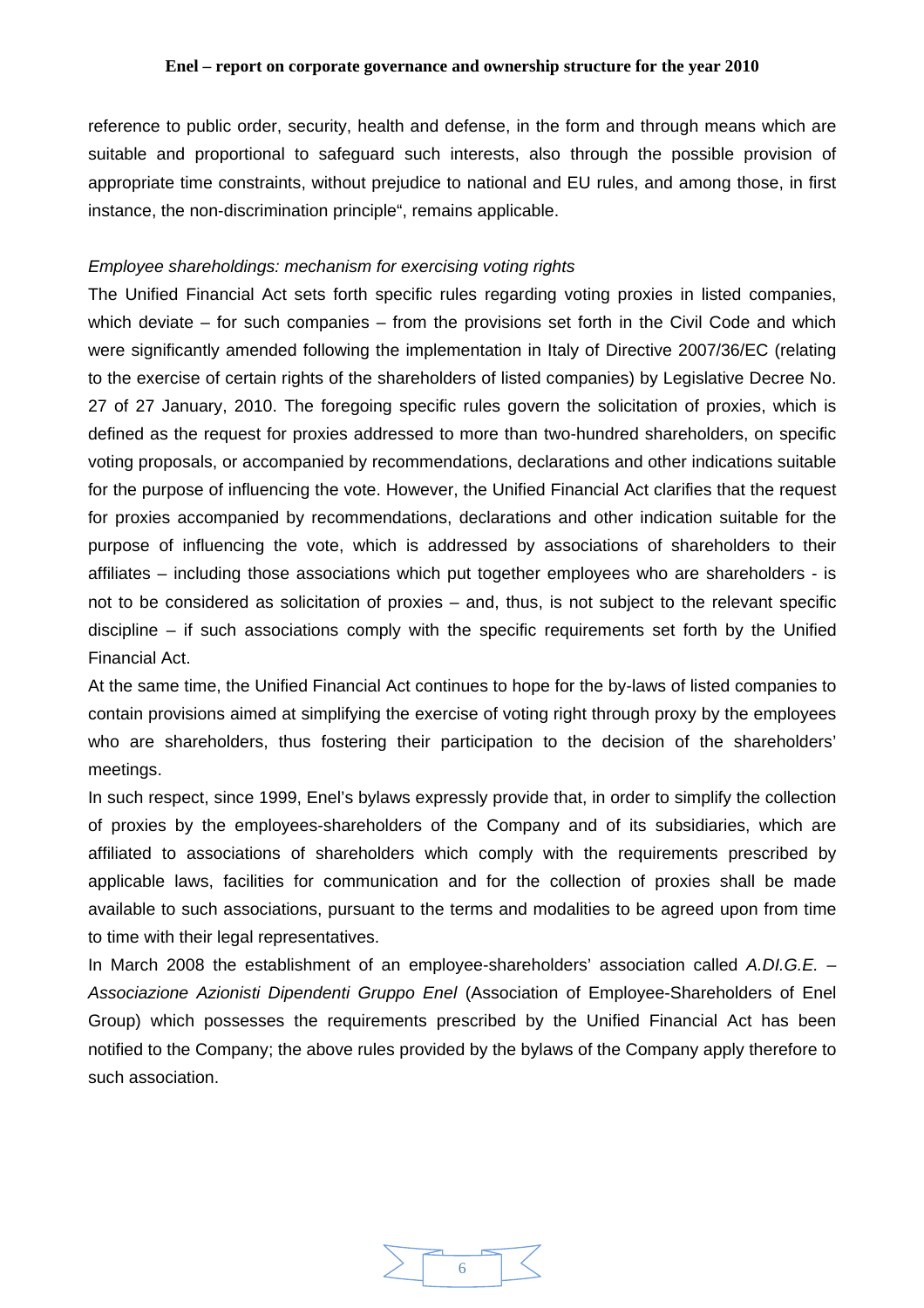# *Appointment and replacement of Directors and amendments of the bylaws*

The rules that regulate the appointment and replacement of Directors are examined in the second section of this document (under "Board of Directors – Appointment, replacement, composition, and term).

As far as the rules applicable to amendments of the bylaws are concerned, Extraordinary Shareholders Meetings resolve thereon according to the majorities provided for by the law.

As allowed by the law, however, the Company's bylaws assigns to the authority of the Board of Directors the resolutions concerning:

- mergers by absorption of entirely or at least 90% owned companies, as well as de-mergers corresponding to the latter;
- the establishment or closing of secondary headquarters;
- which Directors are entrusted to represent the Company;
- the reduction of the share capital in the event one or more shareholders withdraw;
- the harmonization of the bylaws with provisions of law;
- moving the registered office within Italy.

Furthermore, in implementing the provisions of the regulations regarding privatizations, the Company's bylaws assigns to the Italian government (represented for this purpose by the Ministry of the Economy and Finance) the "special power" of veto on the adoption of several resolutions – which are specified in detail in the paragraph "Special powers of the Italian government" – liable to have a major impact on the Company and, at the same time, to entail the amendment of its bylaws.

## *Authorizations to increase the share capital and to buy back shares*

As of March 2011, the bylaws contains three authorizations of the Board of Directors to increase the share capital for stock-option plans addressed to the Company's and Group's executives, with the consequent exclusion of the shareholders' preemptive rights.

Specifically, in May 2006 the extraordinary session of a Shareholders' Meeting authorized the Board of Directors, for a period of five years, to increase the share capital one or more times, divisibly, by a maximum amount of euro 31,790,000 for the 2006 stock-option plan, which had been approved by the ordinary session of the same Shareholders' Meeting. In March 2009, the Board of Directors ascertained the failure to attain one of the objectives to which the exercise of the stock options assigned under the 2006 plan was subject; which entailed the lapse of the stock options in question, as well as of the related share capital increase.

In May 2007 the extraordinary session of a Shareholders' Meeting authorized the Board of Directors, for a period of five years, to increase the share capital one or more times, divisibly, by a maximum amount of euro 27,920,000 for the 2007 stock-option plan, which had been approved by the ordinary session of the same Shareholders' Meeting. It should be pointed out that, also in this case, in March 2010, the Board of Directors ascertained the failure to achieve one of the objectives to which the exercise of the stock options assigned under the 2007 plan was subject, which entailed the lapse of the options in question, as well as of the related share capital increase.

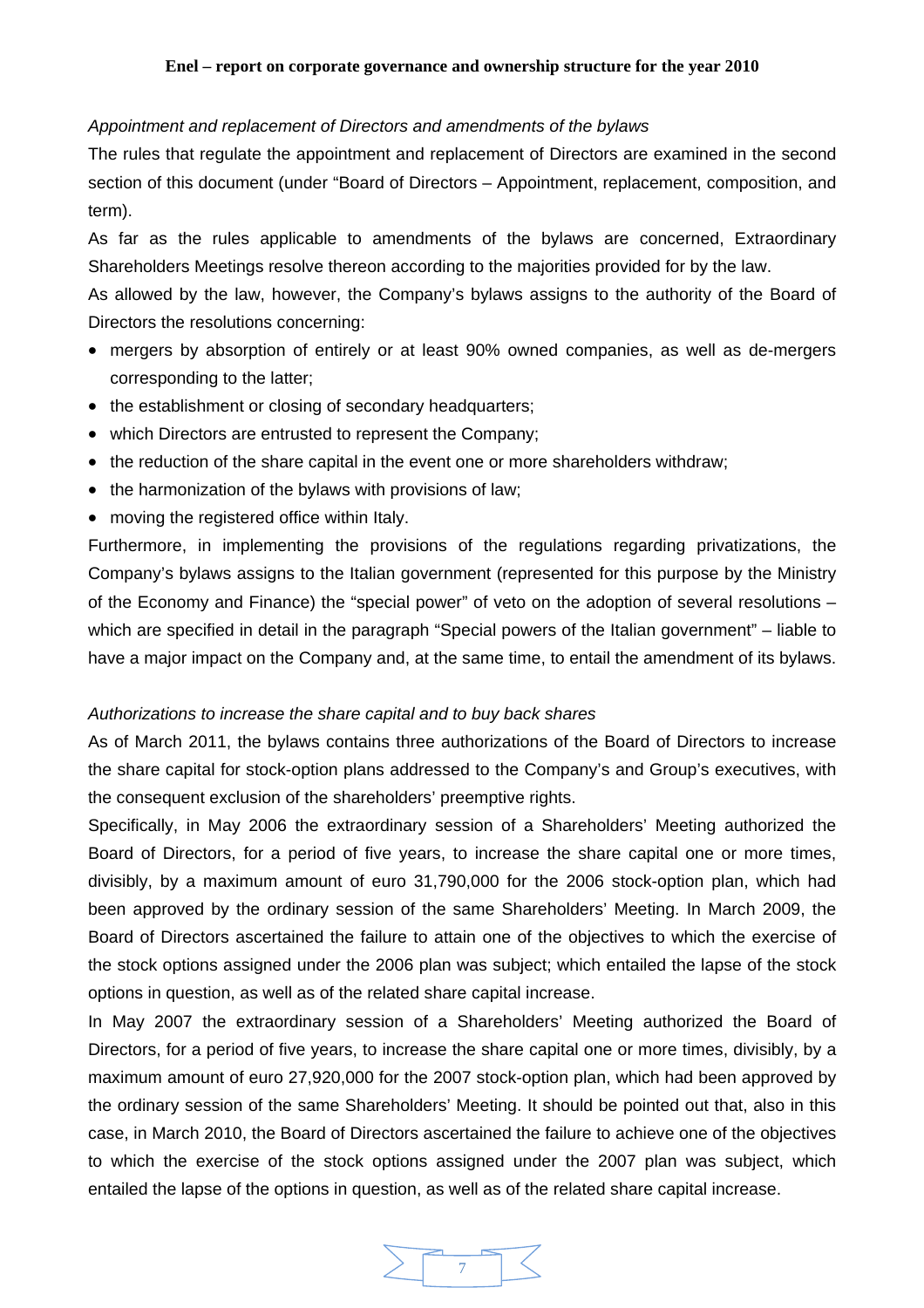In June 2008, the extraordinary session of the Shareholders' Meeting has also authorized the Board of Directors, for a period of five years, to increase the share capital one or more times, divisibly, by a maximum amount of euro 9,623,735 for the 2008 stock-option plan, which had been approved by the ordinary session of the same Shareholders' Meeting.

The authorization for the 2008 stock-option plan is still in force, since in March 2011 the Board of Directors has ascertained the achievement of the objectives to which the exercise of the options under the said stock-option plan was subject to; the amount of such authorization could entail a maximum total dilution amounting to 0.10% of the share capital as recorded at the beginning of March 2011.

For the sake of completeness, it should be pointed out that the total actual dilution of the share capital as of the end of 2010 as a consequence of the exercise of the stock options assigned through the plans preceding the aforesaid ones amounted to 1.31%.

As of March 2011, there are no authorizations for the Board of Directors to either issue financial instruments granting shareholding or to buy back shares.

### *Change-of-control clauses*

### A) The Credit Agreement for purchasing Endesa shares

In order to finance the purchase of the shares of the Spanish company Endesa S.A., as part of the takeover bid on the entire share capital of the said company by Enel, its subsidiary Enel Energy Europe S.r.l. and the Spanish companies Acciona S.A. and Finanzas Dos S.A. (the latter controlled by Acciona S.A.), in April 2007 Enel and its subsidiary Enel Finance International S.A. (recently merged in Enel Finance International N.V.) entered into a syndicated term and guarantee facility agreement (hereinafter, for the sake of brevity, the "Credit Agreement") with a pool of banks for a total amount of euro 35 billion. In April 2009, Enel and Enel Finance International negotiated with a pool of 12 banks an extension of the Credit Agreement amounting to an additional euro 8 billion and an extension (with respect to the deadlines provided for by the aforesaid Credit Agreement) of the period established for the repayment of this additional sum, with the intention of financing the acquisition by Enel's subsidiary Enel Energy Europe S.r.l. of the 25.01% of Endesa S.A.'s share capital held by Acciona S.A. and Finanzas Dos S.A.. Specifically, it was agreed that of the additional euro 8 billion obtained through the extension of the Credit Agreement, euro 5.5 billion may be paid back in 2014 and the remaining euro 2.5 billion in 2016. Following the acquisition by the subsidiary Enel Energy Europe S.r.l. of the 25.01% of Endesa S.A.'s capital held by Acciona S.A. and Finanzas Dos S.A., in June 2009 the aforesaid extension of the Credit Agreement, amounting to euro 8 billion, was entirely used. In December 2010, following the repayments made, the remaining amount of the Credit Agreement – including the aforesaid additional euro 8 billion – was euro 6.9 billion.

The Credit Agreement makes specific provisions for the cases (hereinafter, for the sake of brevity, the "cases of change of control") in which (i) control of Enel is acquired by one or more parties

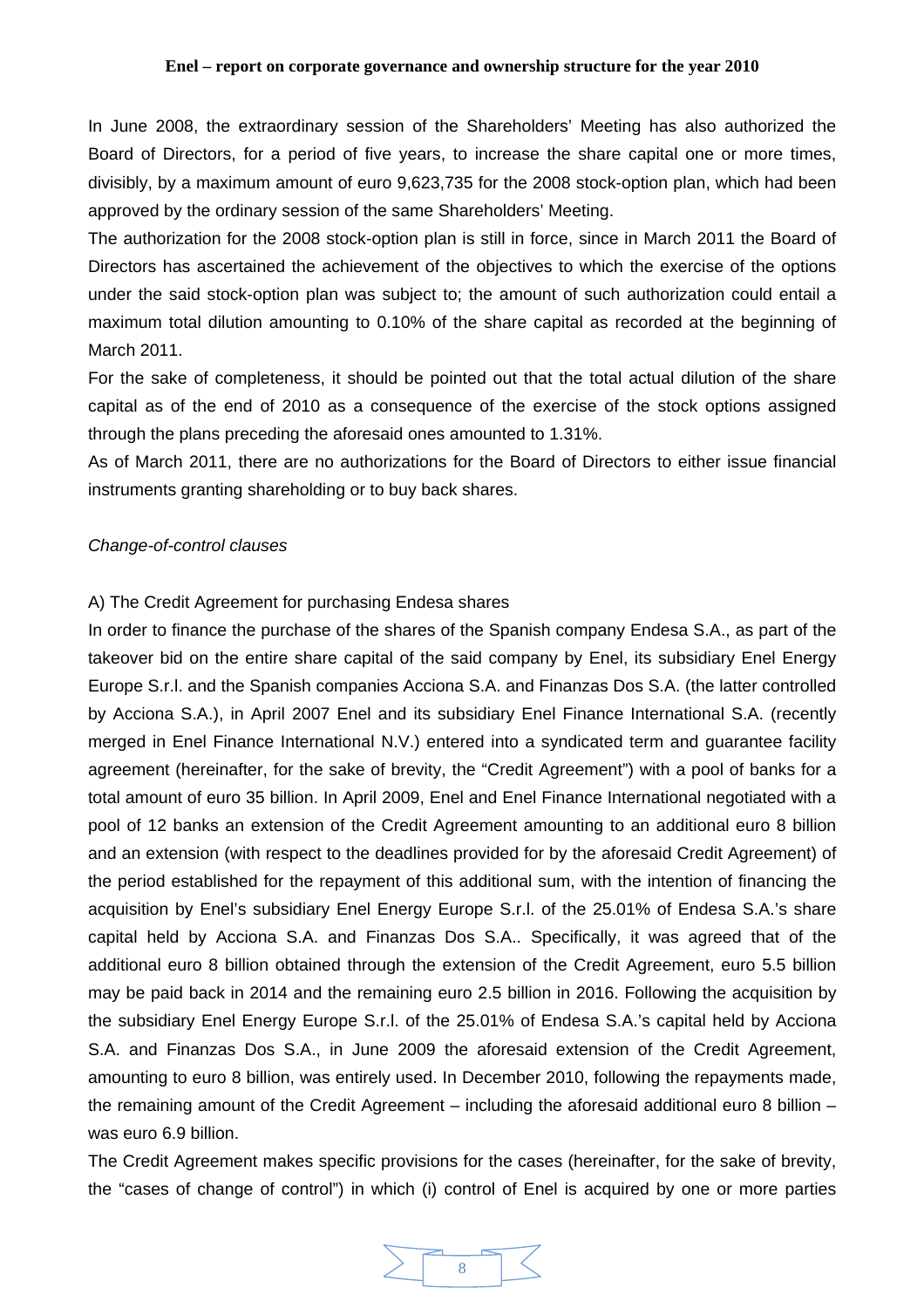other than the Italian government or (ii) Enel or any of its subsidiaries contributes (including through mergers) a substantial portion of the assets of the Group to parties that are not part of the latter, so that the Group's creditworthiness is significantly compromised in the opinion of the pool of banks.

Specifically, if one of the aforesaid hypothetical cases of change of control occurs:

- each bank belonging to the pool may propose to renegotiate the terms and conditions of the Credit Agreement or communicate its intention of withdrawing from the contract;
- Enel and its subsidiary Enel Finance International may decide to advance the repayment of the sums received and to cancel without penalties the entire financial commitment assumed by each bank belonging to the pool (i) with which the renegotiation of the terms and conditions of the Credit Agreement has not been successful or (ii) that has communicated its intention to withdraw from the contract;
- each of the latter banks belonging to the pool may demand the early repayment of the sums paid out and the cancellation of the entire financial commitment it assumed;
- in the event that none of the banks belonging to the pool either proposes to renegotiate the terms and conditions of the Credit Agreement or communicates its intention to withdraw from the contract, the Credit Agreement remains fully effective according to the terms and conditions originally agreed on.

# B) The revolving credit facility agreement

In order to meet general treasury requirements, in April 2010 Enel and its subsidiary Enel Finance International S.A. (recently merged in Enel Finance International N.V.) entered into a revolving credit facility agreement with a pool of banks for a total amount of euro 10 billion and, at the same time, terminated a previous agreement having the same subject, entered into in 2005, for an amount of euro 5 billion.

This contract, which is currently in force, provides, as in the contract which was terminated, for rules regarding changes of control and the related effects that are essentially the same as those in the Credit Agreement described in paragraph A) above.

### C) The revolving credit facility agreement entered into with Unicredit

In order to satisfy specific treasury requirements, in December 2010 Enel entered into a revolving credit facility agreement with Unicredit S.p.A. for a total amount of euro 500 million and a term of about 18 months from the date of signing.

This contract also provides that in the event that the control of Enel is acquired by one or more parties other than the Italian Government, such change shall be timely notified to Unicredit S.p.A.; in the event that Unicredit S.p.A. deems that the change of control may adversely affect the capacity of Enel to fulfill its obligations under the facility agreement, it may request the suspension of the use by Enel of the funds provided under the facility agreement and the reimbursement of the amounts already drawn but not yet used.

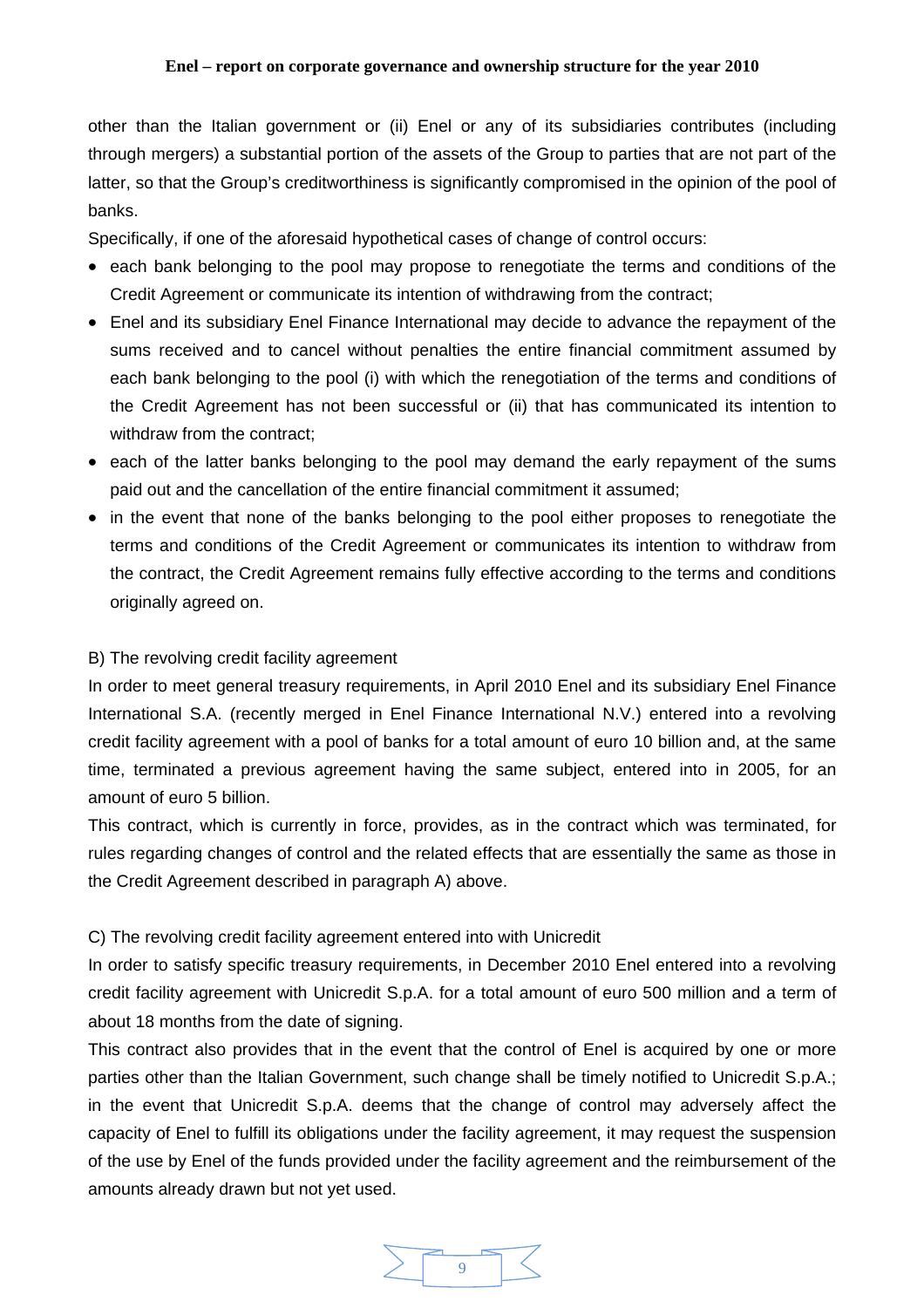# D) The EIB loan to Enel Produzione

In order to increase its investment in the field of renewable energy and environmental protection, in June 2007 the subsidiary Enel Produzione S.p.A. entered into a loan agreement with the European Investment Bank (hereinafter, for the sake of brevity, "EIB") for up to euro 450 million, which expires in July 2027.

This agreement provides that both Enel Produzione S.p.A. and Enel are obliged to inform the EIB of any changes in their control. If it deems that such changes could have negative consequences on the creditworthiness of Enel Produzione S.p.A. or Enel, EIB may demand additional guarantees, changes in the agreement, or alternative measures that it considers satisfactory. If Enel Produzione S.p.A. does not accept the solutions it proposes, EIB has the right to unilaterally terminate the loan agreement in question.

### E) The EIB loans to Enel Distribuzione

In order to expand its plan for installing digital meters, in December 2003 the subsidiary Enel Distribuzione S.p.A. entered into a loan agreement with the EIB in the amount of euro 500 million, which expires in December 2018.

Subsequently, in order to develop the process of making its electricity network more efficient, in November 2006 the aforesaid Enel Distribuzione S.p.A. entered into another loan agreement with the EIB in the amount of euro 600 million, which expires in December 2026.

Both the agreements in question are accompanied by a guarantee agreement – not yet effective as of February 2011 as far as the aforesaid loan granted to the subsidiary Enel Distribuzione S.p.A. in December 2003 is concerned – entered into by the EIB and Enel, which provides that the Company, in its capacity as guarantor of the aforesaid loans, is obliged to inform the EIB of any changes in its control structure. After receiving such information, the EIB will examine the new situation in order to decide on a possible change in the conditions regulating the aforesaid loans to Enel Distribuzione S.p.A..

# F) The Cassa Depositi e Prestiti loan to Enel Distribuzione

In April 2009, the same Enel Distribuzione S.p.A. entered into a framework loan agreement with Cassa Depositi e Prestiti S.p.A. (hereinafter, for the sake of brevity, "CDP") for an amount of euro 800 million, which will expire in April 2029 and is also aimed at developing the process of making the power network of said subsidiary more efficient.

This agreement is also accompanied by a guarantee agreement entered into by CDP and Enel, according to which the Company, as the surety for the aforesaid loan, is obliged to inform CDP (i) of any change in the composition of the capital of Enel Distribuzione S.p.A. that could entail the loss of the control of said company, as well as (ii) of any significant deterioration of the situation or prospects of Enel Distribuzione S.p.A.'s and/or Enel's balance sheet, income statement, cash flow,

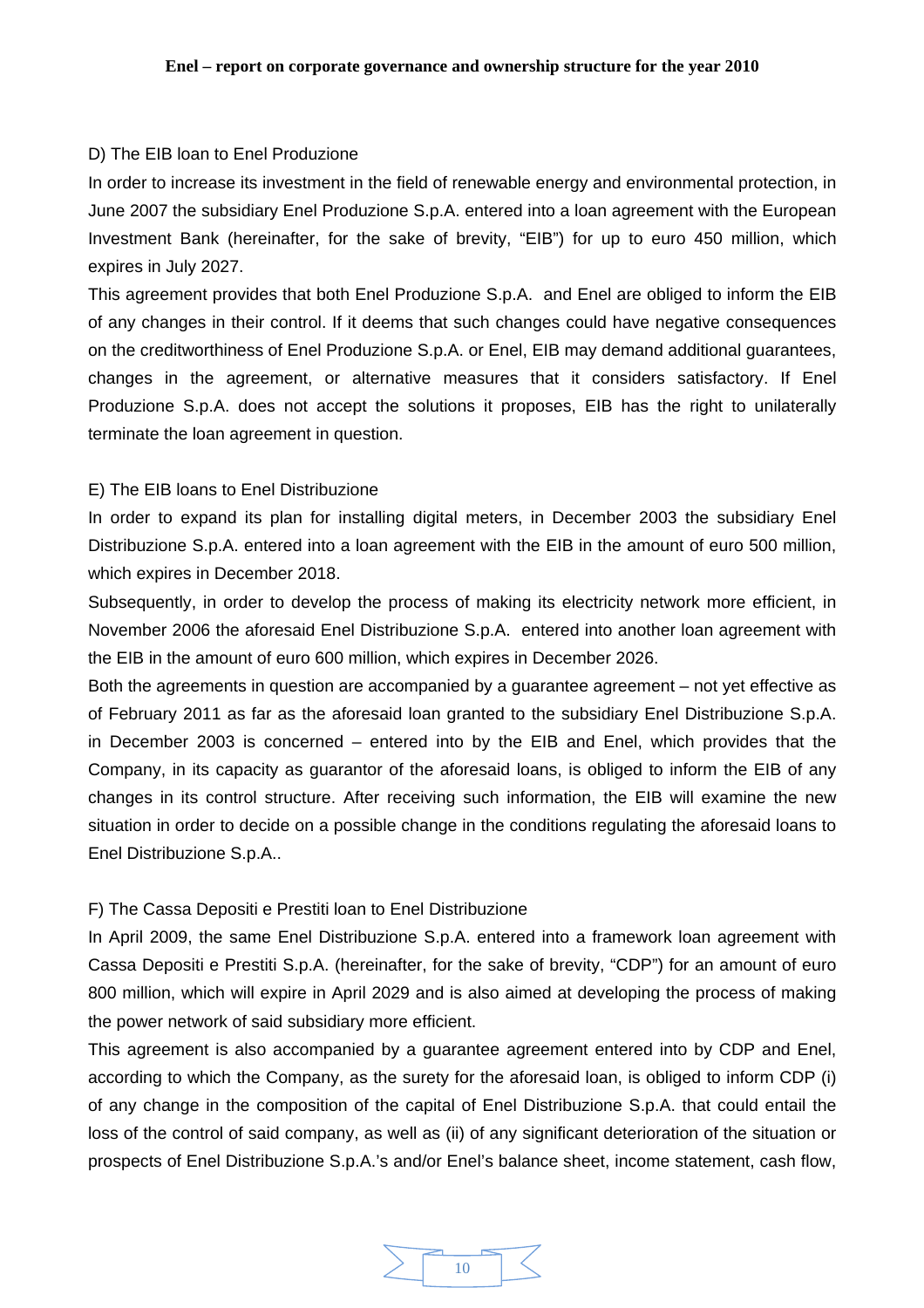or operations. The materialization of such cases may entail the obligation for Enel Distribuzione S.p.A. to repay immediately to CDP the loan received.

# *Compensation of the Directors in case of early termination of the relationship, also following a takeover bid*

The payment arrangements with the persons who currently hold, respectively, the positions of Chairman and Chief Executive Officer (as well as General Manager) of Enel provide for forms of compensation in case of their early termination of the relationship following their resignation or dismissal without a just cause.

Specifically, it is provided that, in case of their justified resignation or their removal without a just cause, the Chairman and the Chief Executive Officer of Enel will receive a compensation amounting to:

- in the Chairman's case, the total sum of the fixed and variable remuneration that he would have received until the expiry of his term (assuming, with regard to the variable part, the average remuneration received in the last two years or, absent that, 50% of the maximum amount provided for);
- in the Chief Executive Officer's (and General Manager's) case, the total sum of the fixed and variable remuneration (assuming, with regard to the variable part of the same, the average remuneration received in the last two years or, absent that, 50% of the maximum amount provided for) that he would have received as Chief Executive Officer and as General Manager until the expiry of the relationships concerned.

In addition to the foregoing, when his employment as an executive ends (in consequence of the termination of his relationship as a Director, including if the latter occurs before the end of his term, because of his justified resignation or his removal without a just cause), the General Manager will receive a compensation amounting to three years of (i) the fixed remuneration received in such capacity, as well as (ii) 50% of the variable remuneration received in the same capacity, amounting to a total sum of euro 3,675,000. This compensation includes indemnity in lieu of notice and entails the waiver by the person concerned of any demands that could be made on the basis of the national collective bargaining agreement for executives of industrial firms.

With reference to the effects of the termination of the management employment relationship on the rights assigned to the General Manager in the context of the incentive plans currently in force, based on financial instruments (stock-option and restricted share units) or to be paid in cash (long term incentive), it should be noted that, in accordance with the rules applying to all the beneficiaries of such plans: (i) following the termination of the employment relationship due to the expiry of the term, the General Manager retains the rights which were previously assigned to him; (ii) in the event of termination of the employment relationship due to voluntary resignation (with or without a just cause) or dismissal for just cause or for a justified personal reason, the General Manager looses any right previously assigned to him; (iii) in the event of termination of the employment relationship due to reasons other than those under (ii) above, the Board of Directors,

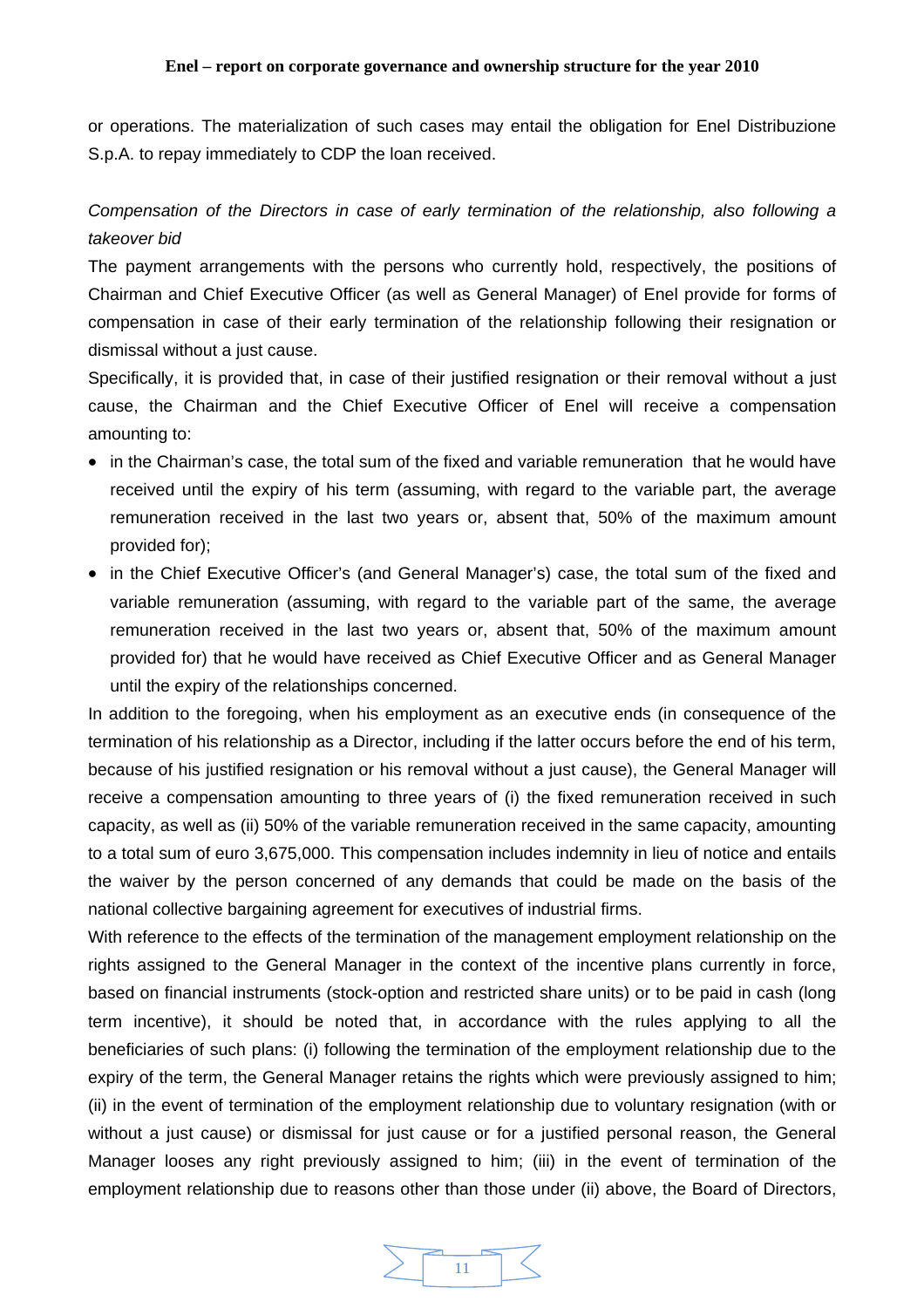upon consultation with the Compensation Committee, shall determine the rules applicable to the rights assigned to the General Manager.

The Chief Executive Officer (and General Manager) has undertaken not to engage – for one year as from the termination of his labor relationship – on his own and directly, in any business activities anywhere in the European Union territory that could be in competition with those carried on by Enel.

As a consideration for such undertaking, the Company undertook to pay to the latter the fixed and variable components of one year of compensation as Chief Executive Officer and General Manager (considering, with respect to the variable part of the compensation, the average amount of the compensation which was paid during the last two years or, absent that, 50% of the maximum expected amount).

Finally, it should be noted that there are no agreements providing for (i) the award or the keeping of non monetary benefits in favor of former Directors, or (ii) the entering into of consultancy agreements for a period following the termination of the relationship as Director; no specific compensation is also provided for in the event the relationship of any member of the Board of Directors is terminated following a takeover bid.

A description of the total pay of the members of the Board of Directors and the members of the related Committees, as well as the Chairman and the Chief Executive Officer (and General Manager) is provided in the second section of this report (under "Board of Directors – Remuneration").

# **Organizational structure**

In compliance with the current regulations applicable in Italy to companies with listed shares, the organizational structure of the Company includes:

- a Board of Directors entrusted with the management of the Company;
- a Board of Statutory Auditors responsible for (i) ensuring compliance with the law and the Company's bylaws, as well as the observance of correct management principles in the carrying out of the Companies activities, (ii) checking the financial information process and the adequacy of the Company's organizational structure, internal auditing system, and administration and accounting system, and (iii) supervising the audit of the annual financial statements and of the consolidated financial statements and the independence of the external auditor and, finally (iv) ascertaining how the corporate governance rules provided by the Self-regulation Code are actually implemented;
- Shareholders' Meetings, called to resolve in either an ordinary or an extraordinary session on, among other things, (i) the appointment and removal of members of the Board of Directors and the Board of Statutory Auditors, as well as their compensation and responsibilities, (ii) the approval of the financial statements and the allocation of net income, (iii) the acquisition and sale of own shares, (iv) stock-option plans, (v) amendments of the Company's bylaws, and (vi) the issue of convertible bonds.

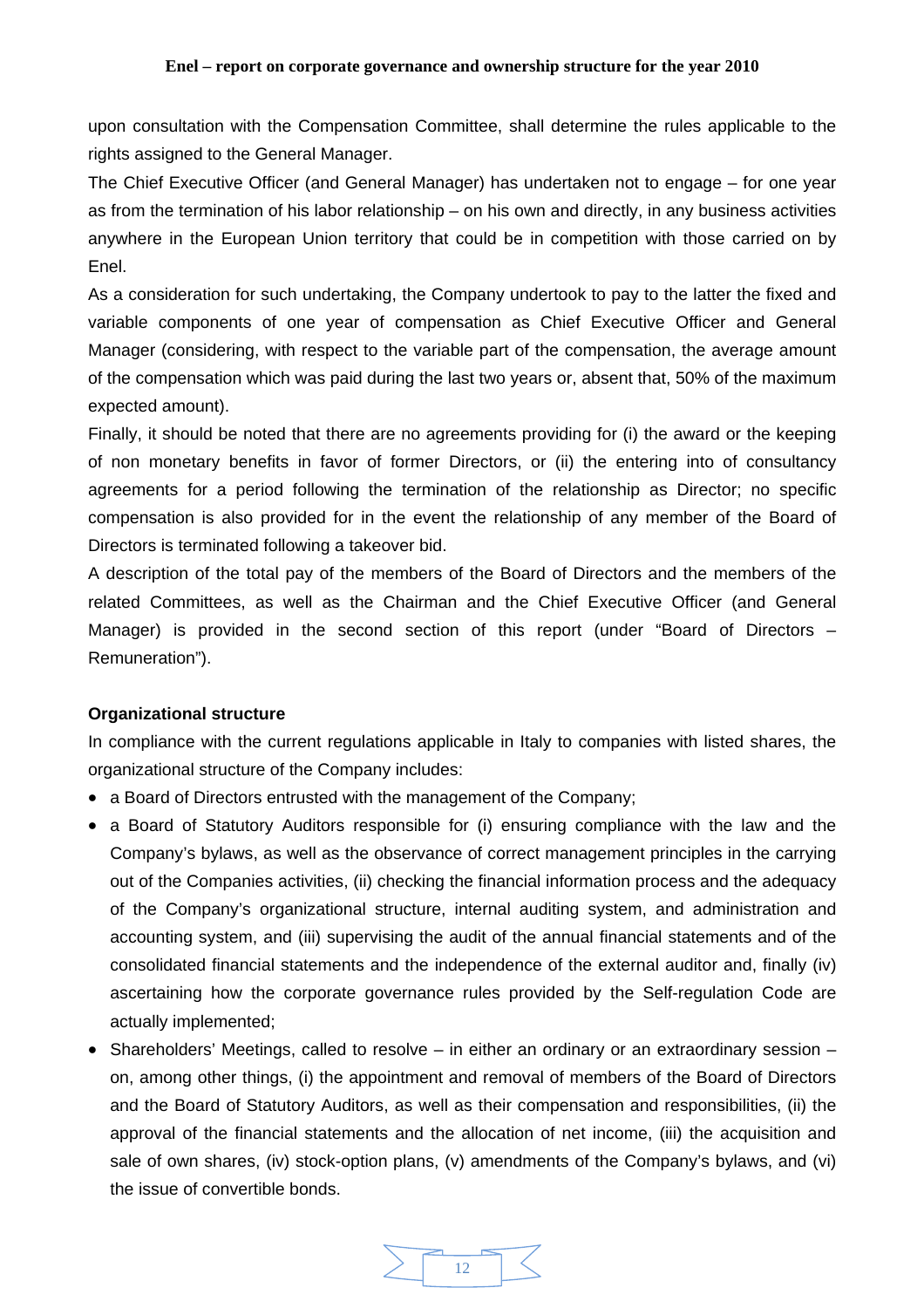The external audit of the Company's and Group's accounts is entrusted to a specialized firm registered with the CONSOB and expressly appointed, after the Board of Statutory Auditors has made a grounded proposal, by a Shareholders' Meeting.

\*\*\*\*\*

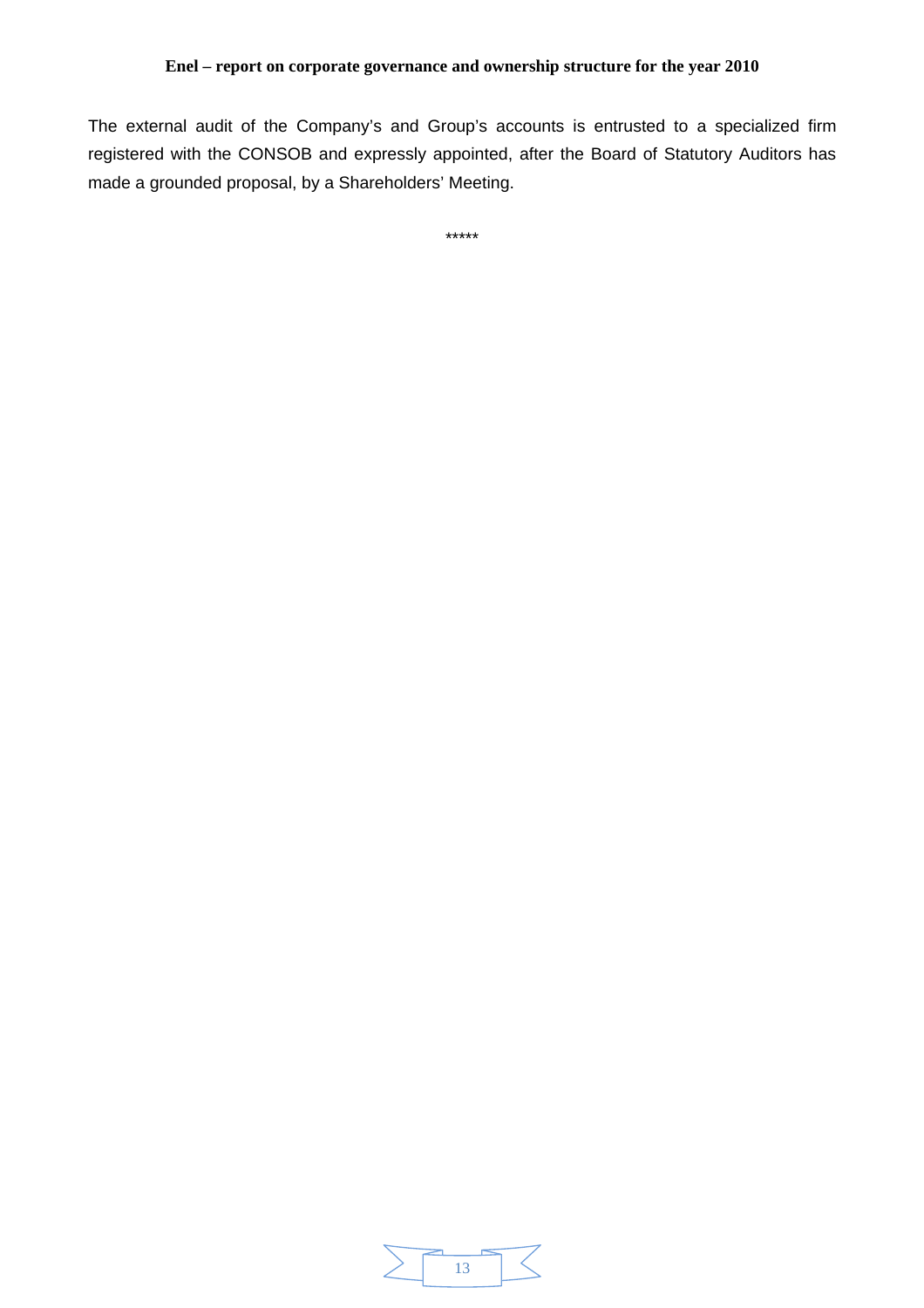SECTION II: IMPLEMENTATION OF THE RECOMMENDATIONS OF THE SELF-REGULATION CODE AND ADDITIONAL INFORMATION

# **Board of Directors**

# *Role and powers*

The Board of Directors plays a central role in the Company's organization and is entrusted with the powers and the responsibility for strategic and organizational policies, as well as with verifying the existence of the controls necessary for monitoring the performance of the Company and the Group. In consideration of its role, the Board of Directors meets regularly and is organized and works so as to ensure the effective performance of its duties.

In this context, and in accordance with the provisions of the law and specific resolutions of its own (and, in particular, of the one adopted in June 2008), the Board of Directors:

- establishes the corporate governance system for the Company and the Group and the constitution and definition of the duties of the Board's internal committees, whose members it appoints;
- delegates and revokes the powers of the Chief Executive Officer, defining their content, limits, and the procedures, if any, for exercising them. In accordance with the delegations in force, the Chief Executive Officer is vested with the broadest powers for the management of the Company, with the exception of those powers that are assigned otherwise by the law or by the Company's bylaws or which are reserved to the Board of Directors according to resolutions of the latter, which are described below;
- receives, together with the Board of Statutory Auditors, constant and exhaustive information from the Chief Executive Officer regarding the activities carried out in the exercise of his powers, which are summarized in a special quarterly report. In particular, with regard to all the most significant transactions carried out using the powers of his office (including atypical or unusual transactions or ones with related parties whose approval is not reserved to the Board of Directors), the Chief Executive Officer reports to the Board on (i) the features of the transactions, (ii) the parties concerned and any relation they might have with the Group companies, (iii) the procedures for determining the considerations concerned, and (iv) the related effects on the income statement and the balance sheet;
- determines, on the basis of the proposals made by the dedicated Committee and after receiving the opinion of the Board of Statutory Auditors, the compensation of the Chief Executive Officer and of the other Directors who hold specific offices;
- evaluates, on the basis of the analyses and proposals made by the dedicated Committee, the criteria adopted for the compensation of the Company's and the Group's executives with strategic responsibilities and decides with regard to the adoption of the incentive plans addressed to all the executives;

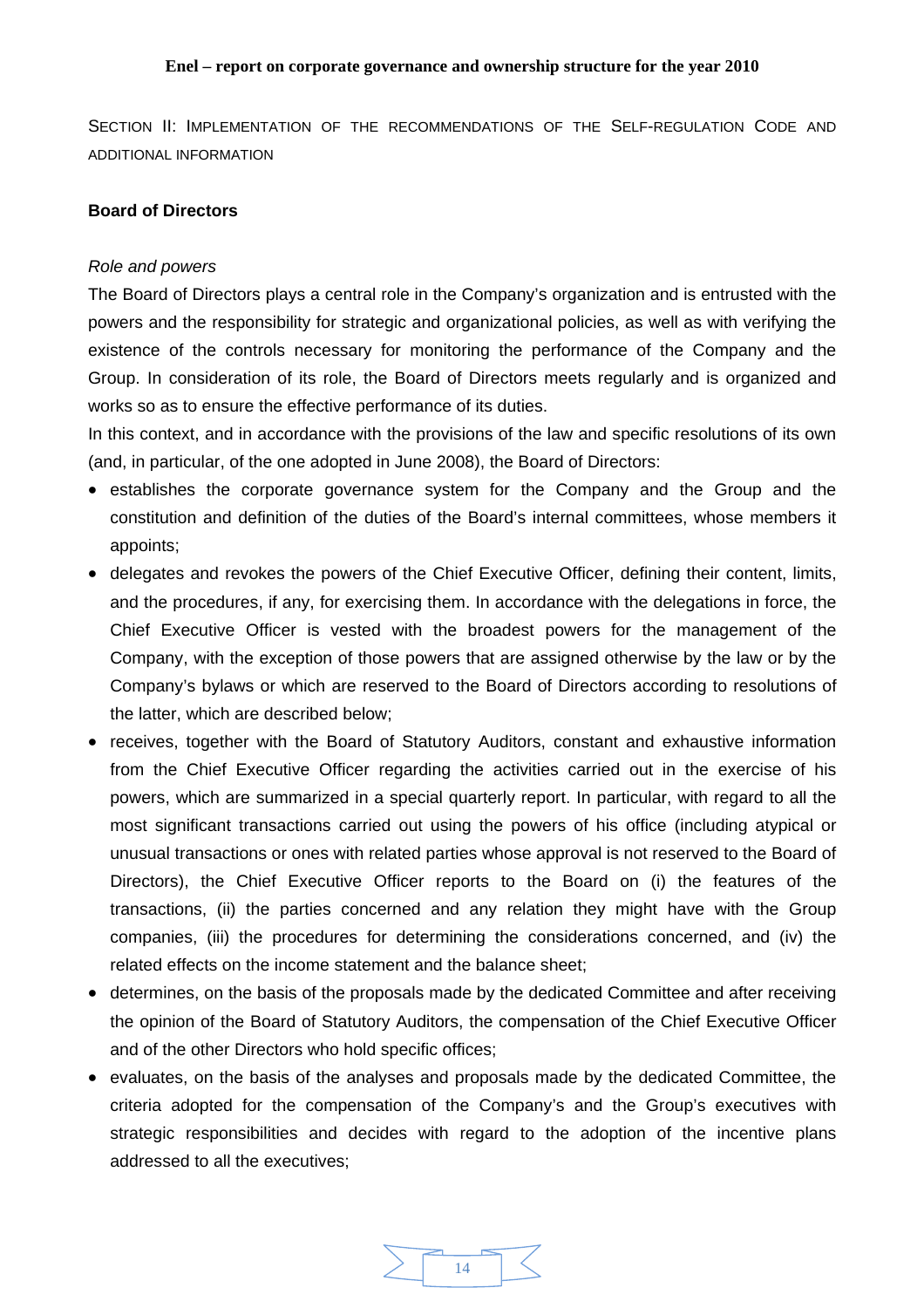- evaluates the adequacy of the Company's and the Group's organizational, administrative, and accounting structure and resolves on the changes in the organizational structure proposed by the Chief Executive Officer;
- establishes the corporate structure of the Group and checks if it is appropriate;
- examines and approves the strategic, business, and financial plans of the Company and the Group. In this regard, the current division of powers within the Company specifically provides for the Board of Directors to resolve on the approval of:

 - the annual budget and the long-term plan (which includes the aggregates of the annual budgets and long-term plans of the Group companies);

 - strategic agreements, also determining – upon proposal by the Chief Executive Officer and after the Chairman has expressed his opinion – the strategic objectives of the Company and the Group;

• examines and approves beforehand the transactions of the Company and the Group that have a significant impact on their strategy, balance sheets, income statements, or cash flows, particularly in cases where they are carried out with related parties or are otherwise characterized by a potential conflict of interest.

In particular, all financial transactions of a significant size – by which is meant taking on loans exceeding the value of euro 50 million, as well as granting loans and issuing guarantees in favor of third parties exceeding the value of euro 25 million – must be approved beforehand (if they concern the Company) or evaluated (if they regard the Group companies) by the Board of Directors.

In addition, the acquisition and disposal of equity investments amounting to more than euro 25 million must be approved beforehand (if they are carried out directly by the Company) or evaluated (if they concern Group companies) by the Board of Directors. Finally, the latter approves agreements (with ministries, local governments, etc.) that entail expenditure commitments exceeding euro 25 million;

- provides for the exercise of voting rights at shareholders' meetings of the main companies controlled by the Parent Company and designates the directors and statutory auditors of the aforesaid companies;
- appoints the General Manager and grants the related powers;
- evaluates the general performance of the Company and the Group, with particular reference to conflicts of interest, using the information received from the Chief Executive Officer and verifying periodically the achievement of the objectives set;
- formulates proposals to submit to Shareholders' Meetings and reports during the latter on the activities that have been carried out and planned, seeing that the shareholders have adequate information on the elements necessary for them to participate in a well-informed manner in the decisions that are within the authority of such Meetings.

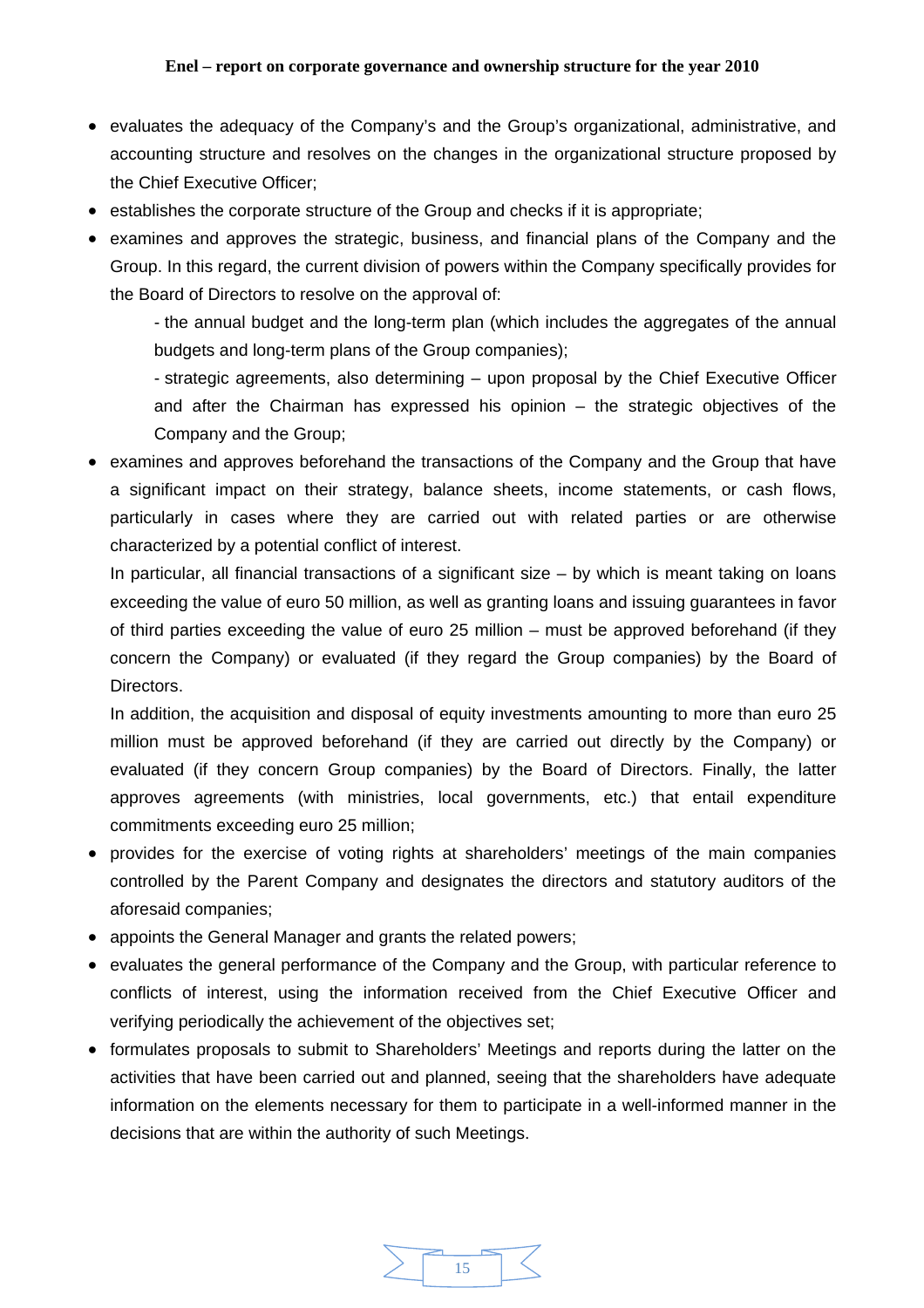### *Appointment, replacement, composition, and term*

Pursuant to the provisions of the Company's bylaws, the Board of Directors consists of from three to nine members, who are appointed by an Ordinary Shareholders' Meeting (which determines their number within such limits) for a term not exceeding three accounting periods and may be reappointed at the expiration of their term. To them may be added a non-voting Director, whose appointment is reserved to the Italian government by virtue of the legislation regarding privatizations and a specific provision of the bylaws (as explained in the first section of this report under "Ownership Structure – Special powers of the Italian Government"). To date, the Italian government has not exercised such power of appointment.

According to the current legislation, all the Directors must possess the requisites of honorableness required for (i) statutory auditors of listed companies, and (ii) for the company representatives of entities participating in the equity of financial intermediaries.

In compliance with the legislation regulating privatizations and in accordance with the amendments made at the end of 2005 to the Unified Financial Act, the bylaws also provide for the appointment of the entire Board of Directors to take place according to the "slate-vote" mechanism aimed at ensuring the presence in the Board of Directors of members nominated by minority shareholders amounting to three-tenths of the Directors to be elected. In the event this number is a fraction, it is to be rounded up to the nearest integer.

Each slate must include at least two candidates possessing the requisites of independence established by the law (that is to say, those provided for the statutory auditors of listed companies), distinctly mentioning such candidates and listing one of them first on the slate.

The slates must list the candidates in numerical order and may be presented by the outgoing Board of Directors or by shareholders who, individually or together with other shareholders, own the minimum percentage of the share capital of the Company indicated by CONSOB with regulation (i.e., considering Enel's market capitalization, currently the minimum percentage required is equal to at least 0.5% of the share capital). Following the significant amendments to the applicable laws, introduced by Legislative Decree n. 27 of 27 January, 2010 – which implemented in Italy the Directive 2007/36/EC, relating to the exercise of certain rights of the shareholders of listed companies – the Unified Financial Act provides that, starting from the shareholders' meetings whose notice is published after 31 October, 2010, the slates must be filed at the Company's registered office at least 25 days before the date on which the shareholders' meeting convened to resolve upon the appointment of the members of the board of directors is called and shall be published by the Company on its internet website and on the website of Borsa Italiana at least 21 days before the date of the meeting, so as to ensure a transparent process for the appointment of the Board of Directors.

A report with exhaustive information regarding the personal and professional characteristics of the candidates, accompanied by a statement as to whether or not the latter qualify as independent according to the provisions of law and of the Self-regulation Code, must be filed at the Company's

![](_page_15_Figure_8.jpeg)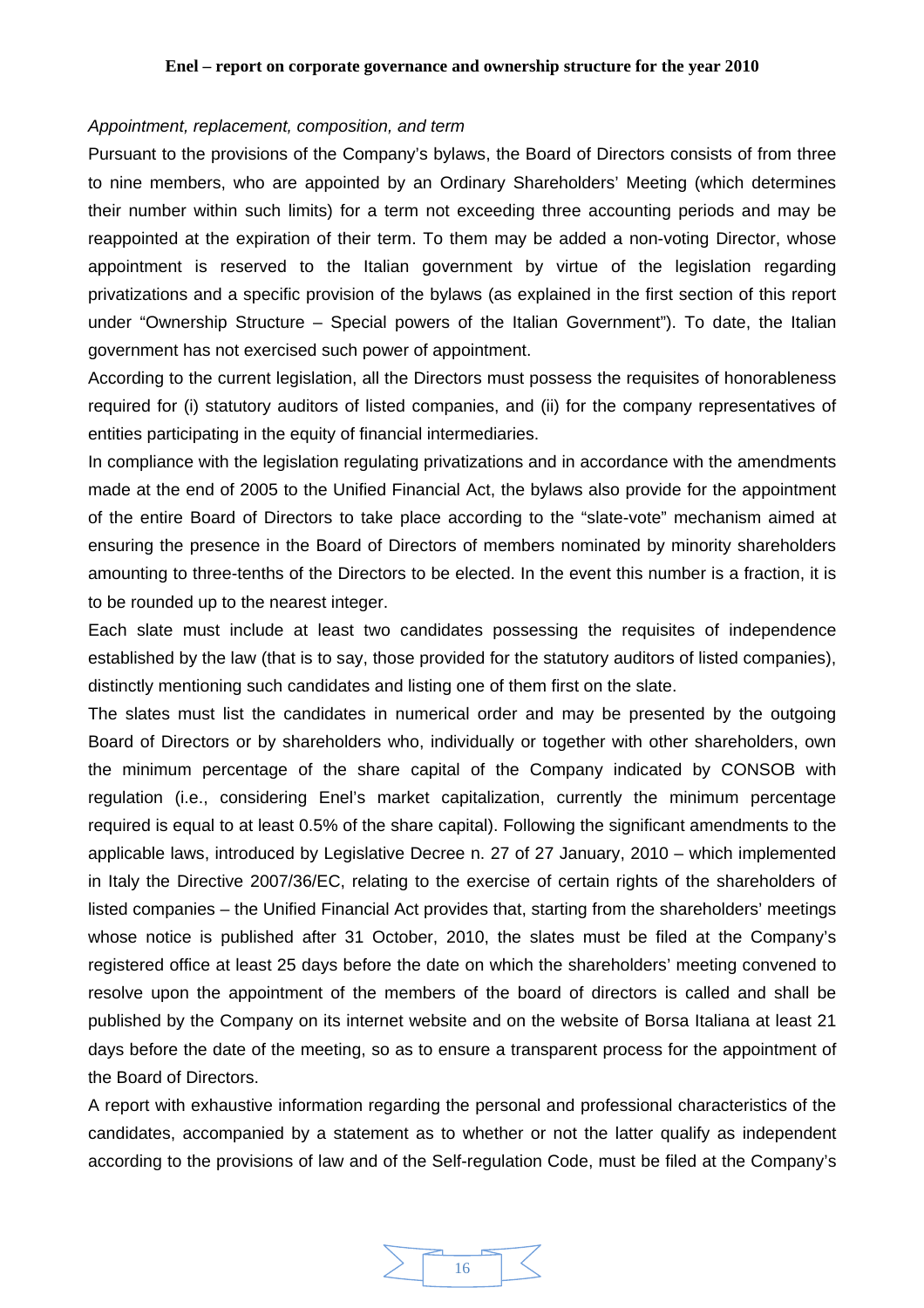registered office together with the slates, as well as published promptly on both the Company's and Borsa Italiana's websites.

For the purposes of identifying the Directors to be elected, candidates listed on slates that receive a number of votes amounting to less than half the percentage required for presenting the aforesaid slates are not taken into account (i.e. currently 0.25% of the share capital).

For the appointment of Directors who, for whatever reason, are not elected according to the "slatevote" system, a Shareholders' Meeting resolves in accordance with the majorities required by the law, ensuring in any case the presence of the necessary number of Directors possessing the requirements of independence established by the law (that is to say, at least one Director if the Board consists of no more than seven members or two Directors if the Board consists of more than seven members).

The replacement of Directors is regulated by the provisions of the law. In addition to such provisions, the bylaws provide that:

- if one or more of the Directors leaving their office vacant were drawn from a slate also containing candidates who were not elected, the replacement must be made by appointing, in numerical order, persons drawn from the slate to which the Directors in question belonged, provided that said persons are still eligible and willing to accept the office;
- in any case, in replacing Directors who leave their office vacant, the Board of Directors must ensure the presence of the necessary number of Directors possessing the requirements of independence established by the law;
- if the majority of the Directors appointed by a Shareholders' Meeting leave their office vacant, the entire Board is to be deemed to have resigned and the Directors still in office must promptly call a Shareholders' Meeting to elect a new Board.

The Board of Directors confirmed – most recently in December 2006 – that it can defer the creation within itself of a special nomination committee, because to date there has been no evidence that it is difficult for shareholders to find suitable candidates, so as to achieve a composition of the Board of Directors that conforms to the provisions of the law and is in line with the recommendations of the Self-regulation Code.

It should be noted that the Company has not adopted as of the present date specific plans for the succession of the executive Directors, since, in accordance with Enel's shareholding structure, the Chief Executive Officer was appointed by the Board of Directors upon indication of the main shareholder, the Ministry of Economy and Finance, whose vote, in the context of the ordinary session of the Shareholders' meeting, contributed in a determinant manner to appoint the Chairman of the Board of Directors.

As resolved by the Ordinary Shareholders' Meeting of June 11, 2008, the current Board of Directors consists of nine members, whose term expires when the financial statements for 2010 are approved. As a result of the appointments made at the aforesaid Shareholders' Meeting, the Board thus currently consists of the following members, whose professional profiles are summarized below, together with the specification of the slates on which they were nominated. The

![](_page_16_Figure_11.jpeg)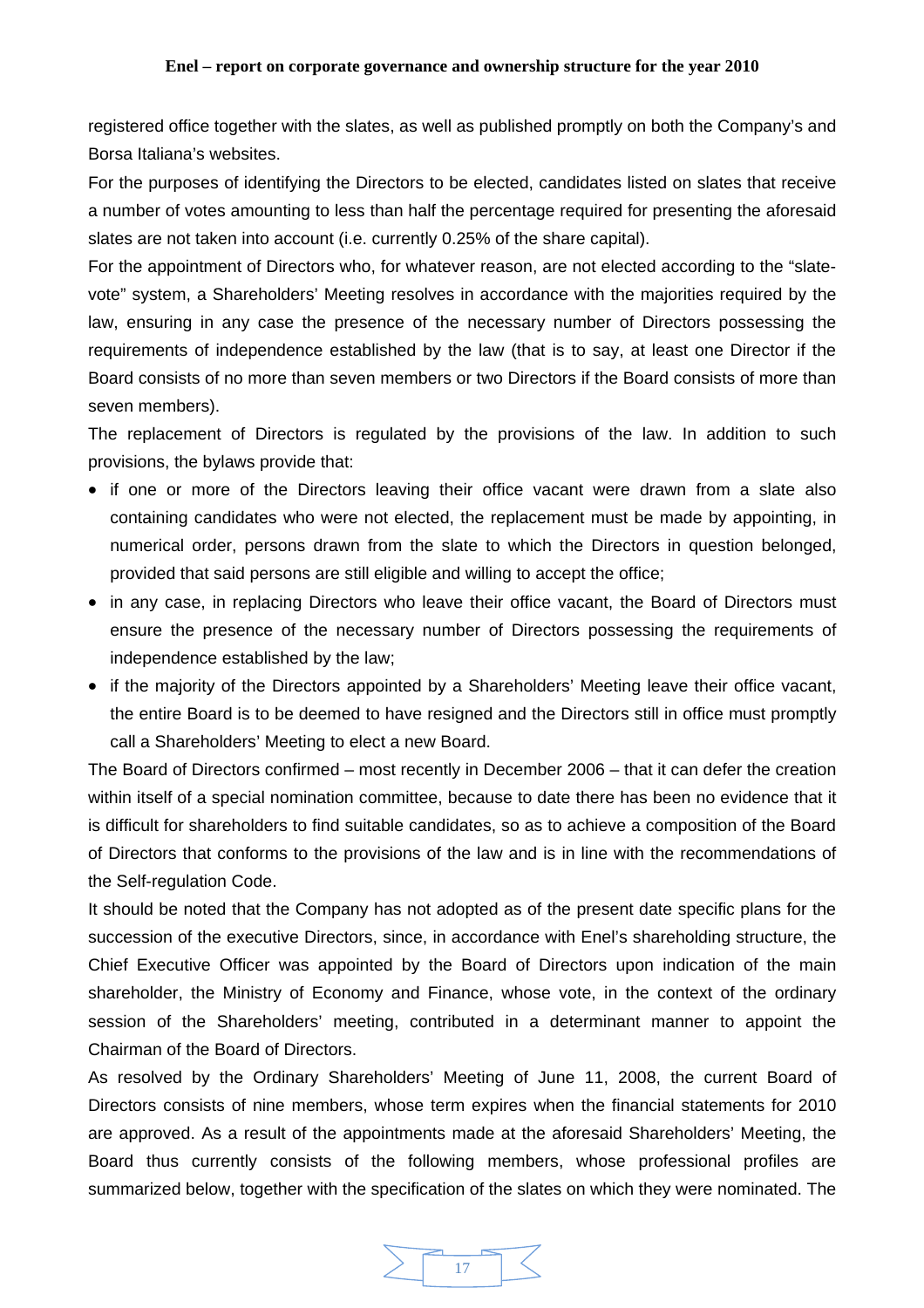slates were presented by the Ministry of the Economy and Finance (which at the time owned 21.10% of the Company's share capital) and by a group of 15 institutional investors (which at the time owned a total of 1.02% of the Company's share capital).

• Piero Gnudi, 72, Chairman (designated on the slate presented by the Ministry of the Economy and Finance).

A graduate in economics and commerce (1962) of the University of Bologna and proprietor of an accounting firm located in Bologna, he has served on the board of directors and board of statutory auditors of numerous important Italian companies, including STET, ENI, Enichem, and Credito Italiano. In 1995 and 1996 he was economic advisor to the Minister of Industry. Since 1994, he has been in the board of directors of IRI, where he has also held the positions of supervisor of privatizations (from 1997 to 1999) and chairman and chief executive officer (1999-2000); later, from 2000 to 2002, he served as chairman of the IRI liquidation committee. A member of the executive of Confindustria, the steering committee of Assonime (an association of Italian corporations), the committee in charge of strategic development of the Italian Financial Markets, the executive committee of the Aspen Institute, the committee on the corporate governance of listed companies reconstituted on the initiative of Borsa Italiana in April 2005, and honorary president of the Mediterranean Energy Observatory (OME), he currently also holds the positions of chairman of the board of directors of Emittenti Titoli and director of Unicredit and "Il Sole 24 Ore". He has been Chairman of the Board of Directors of Enel since May 2002.

• Fulvio Conti, 63, Chief Executive Officer and General Manager (designated on the slate presented by the Ministry of the Economy and Finance).

A graduate of the University of Rome "La Sapienza" with a degree in economics and commerce, in 1969 he joined the Mobil Group, where he held a number of executive positions in Italy and abroad and in 1989-90 was in charge of finance for Europe. Head of the accounting, finance, and control department of Montecatini from 1991 to 1993, he subsequently was in charge of finance at Montedison-Compart (between 1993 and 1996), overseeing the financial restructuring of such Group. General manager and chief financial officer of the Italian National Railways between 1996 and 1998, he also held important positions in other companies of such Group (including Metropolis and Grandi Stazioni). Vice-chairman of Eurofima in 1997, in 1998-99 he was general manager and chief financial officer of Telecom Italia, holding also in this case important positions in other companies of such Group (including Finsiel, TIM, Sirti, Italtel, Meie and STET International). From 1999 to June 2005 he was Enel's chief financial officer. He has been Chief Executive Officer and General Manager of Enel since May 2005. He is currently also a director of Barclays Plc and of AON Corporation and deputy chairman of Eurelectric, as well as a director of the Accademia Nazionale di Santa Cecilia.

![](_page_17_Figure_6.jpeg)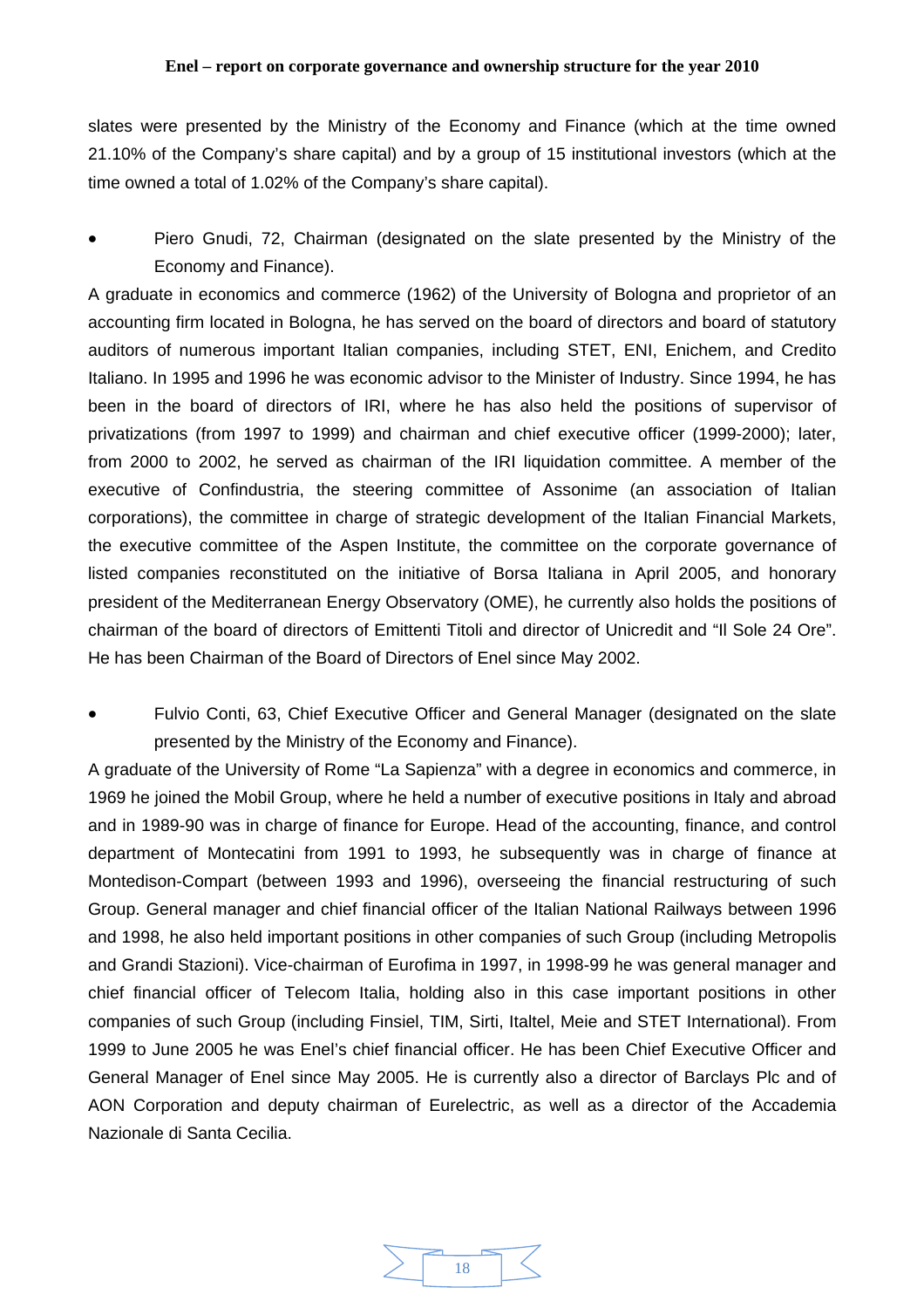• Giulio Ballio, 71, Director (designated on the slate presented by institutional investors).

A graduate (1963) with a degree in aeronautical engineering of the Milan Polytechnic Institute, he has also made his academic career there. Professor since 1975, since 1983 he has held the chair of steel constructions at the school of engineering and from 2002 to 2010 he had been the dean of the Institute. Author of many publications (which have also been published abroad), he has carried on an extensive scientific activity. Alongside his academic activity, since 1964 he has worked with several engineering firms and in 1970 founded an engineering services company (B.C.V. Progetti), where he has been involved in numerous projects as designer, site engineer, and consultant, both in Italy and abroad. Member of the National Research Council's committee on regulations for constructing with steel from 1970 to 2000, he was a member of the board of steel experts from 1975 to 1985 and chairman in 1981-82, as well as a member of the chairman's council of the Italian Calibration Service from 1997 to 2002. He has been involved in the renovation of several important monumental buildings (including the Accademia Bridge in Venice) and has coordinated research activities in the field of construction both in Italy and abroad. He had been a director of RCS Quotidiani from April 2007 to March 2010. He has been a Director of Enel since May 2005 and of the "La Triennale" Foundation of Milan since May 2009. From June 2010 he is the president of the technical-scientific committee of the company Stretto di Messina.

• Lorenzo Codogno, 51, Director (designated on the slate presented by the Ministry of the Economy and Finance).

After studying at the University of Padua, Lorenzo Codogno completed his studies in the United States, where he earned a master's degree in Finance at Syracuse University, in Syracuse, New York (1986-87). He was formerly a deputy manager of Credito Italiano (now Unicredit), where he worked in the research department. Subsequently, from 1995 to 2006, he worked for Bank of America, first in Milan and from 1998 in London, where he held the position of managing director, senior economist and the co-head of economic analysis in Europe. In 2006 he joined the Ministry of the Economy and Finance, where he is currently Director General in the Treasury Department and head of the Economic and Financial Analysis and Planning Directorate. This Directorate is in charge of macroeconomic forecasting, cyclical and structural analysis of the Italian and international economy, and analysis of monetary and financial issues. He is also chairman of the European Union's Economic Policy Committee (a body of which he was deputy chairman from January 2008 to December 2009 and head of the Italian delegation from May 2006 to December 2009), as well as head of the Italian delegation to the OECD's Economic Policy Committee and Working Party 1 (of which he has been deputy chairman since October 2007). Within the European Union's Economic Policy Committee, he was also chairman (from November 2006 to January 2010) of the Lisbon Methodology Working Group, whose purpose is to develop methodological approaches to track, analyse and model structural reforms. In addition, he is the author of numerous scientific publications and of articles in the specialised press. Before joining the Ministry, he was economic commentator on the main international economic and financial networks. He was

![](_page_18_Picture_5.jpeg)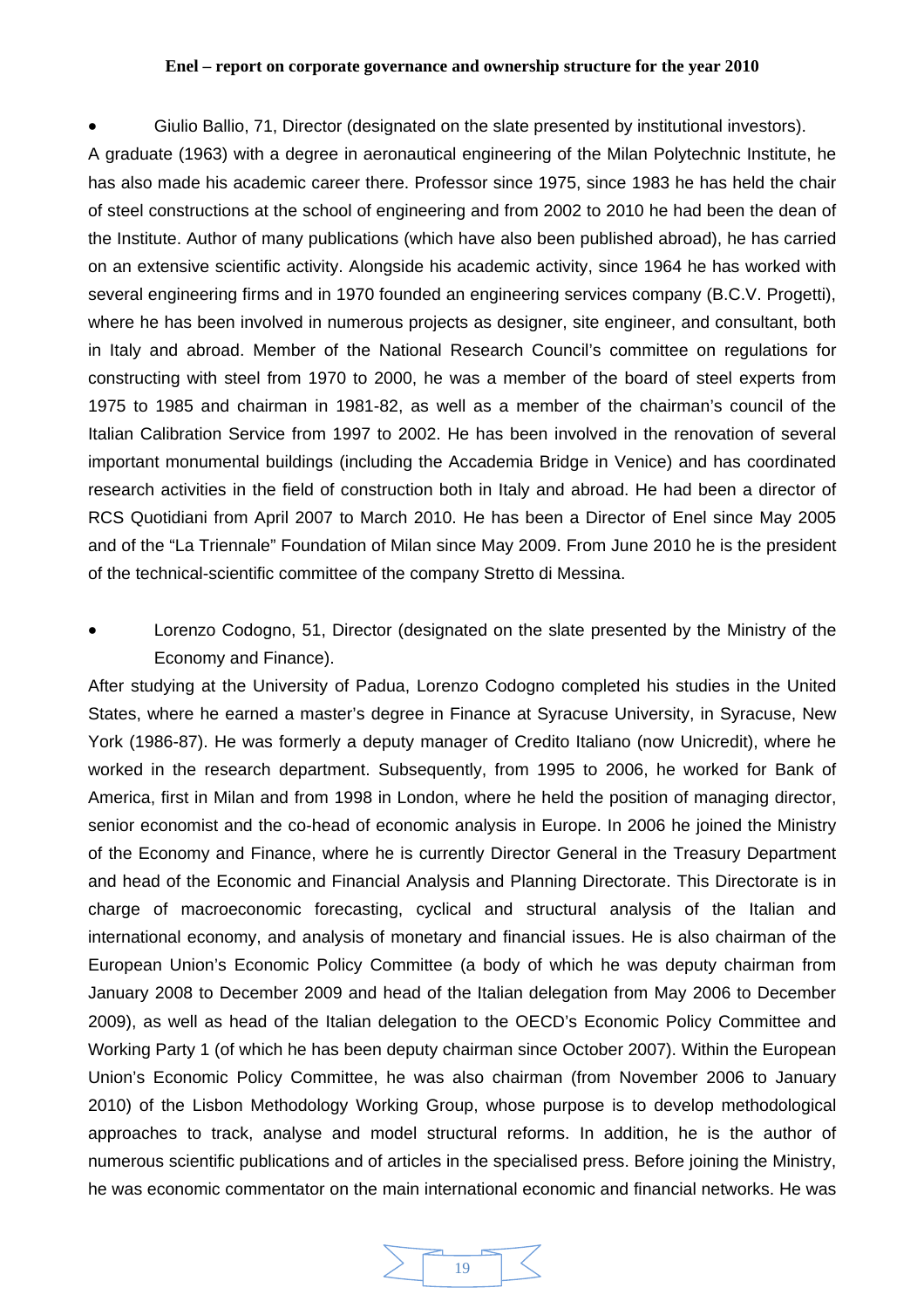a director of MTS (a company that manages markets for bond trading, now part of the London Stock Exchange group) from 1999 to 2003 and is currently a member of the administrative committee of the ISAE (an economic research institute), as well as of the scientific committee of the "Fondazione Masi" and a member of the board of directors of the "Fondazione universitaria economia Tor Vergata CEIS". He has been a Director of Enel since June 2008.

• Renzo Costi, 74, Director (designated on the slate presented by institutional investors). In the judiciary from 1964 to 1968, since 1972 he has been a university professor and the owner of a law firm with office in Bologna. Specifically, from 1972 to 1974 he held the chair of commercial law at the University of Modena's School of Economics and Business, of which he was also the dean in the same period. Since 1974 he has been a professor of commercial law at the University of Bologna Law School, where he has also taught banking law since 1981 and, more recently, financial-market law. As a member of the respective government committees, he was one of the architects of the reform of Italian banking law in 1993 and the reform of Italian financial-market law in 1998. A founder of important journals in the fields of commercial and banking law, he is also the author of numerous works on legal subjects. As a lawyer, in the last 20 years he has assisted leading companies (including listed ones) and financial institutions in significant transactions on the Italian market. From 1996 to 2008 he was in the board of directors of ENI and is currently a director and member of the executive committee of the "Il Mulino" publishing house. He has been a Director of Enel since June 2008.

• Augusto Fantozzi, 70, Director (designated on the slate presented by institutional investors).

A graduate (1963) in law from the University of Rome "La Sapienza", he is a lawyer and the owner of a law firm with offices in Rome, Milan, Bologna, and Lugano, as well as a professor of tax law at "La Sapienza" and the "LUISS Guido Carli". Minister of Finance from January 1995 to May 1996 in Prime Minister Lamberto Dini's Cabinet – where for several months he also held the offices of Minister of the Budget and Economic Planning and Minister for the Coordination of E.U. Policies – he was subsequently the Minister of Foreign Trade in Prime Minister Romano Prodi's Cabinet (from May 1996 to October 1998). Member of the Chamber of Deputies in the thirteenth legislature (from May 1996 to May 2001), he was chairman of the Budget, Treasury, and Economic Planning Committee (from September 1999). He has been vice-president of the Finance Council, president of the Ascotributi, and a member of the Consulta of Vatican City. Former chairman of the technical committee of the International Fiscal Association, he is the author of numerous publications and has been a member of the editorial board of Italian and international law reviews. He has also been in the board of directors of numerous companies, including the Benetton Group, Lloyd Adriatico, Citinvest, and Banca Antonveneta, and currently holds the offices of receiver of Alitalia, chairman of the board of directors of Sisal, of Sisal Holding Finanziaria and of Astrid Servizi, director of

![](_page_19_Picture_5.jpeg)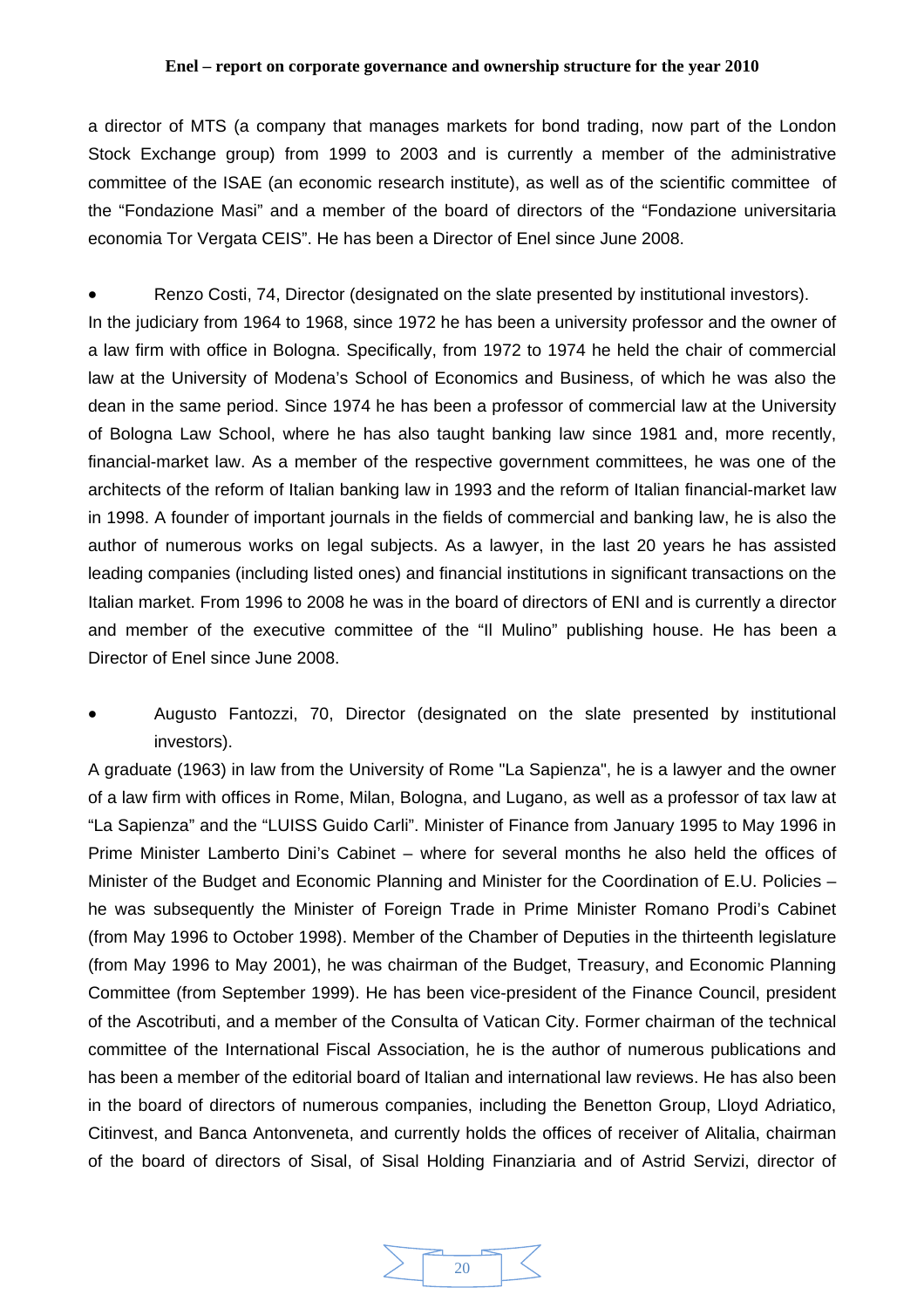Ferretti, and Chairman of the Board of Statutory Auditors of Hewlett Packard Italia. He has been a Director of Enel since May 2005.

• Alessandro Luciano, 59, Director (designated on the slate presented by the Ministry of the Economy and Finance).

After graduating from law school, he earned a master's degree in economics and finance in London. Lawyer, he began his career in 1974, consulting in currency law for leading Italian and foreign banks and pleading before the Currency Commission of the Treasury Ministry. At the same time, he was also concerned with the incorporation of companies and with loans from abroad, contributing to the conclusion of several transactions in favor of industries, insurance groups, and state-owned companies. Starting in 1984 he began extending his sphere of activity to the telecommunications industry, where he has been involved with entrepreneurial as well as financial and technical aspects. Formerly a consultant of STET, Techint, Snam Progetti, Aquater, Comerint, and the American company DSC Communications (on behalf of which he participated in trial studies in Italy for the ISDN, MDS, Airspan, and Video-on-demand systems), he has also been vice president of two committees of the Italian Soccer Federation. From October 1998 to March 2005, he was a commissioner of the Italian Communications Authority, where he was a member of the Board and of the Infrastructure and Networks Committee. At the Authority he was concerned with, among other things, the development, competition, and interconnection of communication networks, resolving disputes between telecommunications companies and their users. In June 2005, he became the chairman of the board of directors of Centostazioni (Italian National Railways group). In November 2007, he was appointed a member of the Federal Court of Justice at the Italian Football Federation and from October 2009 to October 2010 he had been a director of Livingston. He has been a Director of Enel since May 2005.

• Fernando Napolitano, 46, Director (designated on the slate presented by the Ministry of the Economy and Finance).

A graduate in economics and commerce (1987) of the University of Naples, he completed his studies in the United States, earning at first a master's degree in management at Brooklyn Polytechnic University and later attending the advanced management program at Harvard Business School. He began his career by working in the marketing division of Laben (Finmeccanica Group) and then that of Procter & Gamble Italia; in 1990 he joined the Italian office of Booz Allen Hamilton (now named Booz & Company Italia), a management and technology consulting firm, where he was appointed partner and vice-president in 1998. Within this office he was in charge of developing activities in the fields of telecommunications, media, and aerospace, while also gaining experience in Europe, the United States, Asia and the Middle East. He is currently chief executive officer of Booz & Company Italia and also carries out assignments with an international scope. From November 2001 to April 2006 he served in the committee for surface digital television instituted by the Communications Ministry and from July 2002 to September 2006

![](_page_20_Picture_6.jpeg)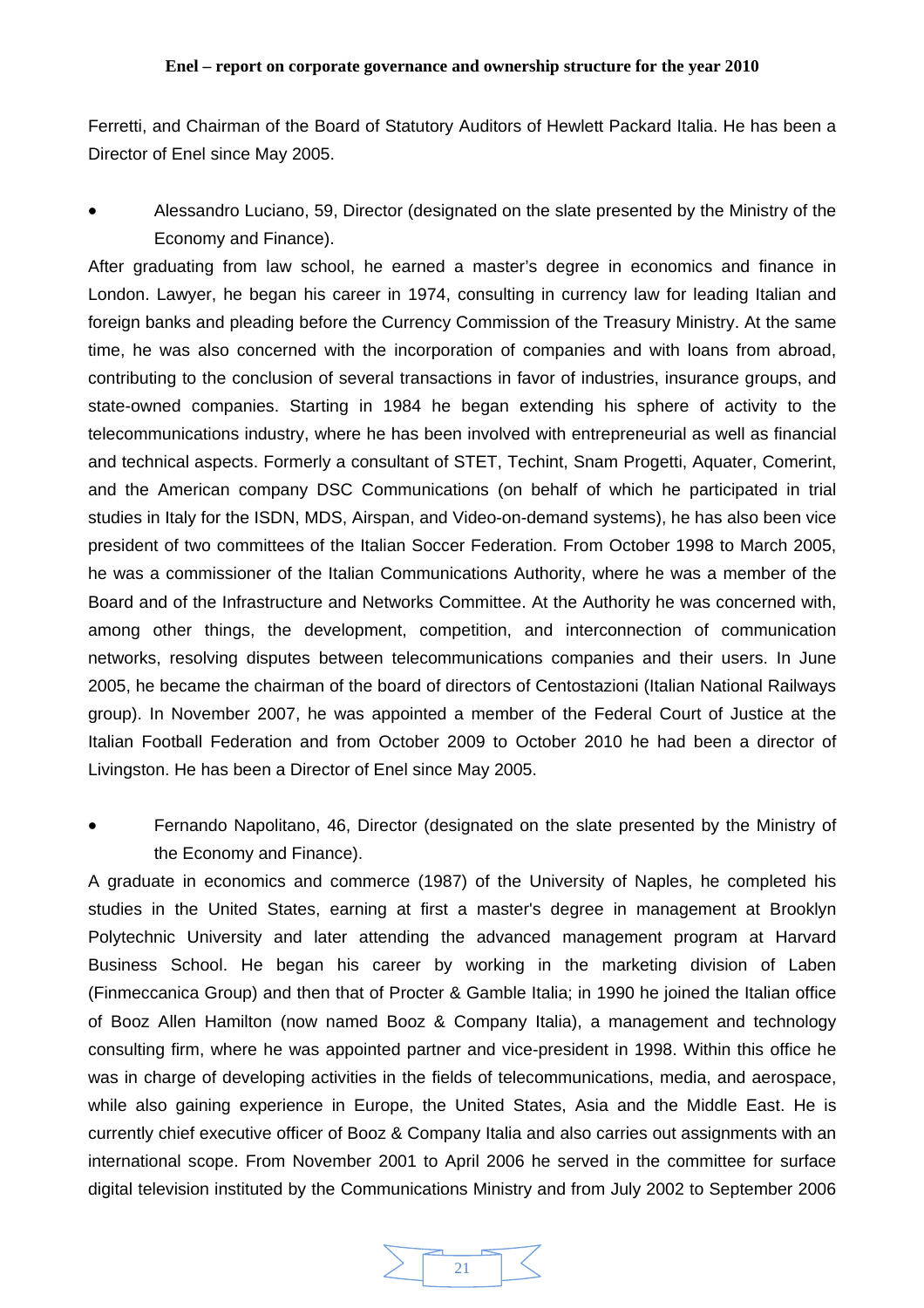he was director of the Italian Centre for Aerospace Research. He has been a Director of Enel since May 2002 and held the same office at Data Service (currently B.E.E. Team) from May 2007 to October 2008.

• Gianfranco Tosi, 63, Director (designated on the slate presented by the Ministry of the Economy and Finance).

A graduate in mechanical engineering (1971) of the Polytechnic Institute of Milan, since 1972 he has held a number of positions at the same institute, becoming professor of iron metallurgy in 1982 and from 1992 also giving the course on the technology of metal materials (together with the same position at the University of Lecco). Author of more than 60 publications, he has been extensively involved in scientific activities. Member of the board of directors of several companies and consortia, he has also held positions in associations, including the vice-presidency of the Gruppo Giovani Federlombarda (with duties as regional delegate on the Comitato Centrale Giovani Imprenditori instituted within the Confindustria) and the office of member of the executive committee of the Unione Imprenditori of the Province of Varese. From December 1993 to May 2002 he was mayor of the city of Busto Arsizio. President of the Center for Lombard Culture, established by the Lombardy Region to defend and develop the local culture, he is also a member of the association of journalists. He has been a director of Enel since May 2002.

The Directors are aware of the duties and responsibilities connected with the office they hold and are constantly informed by the relevant corporate departments of the most important legislative and regulatory changes concerning the Company and the performance of their duties. In order to be able to perform their role even more effectively, they also participate to initiatives aimed at increasing their knowledge of the world and dynamics of the Company.

The Directors perform their duties with full knowledge of the facts and in complete autonomy, pursuing the primary objective of creating value for the shareholders within a medium-long time frame.

# *Remuneration*

Shareholders' Meetings determine the remuneration of the members of the Board of Directors. After the Board of Statutory Auditors has expressed its opinion, the Board of Directors itself sets the additional remuneration for the members of the Committees with advisory and proactive duties instituted within the Board of Directors. The total remuneration to which the Chairman and the Chief Executive Officer are entitled is also established by the Board of Directors, following a proposal by the Compensation Committee and after the Board of Statutory Auditors has expressed its opinion.

Specifically, as regards the Board of Directors currently in office, in June 2008 an Ordinary Shareholders' Meeting confirmed euro 85,000 gross a year as the remuneration to which each

![](_page_21_Figure_9.jpeg)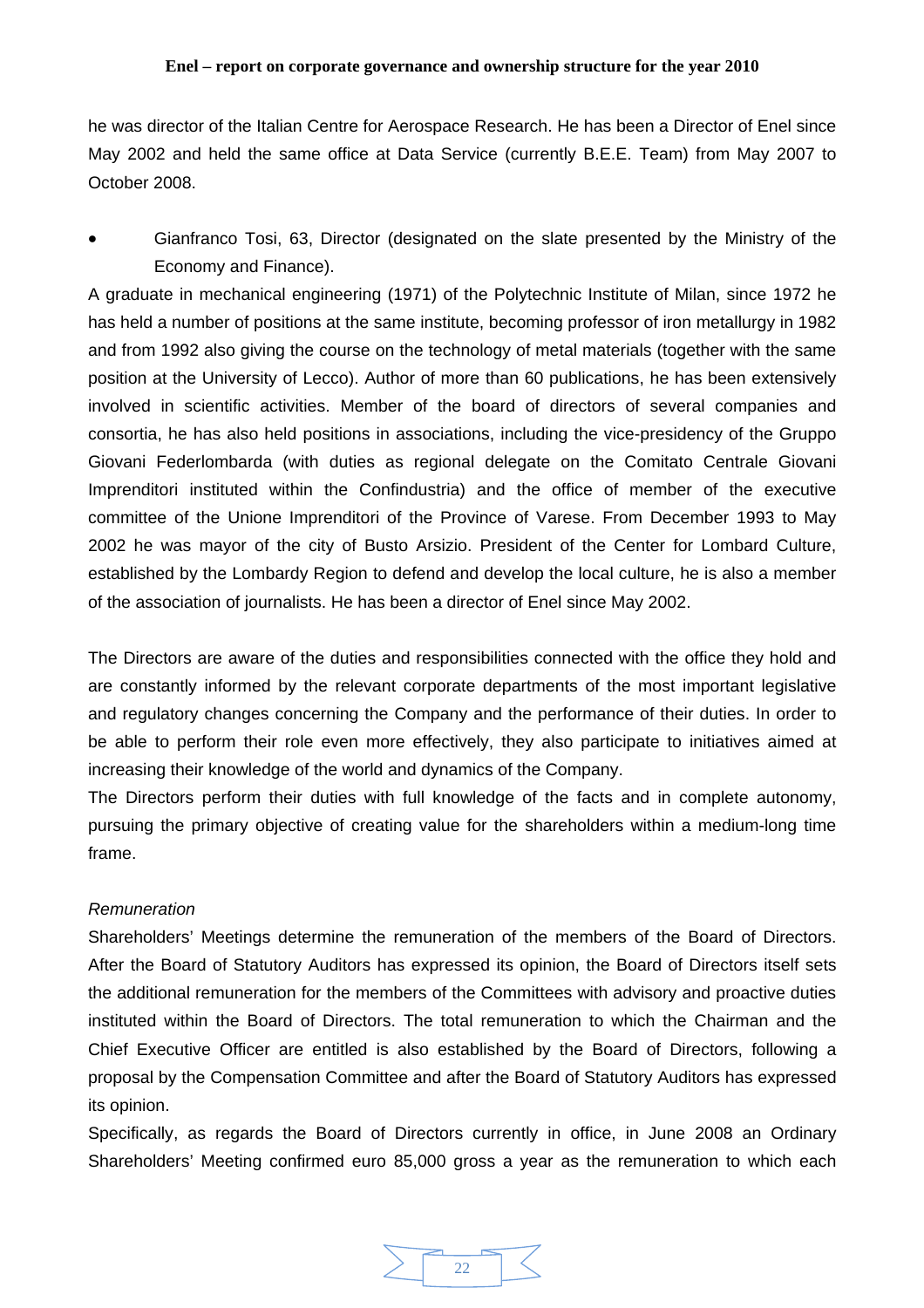Director is entitled, in addition to the reimbursement of the expenses necessary to perform his duties.

In June 2008, after receiving the opinion of the Board of Statutory Auditors, the Board of Directors confirmed the additional remuneration to be paid to the non-executive Directors for their participation on the Compensation Committee and the Internal Control Committee. For the coordinators of such Committees, the remuneration is euro 35,000 gross a year, while for the other members the fee is euro 30,000 gross a year. An attendance fee of euro 250 gross a session is also provided for all members of the board.

In October 2008, upon proposal by the Compensation Committee and after receiving the opinion of the Board of Statutory Auditors, the Board of Directors determined the total remuneration of the Chairman and the Chief Executive Officer/General Manager. This remuneration, whose features are described below, was established after a careful analysis carried out with the assistance of a qualified external consultant, in which the remuneration of persons in positions similar to those of the persons concerned (including international comparisons) was taken into account.

Specifically, the Chairman is entitled to fixed remuneration of euro 700,000 gross a year and variable remuneration of up to a maximum of euro 560,000 gross a year. The variable remuneration – whose purpose is to enhance the synergetic cooperation between the Chairman and the Chief Executive Officer/General Manager, while respecting the autonomy and safeguarding the powers of the latter – is tied to the achievement of specific and objective annual goals connected with the business plan and established by the Board of Directors upon proposal by the Compensation Committee. The total remuneration thus determined includes the base remuneration of euro 85,000 gross a year set by the Shareholders' Meeting for each Director, as well as the remuneration to which the Chairman is entitled if he sits on the boards of directors of Enel subsidiaries or affiliates, which therefore the person concerned must waive or transfer to Enel.

Enel has taken out several insurance policies in favor of the Chairman connected with the carrying out of his assignment (in case of death, permanent invalidity, injury, and work-related illness) and the termination of the assignment itself (in order to ensure his severance pay).

Finally, the Chairman is entitled to compensation in case of his justified resignation or his removal without a just cause, the features of which are described in the first section of this report (under "Ownership structure" – "Compensation of Directors in case of early termination of the relationship, also following a takeover bid").

With regard to his capacity as Chief Executive Officer, the Chief Executive Officer/General Manager is entitled to fixed remuneration of euro 600,000 gross a year and variable remuneration of up to a maximum of euro 900,000 gross a year. The amount of his variable remuneration depends on the achievement of objective and specific annual goals connected with the business plan, which are established by the Board of Directors upon proposal by the Compensation Committee. The total remuneration thus determined includes the base remuneration of euro 85,000 gross a year set by the Shareholders' Meeting for each Director.

![](_page_22_Picture_8.jpeg)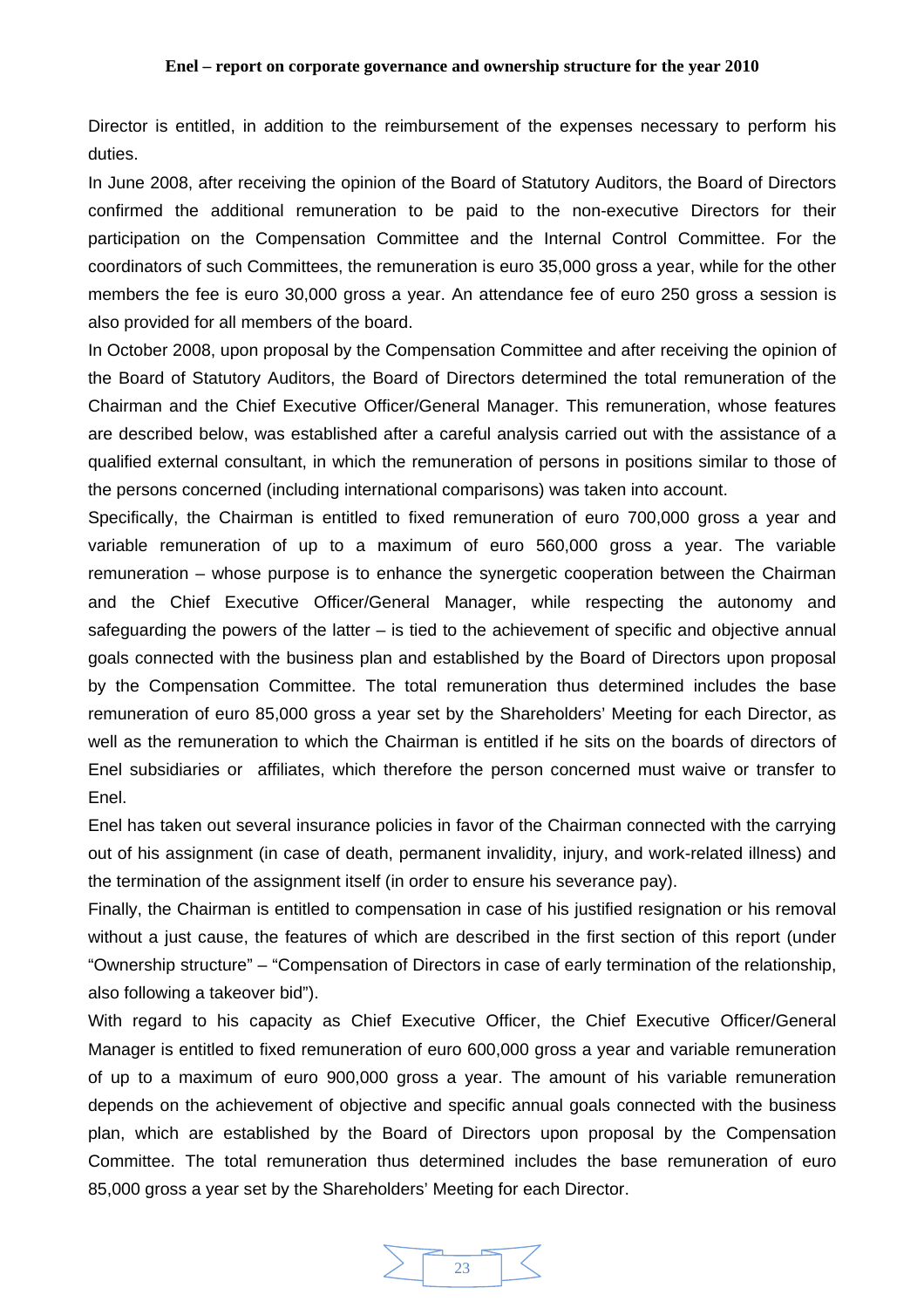With regard to his capacity of General Manager, the Chief Executive Officer/General Manager is also entitled to fixed remuneration of euro 700,000 gross a year and variable remuneration of up to a maximum of euro 1,050,000 gross a year. In this case, too, the amount of the variable remuneration depends on the achievement of objective and specific annual goals connected with the business plan, which are established by the Board of Directors upon proposal by the Compensation Committee. The total remuneration thus determined includes the remuneration to which he is entitled if he sits on the boards of directors of Enel subsidiaries or affiliates, which therefore the person concerned must waive or transfer to Enel. The General Manager's relationship as an executive exists for the entire duration of his relationship as a Director and expires at the same time as the latter.

As far as the variable component of the compensation of the Company's top management (specifically, the positions of Chairman and Chief Executive Officer/General Manager, who are assigned the same objectives) is concerned, the Group objectives established for 2010 related to both (i) quantitative targets, with specific regard to the achievement of the consolidated EBITDA set by the budget (weight: 25%), reduction of the consolidated financial debt (weight: 20%), the level of satisfaction of the customers who accepted the offers of the subsidiary Enel Energia S.p.A. (weight: 10%), the margin of the generation area (weight: 20%), workplace safety (weight: 10%); and (ii) qualitative targets relating to the effectiveness of the communication and information plan on the nuclear competences of Enel and the assessment of the results of the "climate" investigation within the Group (overall weight: 15%).

In his capacity as General Manager, the Chief Executive Officer/General Manager is one of the beneficiaries of the long-term incentive plans based on financial instruments (stock-options and restricted share units) or to be paid in cash (long term incentive) addressed to the executives of the Company and of the Group.

Enel ensures the Chief Executive Officer/General Manager compensation in case of death or permanent invalidity during the carrying out of his assignment and has taken out insurance policies to ensure his severance pay.

Finally, it should be pointed out that the person concerned is entitled to (i) in his capacity as Chief Executive Officer, compensation in case of his justified resignation or his removal without a just cause, (ii) in his capacity as General Manager, compensation at the termination of his relationship as an executive (in consequence of the expiry of his relationship as a Director), and (iii) consideration for the undertaking not to engage – for one year as from the termination of his labor relationship – in his own and directly, in any business activities anywhere in the European Union territory that could be in competition with those carried on by Enel.

The features of such compensation and of the said consideration are described in the first section of this report (under "Ownership structure" – "Compensation of Directors in case of early termination of the relationship, also following a takeover bid").

In 2011, following the appointment of the new Board of Directors, to be made in occasion of the approval of the 2010 financial statements, the Company will conform to the recommendations

![](_page_23_Figure_8.jpeg)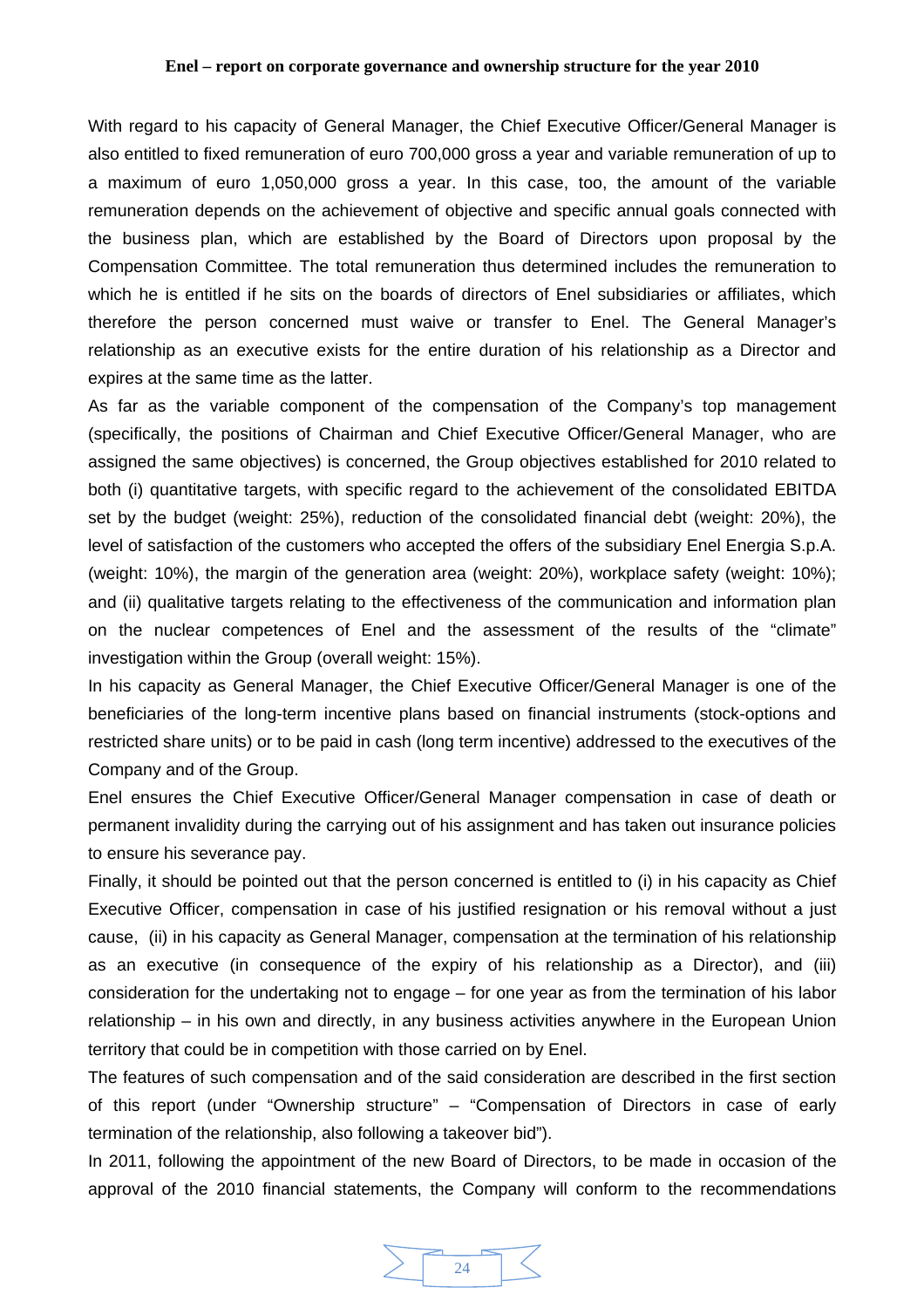introduced in March 2010 in the Self-regulation Code in relation to the compensation of the Directors and executives with strategic responsibilities.

#### *Limit to the number of offices held by Directors*

The Directors accept their office and maintain it in the belief that they can dedicate the necessary time to the diligent performance of their duties, taking into account both the number and the nature of the offices they hold in the boards of directors and the boards of statutory auditors of other companies of significant size and the commitment required by the other professional activities they carry on and the offices they hold in associations.

In this regard, it should be noted that in December 2006 the Board of Directors approved (and formalized in a specially provided document) a policy regarding the maximum number of offices that its members may hold in the boards of directors and the boards of statutory auditors of other companies of significant size in order to ensure that the persons concerned have sufficient time available to effectively perform the role they have on the Board of Directors of Enel.

In accordance with the recommendations of the Self-regulation Code, the aforesaid policy considers significant to this end only the offices held on the boards of directors and the boards of statutory auditors of the following kinds of companies:

a) companies with shares listed on regulated markets, including foreign ones;

- b) Italian and foreign companies with shares not listed on regulated markets and doing business in the fields of insurance, banking, securities intermediation, mutual funds, or finance (as far as the last field is concerned, only with regard to finance companies subject to the prudential supervision of the Bank of Italy and included on the special list referred to in article 107 of the Unified Banking Act);
- c) other Italian and foreign companies with shares not listed on regulated markets that, even though they do business in fields other than those specified under letter b) above, have assets exceeding euro 1 billion or revenues exceeding euro 1.7 billion according to their latest approved financial statements.

In accordance with the recommendations of the Self-regulation Code, the policy formulated by the Board of Directors thus establishes differentiated limits to the number of offices (made measurable by a system of specific "weights" for each kind of office), depending on (i) the commitment connected with the role performed by each Director, both in the Board of Directors of Enel and in the boards of directors and the boards of statutory auditors of other companies of significant size, as well as (ii) the nature of the companies where the other roles are performed, excluding from the related calculation those performed in Enel's subsidiaries and affiliates.

On the basis of the information provided by the Directors of the Company to implement the aforesaid policy, as well as the inquiry carried out by the Board of Directors most recently in February 2011, it has been ascertained that each Enel Director currently holds a number of offices in the boards of directors or boards of statutory auditors of other companies of significant size that is compatible with the limit established by the aforesaid policy.

![](_page_24_Figure_11.jpeg)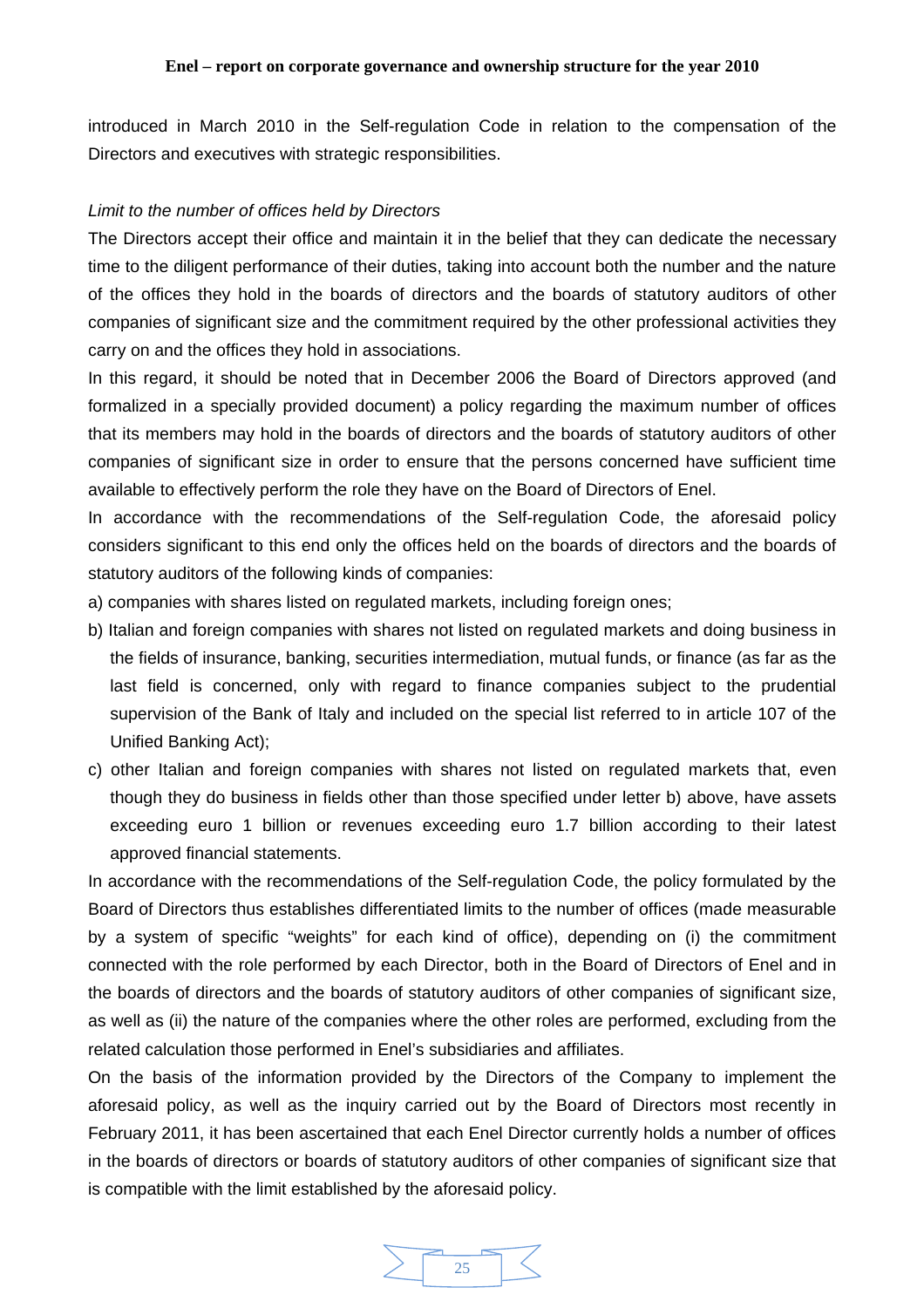# *Board meetings and the role of the Chairman*

In 2010, the Board of Directors held 15 meetings, which lasted an average of about 2 hours and 45 minutes. The Directors' participation was regular and the meetings were also attended by the Board of Statutory Auditors and by a magistrate representing the Court of Accounts. As far as 2011 is concerned, 15 Board meetings have been scheduled, of which 4 have already been held.

The activities of the Board of Directors are coordinated by the Chairman, who calls its meetings, establishes their agenda, and presides over them, ensuring that – except in cases of urgency and necessity – the necessary documents and information are provided to the Board members in time for the Board to express its informed opinion on the matters under examination. He also ascertains whether the Boards resolutions are implemented, chairs Shareholders' Meetings, and – like the Chief Executive Officer – is empowered to represent the Company legally.

In short, the Chairman's role is to stimulate and supervise the functioning of the Board of Directors as part of the fiduciary powers that make him the overseer for all shareholders of the legality and transparency of the Company's activities.

In addition to the powers set forth in the law and bylaws regarding the functioning of the corporate bodies (Shareholders' Meeting and Board of Directors) as well as the legal authority to represent the Company, the Chairman is also entrusted - according to a Board resolution adopted in June 2008 - with the duties of (i) participating in the formulation of corporate strategies in agreement with the Chief Executive Officer, the powers granted the latter by the Board of Directors being understood, as well as (ii) overseeing internal auditing in agreement with the Chief Executive Officer, with the related corporate department remaining under the latter. In this regard, however, it is provided that decisions concerning the appointment and removal of the head and top executives of the aforesaid department are to be made jointly by the Chairman and the Chief Executive Officer.

Finally, in agreement and coordination with the Chief Executive Officer, the Chairman maintains relations with institutional bodies and authorities.

# *Evaluation of the functioning of the Board of Directors and its Committees*

During the last quarter of 2010, the Board of Directors, with the assistance of a specialized company, began (and completed in March 2011) an evaluation of the size, composition, and functioning of the Board itself and its Committees (so-called board review), in accordance with the most advanced practices of corporate governance found abroad that have been adopted by the Self-regulation Code. This board review follows similar initiatives undertaken by the Board of Directors during 2004, 2006, 2007, 2008 and 2009.

Conducted by means of a questionnaire filled out by each Director during individual interviews carried out by the consultancy firm, the analysis was intended to represent an overview of the activities of the Board of Directors during its three-year mandate, which is about to end, and, once again, it focused on the most significant issues regarding the Board of Directors, such as: (i) the

![](_page_25_Figure_10.jpeg)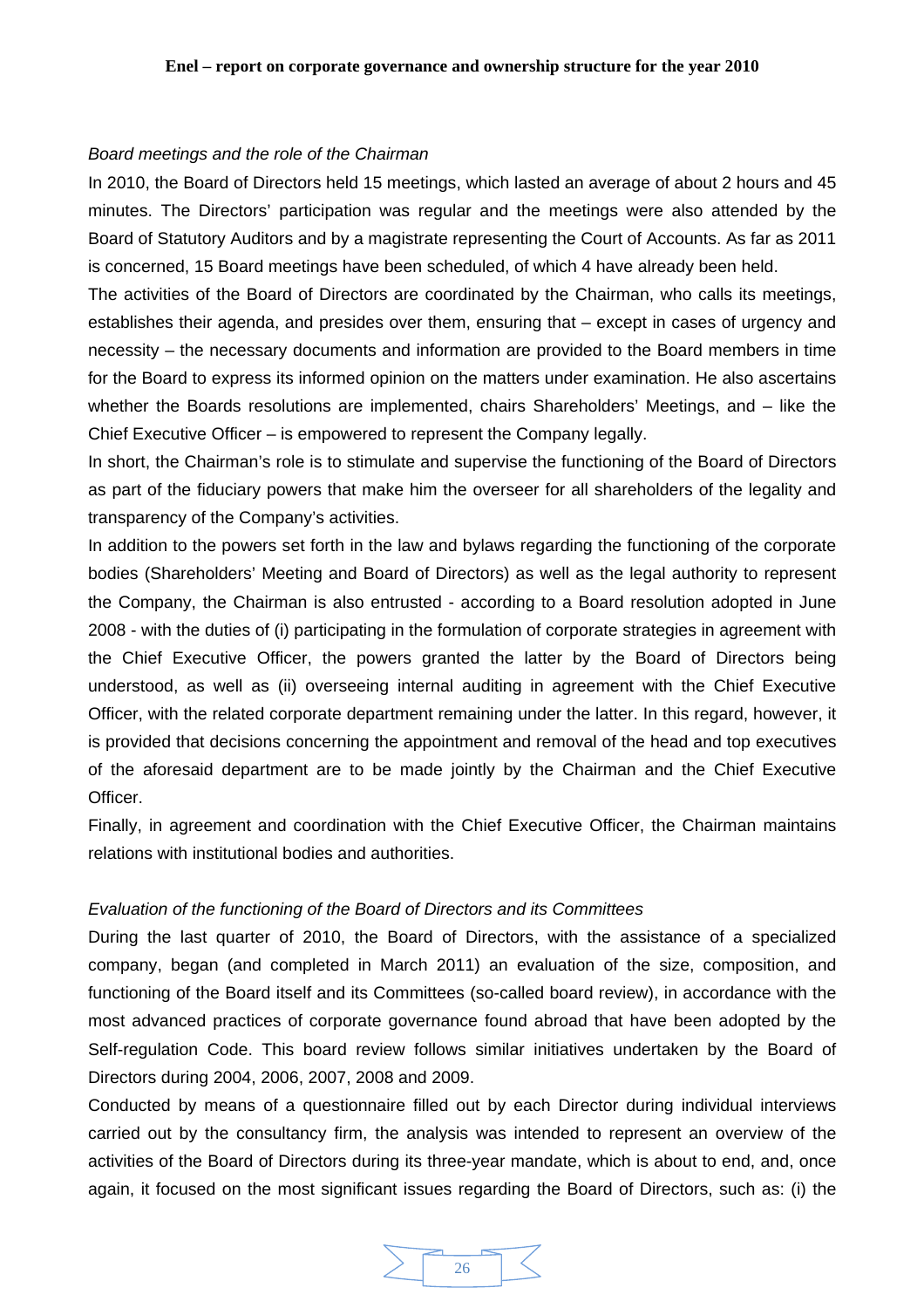structure, composition, role, and responsibilities of such body; (ii) the conduct of Board meetings, the related flows of information and the decision-making processes adopted; (iii) the composition and functioning of the Committees instituted within the Board; (iv) the strategies pursued and the performance objectives set; and (v) the evaluation of the appropriateness of the corporate organizational structure.

Among the strengths that emerged from the 2010 board review (whose results have confirmed the very positive assessment of the analysis conducted in the previous years), was, first of all, the atmosphere of great cohesiveness and collaboration and the team spirit existing within the Board of Directors, which foster open and constructive discussion among the members of the Board and facilitate the adoption of decisions characterized by broad agreement. The review also showed that the flows of information on which the Board's decision-making process is based are considered by the Directors as complete, effective and, in general, timely; the minutes of the meeting containing the resolutions adopted are deemed to be accurately and promptly drafted. The size of the Board of Directors and the expertise of its members are considered appropriate as well as the number and duration of the Board's meetings. The activities carried out by the Chief Executive Officer, as well as the way he performs his role, continue to be evaluated very positively by the other Directors, as does the consolidated cooperative relationship between the Chairman and the Chief Executive Officer, which ensures, *inter alia*, the maximum transparency from the Company's top management during the meetings of the Board of Directors. As far as the Committees instituted within the Board are concerned, it was confirmed the broad consensus on the appropriateness of their composition, their role, and the effectiveness of the activity carried out. The Company's top management is considered competent and cohesive, and provides useful information on the main topics to be discussed during the meetings of the Board of Directors. The foregoing considerations indicate, as pointed out by the specialized consulting company, that the Board of Directors and its committees operate in an effective and transparent manner, making a broad use of the best practices regarding corporate governance.

Among the areas needing improvement noted by some Directors, we have, first of all, confirmation of the wish to have one or more non-executive members with competence in the field of the energy business and experience on the international scene, among other things to strengthen the Group's multinational profile. It was again suggested to dedicate more time during Board meetings to understand the business and the areas at risk connected with internationalization of the Group, also by means of visits to the operational sites of the main foreign subsidiaries; finally, given the moderate size of the Board of Directors and the cohesion among its members, the actual usefulness of the meetings reserved to the independent Directors gave rise to conflicting opinions.

Continuing an initiative introduced after the first board review (conducted in 2004), the annual meeting of the strategic committee was again organized in 2010, in November, and was dedicated to the analysis and in-depth study by the members of the Board of Directors of the long-term strategies in the different business sectors of the Group. During the board review, the Board's members highlighted the consolidated usefulness of such meeting as part of their training.

![](_page_26_Picture_5.jpeg)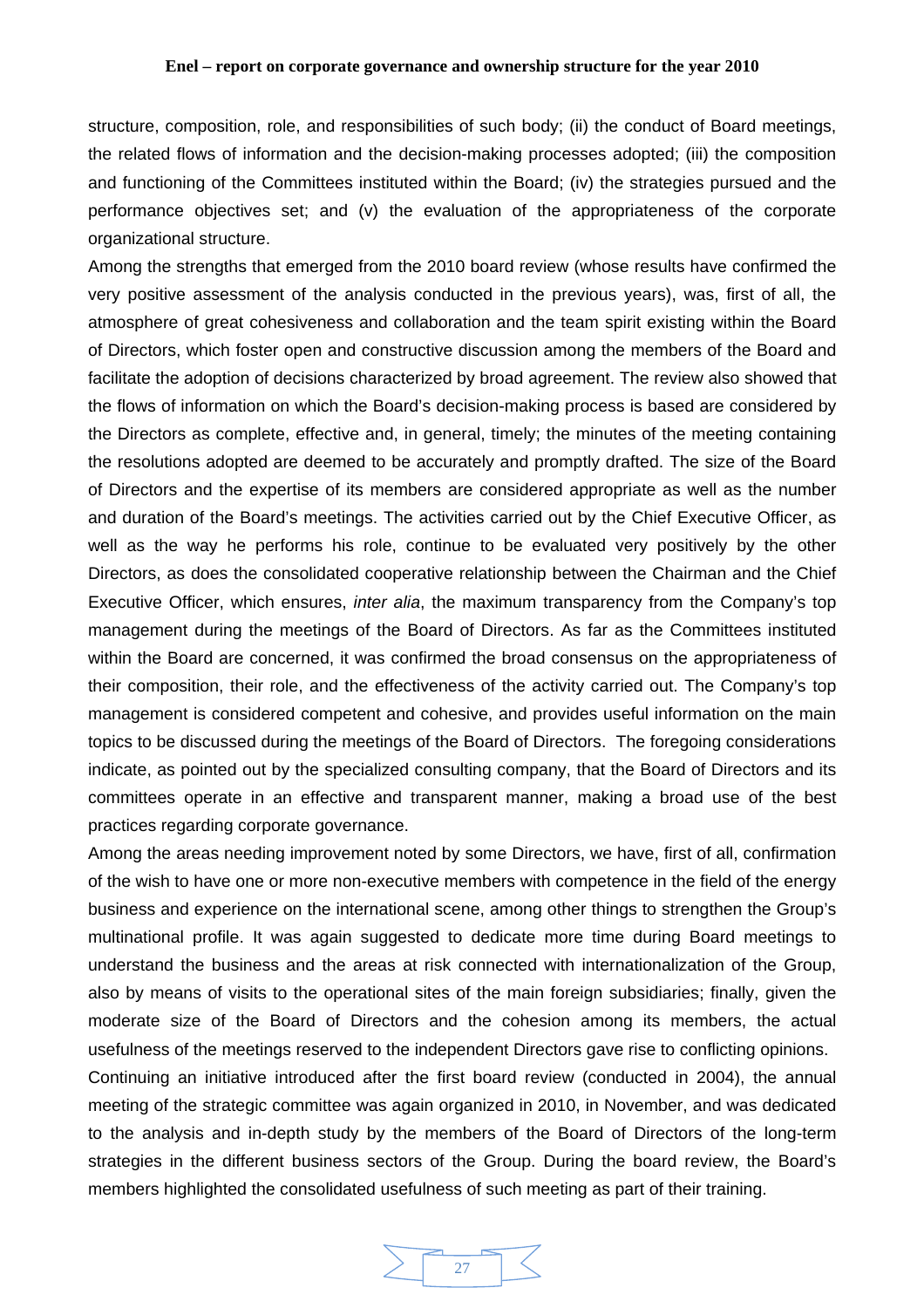# *Non-executive Directors*

The Board of Directors consists of executive and non-executive Directors.

In accordance with the recommendations of the Self-regulation Code, the following are considered executive Directors:

- the Chief Executive Officer of the Company (or of strategically significant Group companies), as well as the related Chairman who has been granted with individual powers of management or who has a specific role in the formulation of the Company's strategies;
- Directors who hold executive positions in the Company (or in strategically significant Group companies) or in the controlling entity, if the position also regards the Company.

Directors who do not correspond to any of the aforesaid categories qualify as non-executive.

According to the analysis carried out by the Board of Directors in June 2008, with the exception of the Chairman and the Chief Executive Officer, the other 7 members of the Board of Directors currently in office (Giulio Ballio, Lorenzo Codogno, Renzo Costi, Augusto Fantozzi, Alessandro Luciano, Fernando Napolitano and Gianfranco Tosi) qualify as non-executive Directors.

As far as the Chairman is concerned, it should be noted that the characterization of the latter as an executive Director derives from the specific role that the current division of powers assigns him with regard to the formulation of the Company's strategies, while the person concerned does not have any individual powers of management.

The number, expertise, authoritativeness, and availability of time of the non-executive Directors are therefore sufficient to ensure that their judgment can have a significant influence on the decisions made by the Board.

The non-executive Directors bring their specific expertise to the Board's discussions, so as to facilitate an examination of the questions under discussion from different perspectives and consequently the adoption of well-considered and well-informed decisions that correspond to the corporate interest.

# *Independent Directors*

Basing itself on the information provided by the individual persons concerned or, in any case, at the Company's disposal, immediately after the appointment (June 2008), subsequently in the months of February 2009 and February 2010, and most recently in February 2011, the Board of Directors attested that Directors Giulio Ballio, Renzo Costi, Augusto Fantozzi, Alessandro Luciano, and Gianfranco Tosi qualify as independent pursuant to the Self-regulation Code.

Specifically, Directors were considered independent if they neither have nor have recently had relations, not even indirectly, with the Company or with parties connected with the Company that could currently condition the autonomy of their judgment.

The procedure followed in this regard by the Board of Directors began with an examination of a document with information showing the offices held and the relations maintained by the nonexecutive Directors that could be significant for the purpose of assessing their respective

![](_page_27_Figure_15.jpeg)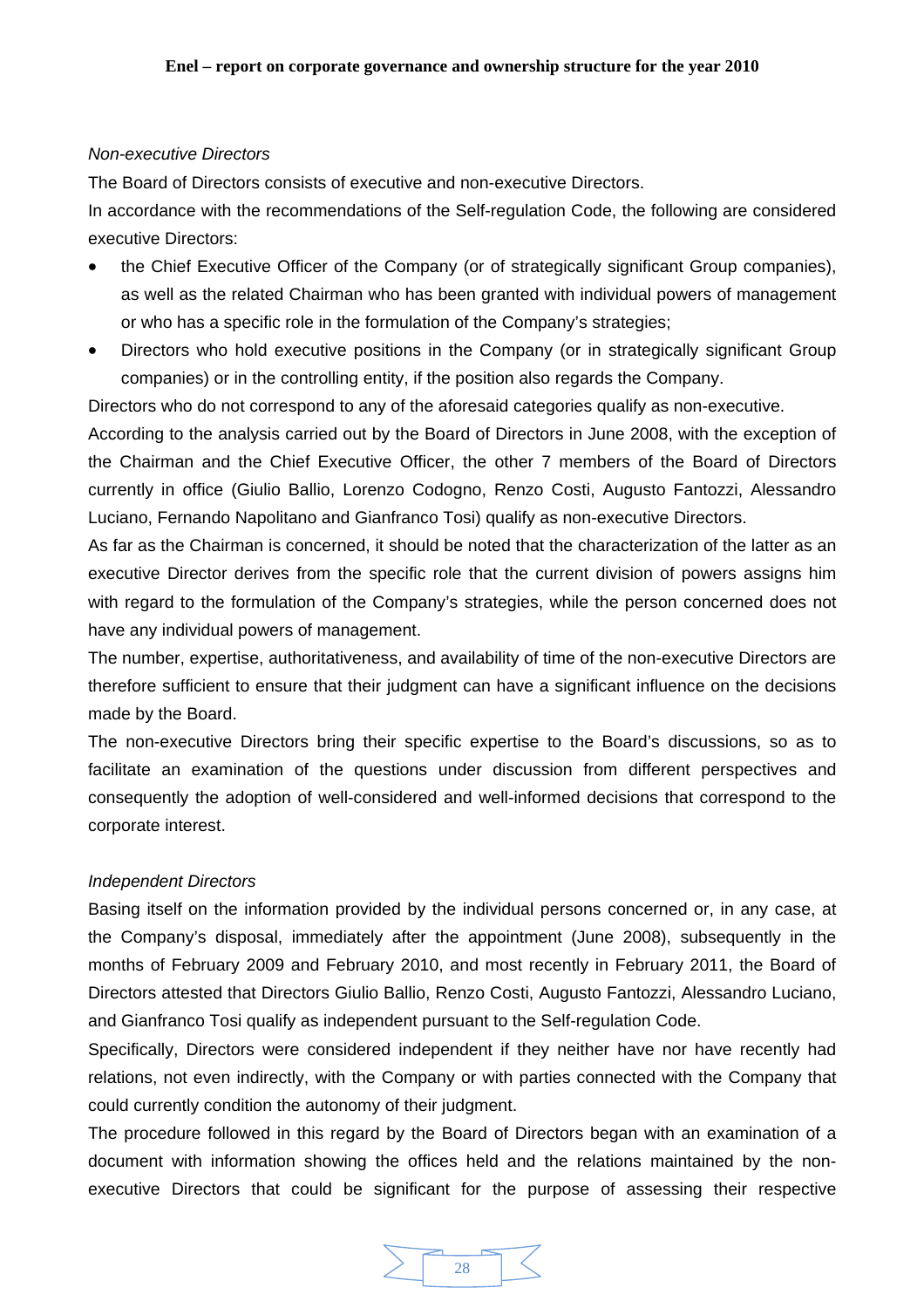independence. This phase was followed by the self-assessment carried out by each of the nonexecutive Directors regarding his personal position, after which came the final assessment made collectively by the Board of Directors, with the abstention, in turn, of the individual members whose position was under examination.

In evaluating the independence of the non-executive Directors, the Board of Directors took into account the cases in which, according to the Self-regulation Code, the requisites of independence should be considered lacking and, in this regard, applied the principle of the prevalence of substance over form recommended by the aforesaid Code. Furthermore, starting from the evaluation performed in February 2010, the Board of Directors established specific quantitative parameters applicable to the commercial, financial, or professional relations that may take place, directly or indirectly, between Directors and the Company. Unless there are specific circumstances, to be evaluated concretely, exceeding such parameters (specified in the attached Table 1, together with the cases in which, according to the Self-regulation Code, the requisites of independence must be considered lacking) should, in principle, preclude the possession by the non-executive director in question of the requisites of independence provided for by the aforesaid Code.

When it carried out its reviews in June 2008, February 2009, February 2010 and, most recently, February 2011, the Board of Directors ascertained that the foregoing five non-executive Directors – i.e. Giulio Ballio, Renzo Costi, Augusto Fantozzi, Alessandro Luciano and Gianfranco Tosi – also possessed the requisite of independence provided by law (namely by the Unified Financial Act) for the statutory auditors of listed companies (such requisites are also clearly specified in the attached Table 1).

During the months of February 2009, February 2010 and, most recently, February 2011, the Board of Statutory Auditors established that, in carrying out the aforesaid evaluations of the independence of its non-executive members, the Board of Directors correctly applied the criteria recommended by the Self-regulation Code, following to that end a transparent assessment procedure that enabled the Board to learn about relations that were potentially significant for the purpose of the evaluation of independence.

The independent Directors have met, without the presence of the other Directors, in December 2010. On that occasion, they emphasized that the organizational, strategic and management decisions of the Board of Directors have always been aimed, during the financial period of reference, at pursuing the Company's interest.

Since December 2006, the Board of Directors also ascertained the absence of the conditions that, according to the Self-regulation Code, require the institution of a lead independent director, in consideration of the fact that at Enel the Chairman of the Board of Directors is not the Chief Executive Officer, nor owns a controlling interest in the Company.

Although independence of judgment characterizes the activity of all the Directors, whether executive or not, an adequate presence (in terms of both number and expertise) of Directors who qualify as independent, according to the aforesaid definition, and have significant roles on both the

![](_page_28_Figure_8.jpeg)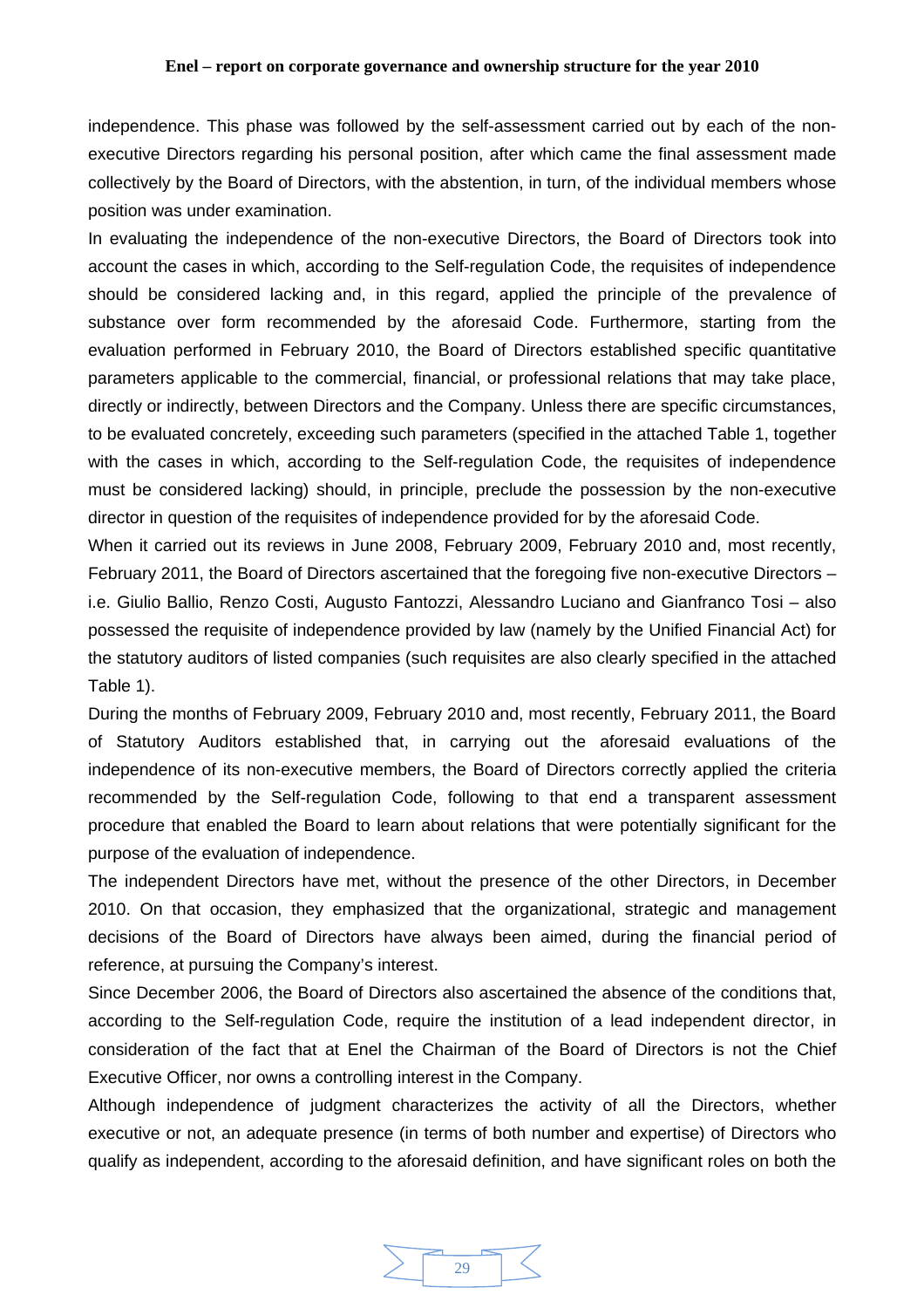Board of Directors and its Committees is considered a suitable means of ensuring that the interests of all the shareholders are appropriately balanced.

# **Committees**

In order to ensure that it performs its duties effectively, as early as January 2000 the Board of Directors set up as part of itself a Compensation Committee and an Internal Control Committee, assigning them both advisory and proactive duties and entrusting them with issues that are sensitive and sources of possible conflicts of interest.

Each Committee consists of at least 3 non-executive Directors, the majority of whom are independent, and are appointed by the Board of Directors, which appoints one of them as coordinator and also establishes the duties of the Committee by a special resolution.

In December 2006, the Board of Directors approved special organizational regulations that govern the composition, tasks, and working procedures of the Compensation Committee and the Internal Control Committee.

In carrying out their duties, the Committees in question are empowered to access the information and corporate departments necessary to perform their respective tasks and may avail themselves of external consultants at the Company's expense within the limits of the budget approved by the Board of Directors.

Each Committee appoints a secretary, who needs not to be one of its members, to whom the task of drawing up the minutes of the meetings is entrusted.

The meetings of each Committee may be attended by the members of the other Committee, as well as by other members of the Board of Directors or other persons whose presence may help the Committee to perform its duties better and who have been expressly invited by the related coordinator.

The meetings of the Internal Control Committee are also attended by the Chairman of the Board of Statutory Auditors or another regular Statutory Auditor designated by him (in consideration of the specific duties regarding the supervision of the internal control system with which the aforesaid Board is entrusted by the laws in force concerning listed companies) and, as from December 2006, the Chairman of the Board of Directors (in his capacity as an executive Director entrusted with supervising the functioning of the internal control system); the head of internal control may also attend the aforesaid meetings.

In November 2010, the Board of Directors – in the context of the approval of a new procedure for transactions with related parties, in compliance with the requirements prescribed by CONSOB with regulation adopted in March, 2010 – established a new Committee composed of 3 independent Directors, appointing as members Augusto Fantozzi (as coordinator), Giulio Ballio and Renzo Costi, all Directors appointed by the minority shareholders. Since January 1, 2011, this Committee shall express its opinions concerning transactions with related parties of Enel, directly or through subsidiaries, in those cases and according to the modalities provided for in the aforementioned procedure adopted by the Board of Directors in November 2010. The organizational procedure of

![](_page_29_Picture_11.jpeg)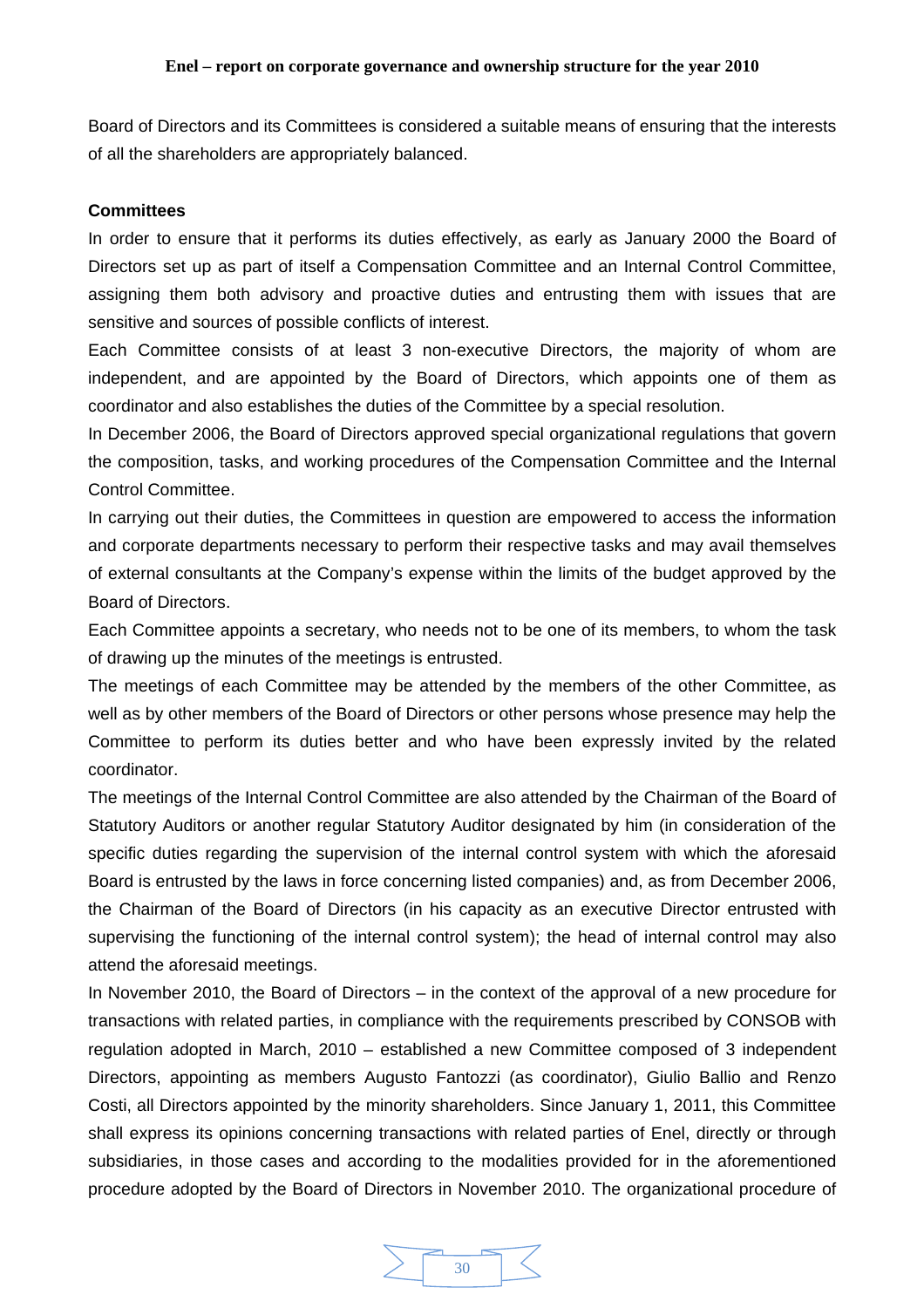the Related Parties Committee governs the composition, tasks, and working procedures of the committee in compliance with the principles similar to those provided in the regulations of the Compensation Committee and the Internal Control Committee.

## *Compensation Committee*

The compensation of the Directors is established in an amount that is sufficient to attract, retain, and motivate Directors endowed with the professional qualities required for successfully managing the Company.

In this regard, the Compensation Committee must ensure that a significant portion of the compensation of the executive Directors and executives with strategic responsibilities is tied to the economic results achieved by the Company and the Group, as well as the attainment of specific objectives established beforehand by the Board of Directors, or – with regard to the aforesaid executives – by the Chief Executive Officer, in order to align the interests of the persons concerned with the pursuit of the primary objective of creating value for the shareholders in a medium-to-long time frame.

The compensation of non-executive Directors is commensurate with the commitment required of each of them, taking into account their participation on the Committees. It should be noted in this regard that, in line with the recommendations of the Self-regulation Code, this compensation is in no way tied to the economic results achieved by the Company and the Group and that the nonexecutive Directors are not beneficiaries of stock-based incentive plans.

Specifically, then, the Compensation Committee is entrusted with the following tasks, which are both advisory and proactive (as last confirmed by the Board of Directors in June 2008 to implement the recommendations of the Self-regulation Code):

- to present proposals to the Board of Directors for the compensation of the Chief Executive Officer and the other Directors who hold particular offices, monitoring the implementation of the resolutions adopted by the Board. It should be noted in this regard that the Directors in question are not allowed to attend the meetings of the Committee during which the latter formulates the proposals regarding the related compensation to present to the Board of Directors;

- to periodically review the criteria adopted for the compensation of executives with strategic responsibilities, monitor their application on the basis of the information provided by the Chief Executive Officer, and formulate general recommendations for the Board of Directors in this regard.

As part of its duties, the Compensation Committee also plays a central role in elaborating and monitoring the performance of the incentive systems, including the stock based plans, addressed to executives and conceived as instruments aimed at attracting and motivating resources with appropriate ability and experience and developing their sense of belonging and ensuring their constant, enduring effort to create value. The 2010 long-term incentive plan devised by the Compensation Committee and approved by the Board of Directors also included among its beneficiaries the Company's Chief Executive Officer in his capacity as General Manager.

![](_page_30_Figure_10.jpeg)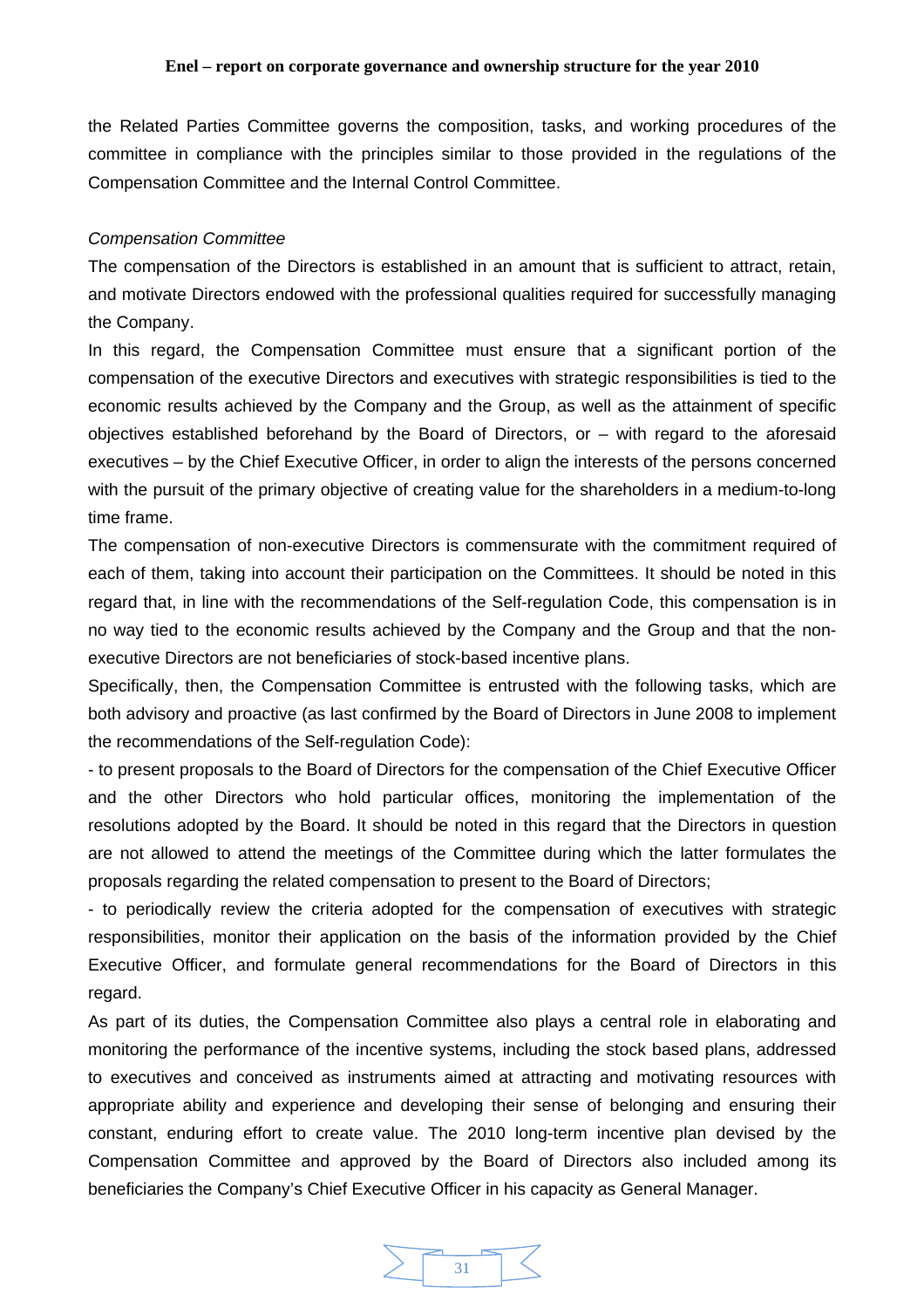In addition to those recommended by the Self-regulation Code, the Compensation Committee also performs the task of assisting the Chief Executive Officer and the relevant corporate departments in developing the potential of the Company's managerial resources, recruiting talented people, and promoting related initiatives with universities.

During 2011, when implementing the recommendations introduced in March 2010 in the Selfregulation Code concerning the remuneration of the directors and executives with strategic responsibilities, the Board of Directors will amend certain provisions of the organizational regulation of the Compensation Committee that governs its composition, tasks, and working procedures, in order to harmonize them with the new provisions of the Self-regulation Code.

During 2010, the Compensation Committee consisted of Directors Augusto Fantozzi (acting as coordinator), Giulio Ballio, and Fernando Napolitano.

Also during 2010, the Committee held 4 meetings which lasted an average of 1 hour and 10 minutes.

During 2010, the Compensation Committee – in addition to elaborating the long-term incentive plan for that year and carrying out a review of the performance of the existing stock based plans – worked on defining the applicative aspects of the variable component of the compensation of the Chairman and the Chief Executive Officer, in particular setting the annual economic and managerial objectives to assign them, as well as verifying the attainment of the objectives of the previous year. The Committee also examined the characteristics of the new management model which is being defined by the Group, and the evolution of the national laws concerning the remuneration of the directors and the top management of listed companies, in light of the necessity to implement the content of the relevant E.U.'s recommendations of 2004 and 2009.

# *Internal Control Committee*

The Internal Control Committee has the task of assisting the Board of Directors in the latter's evaluations and decisions regarding the internal control system, the approval of the financial statements and the half-year report, and the relations between the Company and the external auditor by preliminarily gathering the relevant facts.

Specifically, the Internal Control Committee is entrusted with the following tasks, which are both advisory and proactive (as last confirmed by the Board of Directors, in June 2008, to implement the recommendations of the Self-regulation Code, and further implemented in February 2010):

- to assist the Board of Directors in performing the tasks regarding internal control entrusted to the latter by the Self-regulation Code;
- to evaluate, together with the executive in charge of preparing the corporate accounting documents and the external auditors, the proper use of accounting principles and their uniformity for the purpose of drawing up the consolidated financial statements;
- to express opinions, at the request of the executive Director who is assigned the task, on specific aspects regarding the identification of the Company's and the Group's main risks, as well as the planning, implementation, and management of the internal control system;

![](_page_31_Figure_12.jpeg)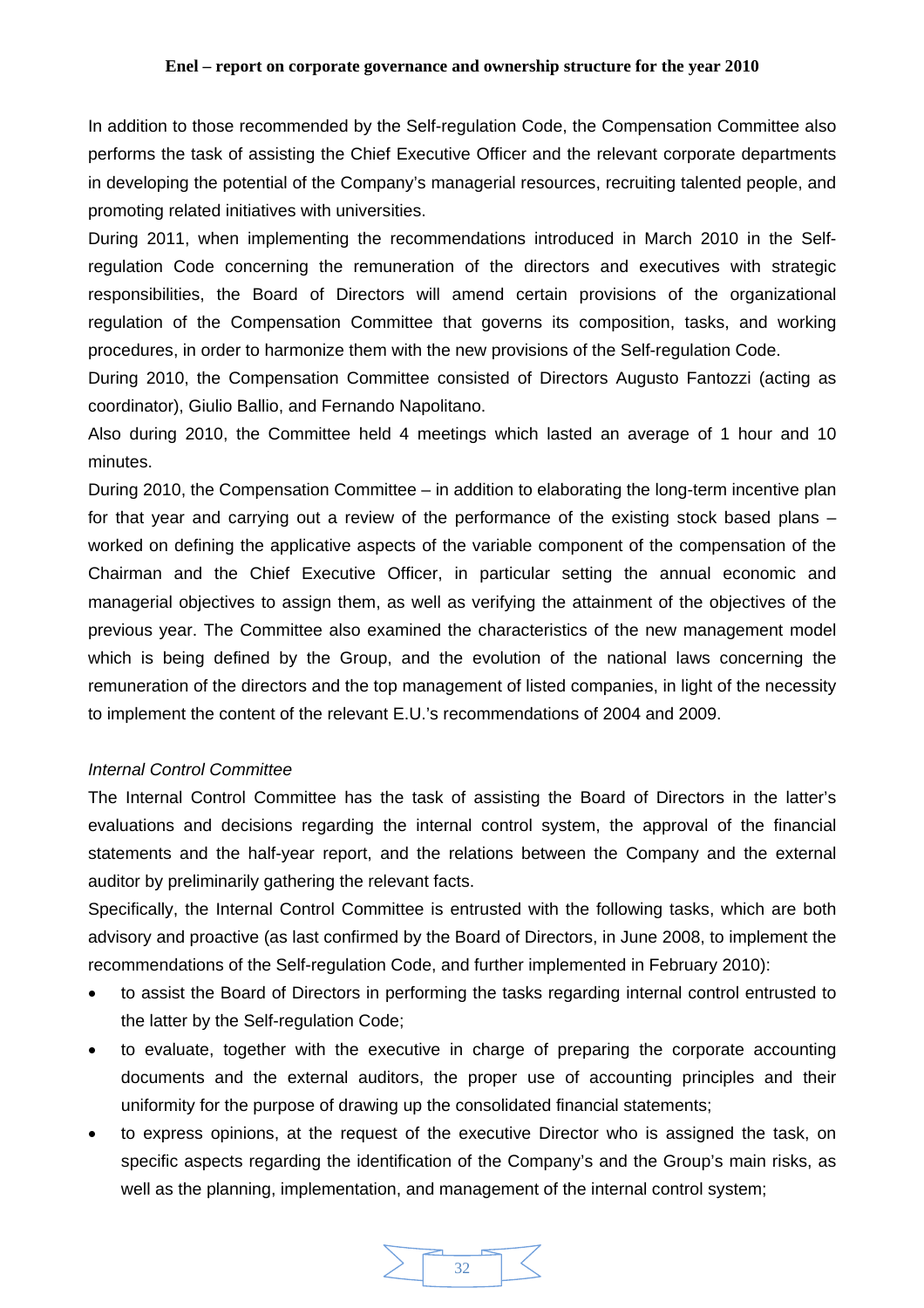- to examine the work plan prepared by the head of internal auditing, as well as the latter's periodical reports;
- to assess for the parts of its pertinence the proposals made by auditing firms to obtain the related assignment, as well as the work plan prepared for the external audit and the results expounded in the report and, if there is one, the letter of suggestions;
- to oversee the effectiveness of the external audit process;
- to perform the additional tasks assigned it by the Board of Directors, with particular regard to the evaluation:
	- of the checks aimed at ensuring the transparency and fairness of transactions with related parties. It should be noted that, in November 2010, the Board of Directors assigned all the competences to the Related Parties Committee, starting from January 2011;
	- of the appropriateness of the diligence dedicated to the issues of corporate social responsibility, as of the completeness and transparency of the information provided in this regard through the Sustainability Report, the latter task having been assigned to the Committee in February 2010;
- to report to the Board of Directors, when the financial statements and the half-year report are approved, on the work performed and the adequacy of the internal control system.

During 2010, the Internal Control Committee consisted of Directors Gianfranco Tosi (acting as coordinator), Lorenzo Codogno (to whom the Board of Directors acknowledged the requisite of appropriate experience in accounting and finance), Renzo Costi, and Alessandro Luciano.

Also during 2010, the Internal Control Committee held 13 meetings, which were characterized by the regular attendance of its members (as well as of the Chairman of the Board of Statutory Auditors), the frequent presence of the Chairman of the Board of Directors (in his capacity as the executive Director entrusted with overseeing the functioning of the internal control system), and an average duration of 1 hour and 45 minutes.

During 2010, the activity of the Internal Control Committee focused first of all, as usual, on the evaluation of (i) the work plan prepared by the head of internal auditing as well as (ii) the results of the audits performed during the preceding year and (iii) the content of the letter of suggestions prepared by the external auditor regarding the accounting period in question. During the period concerned, the Committee also expressed a favorable opinion, within the limits of its authority, on the assignment of several specific additional tasks to the Group's main external auditor (pursuant to the relevant procedure, adopted in 2009, concerning the assignment of mandates to the external auditors which operate within the Group) and examined the effects of new legislative developments and the new international accounting standards on the Enel Group's consolidated financial statements. In 2010 the Committee also supervised the preparation of the sustainability report, assessed the reports received during the previous financial year on the basis of the provisions of the Code of Ethics, received from the Statutory Auditors exhaustive information on the commencement, execution and conclusion of the procedure for the selection of a new external auditor, monitored the observance of the compliance program adopted pursuant to Legislative

![](_page_32_Picture_11.jpeg)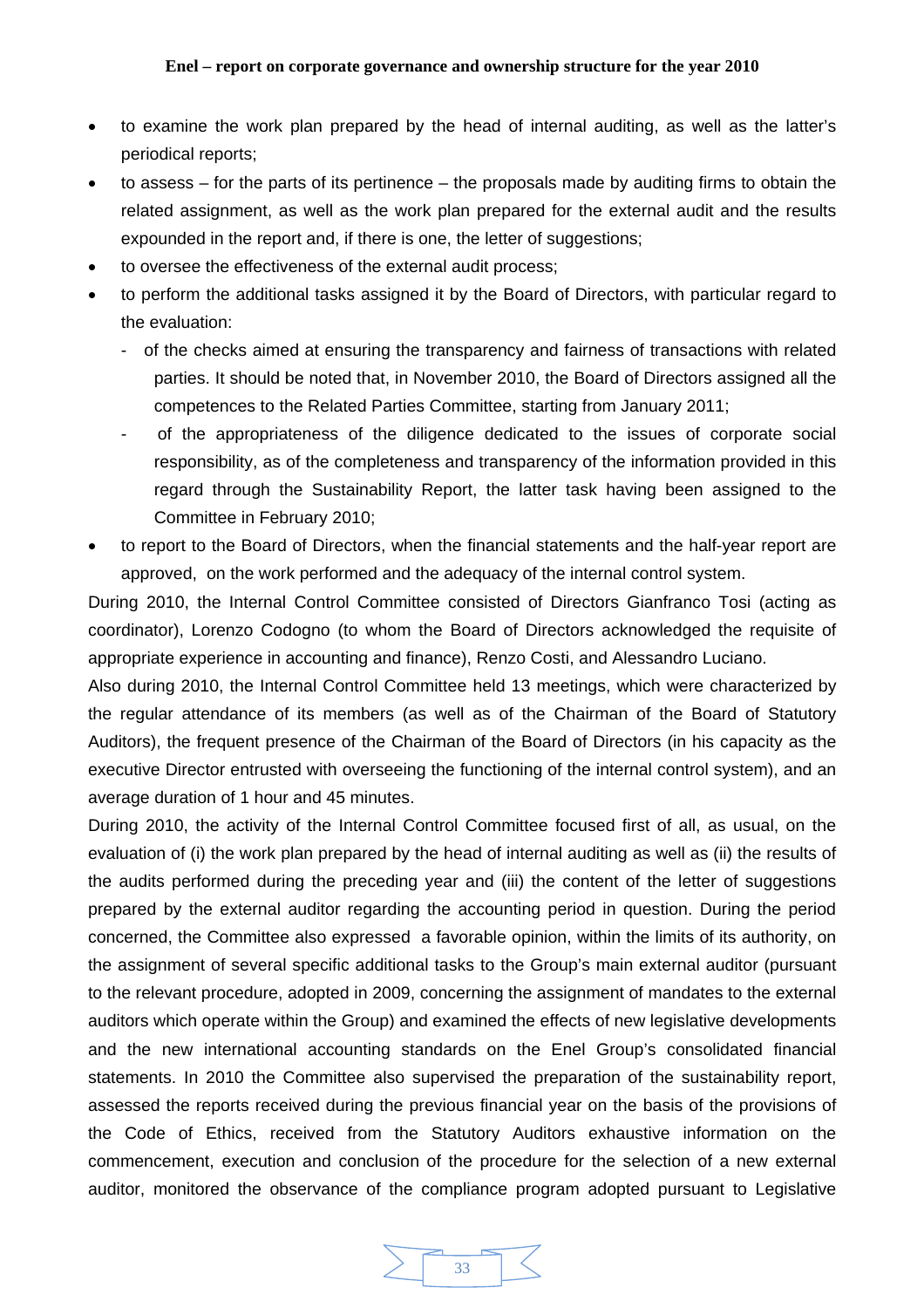Decree n. 231 of June 8, 2001 (also seeing to the updating of the aforesaid program), examined several transactions with related parties, and – within the limits of its authority – made a positive assessment of the appropriateness, effectiveness, and actual functioning of the internal control system during the preceding accounting period.

Finally, the Committee monitored the permanent compliance within the Group with the laws and regulations on accounting transparency, the appropriateness of the organizational structure and of the internal control systems of the subsidiaries set up under and governed by the laws of non-EU countries.

# **Board of Statutory Auditors**

According to the provisions of the law and the Company's bylaws, the Board of Statutory Auditors consists of three regular Auditors and two alternates, who are appointed by an Ordinary Shareholders' Meeting for a period of three accounting periods and may be re-appointed when their term expires.

In order to ensure that the Board of Statutory Auditors can effectively perform its duties and in accordance with the recommendations of the Self-regulation Code, in December 2006, the Board of Directors, within the limits of its authority, expressly granted the Board of Statutory Auditors:

- the power to oversee the independence of the external auditor, monitoring both compliance with the relevant regulatory provisions and the nature and extent of the services other than auditing that the external auditor and the firms belonging to the latter's network performed for the Company and the Group (this power was expressly granted to the Board of Statutory Auditors by Legislative Decree No. 39 of January 27, 2010, which implemented in Italy Directive 2006/43/EC, concerning the auditing of the annual and consolidated financial statements);
- the power which may also be exercised individually by the Statutory Auditors to request the Company's Internal Auditing Department to perform checks on specific corporate operating areas or transactions;
- the power to promptly exchange information relevant for performing their respective duties with the Internal Control Committee.

According to the legislation in force, the members of the Board of Statutory Auditors must possess the requisites of honorableness provided for the company representatives of entities which participate into the equity of financial intermediaries, in addition to those established for the statutory auditors of listed companies. They must also possess the requisites of professional competence required by the law of statutory auditors of listed companies, as supplemented by special provisions of the bylaws. Finally, they must possess the requisites of independence specified by the law for statutory auditors of listed companies.

In accordance with the provisions of the Unified Financial Act, the limit to the number of offices on the boards of directors and the boards of statutory auditors that the members of Enel's Board of Statutory Auditors may hold in Italian corporations was established by the CONSOB.

![](_page_33_Figure_11.jpeg)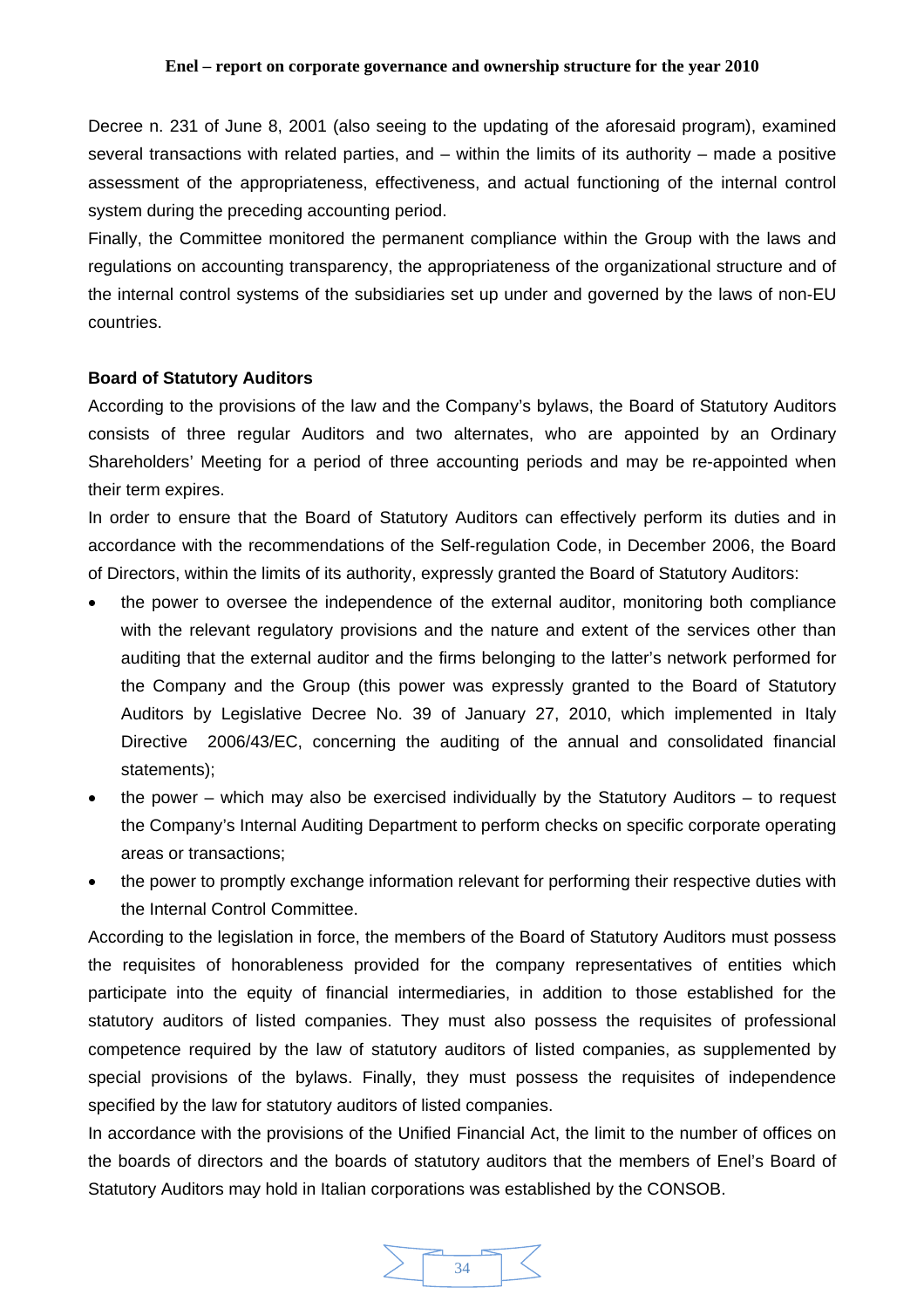As in its provisions for the Board of Directors – and in compliance with the Unified Financial Act – the bylaws provides that the appointment of the entire Board of Statutory Auditors take place according to the "slate vote" mechanism, which aims to ensure the presence on the Board of a regular Auditor (who is entitled to the office of Chairman) and an alternate Auditor (who will take over the office of Chairman if the incumbent leaves it before the end of his term) designated by minority shareholders.

This electoral system provides that the slates, in which the candidates must be listed in numerical order, may be presented by shareholders that, alone or together with other shareholders, own the minimum percentage of the share capital of the Company as determined by CONSOB with regulation for the presentation of slates of candidates to the office of director (specifically, pursuant to the market capitalization of the shares of Enel, the minimum percentage required is currently equal to at least 0.5% of the share capital). Following the significant amendments introduced into applicable laws by Legislative Decree n. 27 of January 27, 2010 - which implemented in Italy Directive 2007/36/EC, concerning the exercise of certain rights of shareholders in listed companies - the Unified Financial Act provides that, for the shareholders' meetings whose notice is published after October 31, 2010, the slates of candidates to the office of Statutory Auditor (as for the slates of candidates to the office of Director) must be filed at the Company's registered office at least 25 days before the date of the Shareholders' Meeting convened to resolve upon the election of the members of the Board of Statutory Auditors and must be published by the Company in its internet website and in the website of Borsa Italiana at least 21 days before the day set for the Shareholders' Meeting, together with exhaustive information upon the personal and professional characteristics of the candidates, in order to guarantee a clear procedure for the election of the controlling body.

For the appointment of Statutory Auditors who, for whatever reason are not elected according to the "slate-vote" system, the Shareholders' Meeting resolves in accordance with the majorities required by the law and without following the aforesaid procedure, but in any case in such a way as to ensure observance of the principle regarding the representation of the minority shareholders on the Board of Statutory Auditors.

In any case, the Statutory Auditors act autonomously and independently, including with regard to the shareholders who elected them.

Having been elected by the ordinary Shareholders' Meeting of April 29, 2010, the current Board of Statutory Auditors has a term that will expire when the 2012 financial statements are approved. As a result of the appointments made at the aforesaid Shareholders' Meeting, the Board of Statutory Auditors thus currently consists of the following regular members, for whom brief professional profiles are provided below, together with the specification of the slates on which they were appointed. The latter were presented by the Ministry of the Economy and Finance (which at the time owned 13.88% of the Company's share capital) and by a group of 20 institutional investors (which at the time owned a total of 1.19% of the Company's share capital).

![](_page_34_Figure_6.jpeg)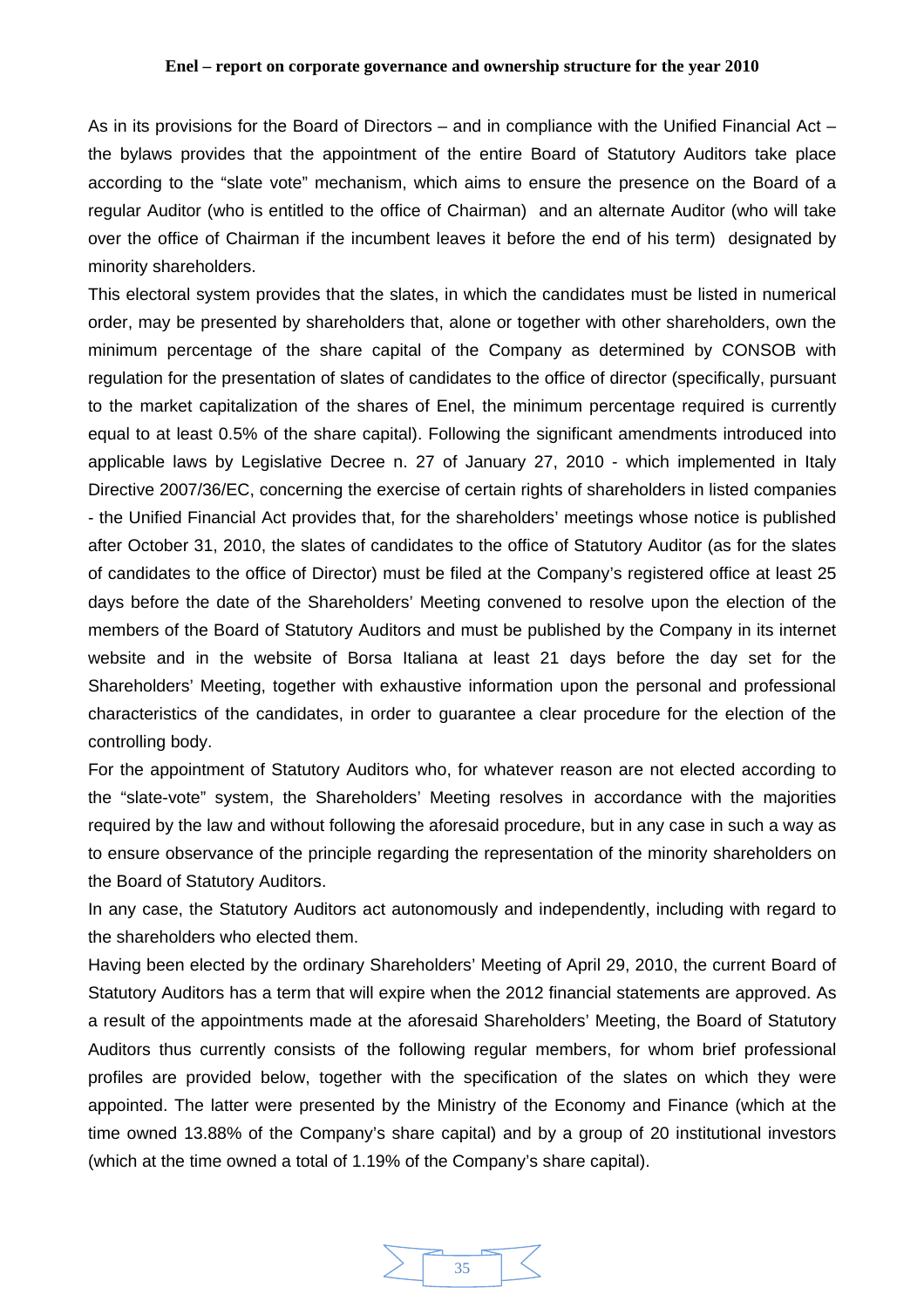• Sergio Duca, 63, Chairman (designated on the slate presented by institutional investors).

Sergio Duca graduated cum laude in Economics and Business from the Bocconi University in Milan. A certified chartered accountant and public accountant, as well as auditor authorized by the U.K. Department of Trade and Industry, he acquired broad experience through the PricewaterhouseCoopers network as the external auditor of important Italian listed companies, including Fiat, Telecom Italia, and Sanpaolo IMI. He was the Chairman of PricewaterhouseCoopers S.p.A. from 1997 until July 2007, when he resigned from his office and ceased to be a shareholder of that firm because he had reached the age limit provided for by the bylaws. After serving as, among other things, member of the Edison Foundation's advisory board and the Bocconi University's development committee, as well as chairman of the Bocconi Alumni Association's board of auditors and a member of the board of auditors of the ANDAF (Italian Association of Chief Financial Officers), he was chairman of the board of statutory auditors of Tosetti Value SIM and an independent director of Sella Gestione SGR until April 2010. Member of the Ned Community, an association of non-executive directors, he currently holds high offices on the boards of directors and the boards of statutory auditors of important Italian companies, associations, and foundations, serving as chairman of the board of statutory auditors of the Lottomatica Group, chairman of the board of directors of Orizzonte SGR, an independent director of Autostrada Torino-Milano and Telecom Audit, a member of the supervisory board of Exor instituted pursuant to Legislative Decree n. 231/2001, and chairman of the board of auditors of the Silvio Tronchetti Provera Foundation and the Compagnia di San Paolo, as well as a member of the boards of auditors of the Intesa San Paolo Foundation Onlus and the ISPI (Institute for the Study of International Politics). He has been Chairman of Enel's Board of Statutory Auditors since April 2010.

• Carlo Conte, 63, regular Auditor (designated on the slate presented by the Ministry of the Economy and Finance).

After graduating with a degree in Economics and Commerce from "La Sapienza" University in Rome, he remained active in the academic world, teaching at the University of Chieti (1988-1989) and the LUISS Guido Carli in Rome (1989-1995). He currently teaches public accounting at the latter's School of Management, the Civil Service School, and the Economy and Finance School, as well as administration and governmental accounting at Bocconi University in Milan. Certified public accountant, he is also the author of a number of publications. In 1967 he started his career in the Civil Service at the Government Accounting Office, becoming a General Manager in 2002. He currently represents the Office on a number of commissions and committees and in various research and work groups, as well as representing Italy on several committees of the OECD. A Statutory Auditor of Enel since 2004, he has also performed and still performs the same duties in a number of other bodies, institutions, and companies.

![](_page_35_Figure_5.jpeg)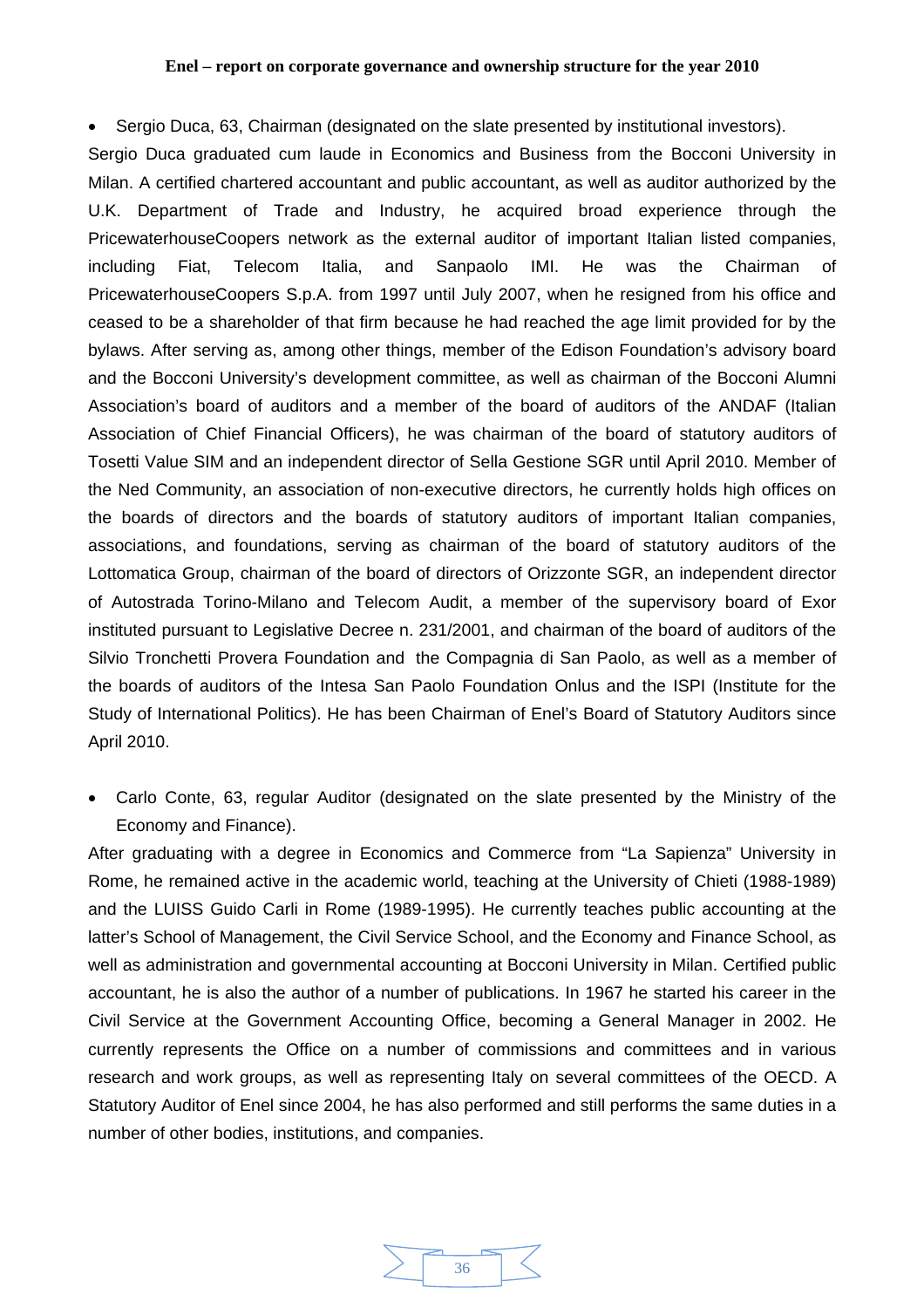• Gennaro Mariconda, 68, regular Auditor (designated on the slate presented by the Ministry of the Economy and Finance).

He has been a notary public since 1970 and a notary public in Rome since 1977. From 1995 to 2001 he was a member of the National Council of Notaries, of which he was President from 1998 to 2001. As part of his activity as a notary, he has taken part in the most important reorganizations, transformations, and mergers of banks and other Italian companies, such as Banca di Roma, Medio Credito Centrale, Capitalia, IMI-San Paolo, Beni Stabili, and Autostrade. Since 1966 he has taught at a number of Italian universities and is currently a professor of private law at the University of Cassino's School of Economics and Commerce. He has served as a director of RCS Editori and Beni Stabili, as well as a trustee of the Istituto Regionale di Studi Giuridici Arturo Carlo Jemolo. He is currently a member of the editorial board of the journals "Notariato" and "Rivista dell'esecuzione forzata". A Statutory Auditor of Enel since 2007, he is the author of numerous technical legal studies – mainly on civil and commercial law – and he has also published articles, interviews, and essays in the most important Italian newspapers and magazines.

Shareholders' Meetings determine the remuneration of the regular members of the Board of Statutory Auditors. Specifically, in April 2010 an Ordinary Shareholders' Meeting set the remuneration to which the Chairman of the Board of Statutory Auditors is entitled at euro 85,000 gross a year and the remuneration to which each of the other regular Statutory Auditors is entitled at euro 75,000 gross a year, in addition to the reimbursement of the expenses necessary for them to perform their duties.

During 2010, the Board of Statutory Auditors held 22 meetings, lasting an average of about 1 hour and 30 minutes, which were regularly attended by the regular Auditors and the magistrate representing the Court of Accounts.

During February 2011, the Board of Statutory Auditors established that the Chairman, Sergio Duca, and the regular Auditor Gennaro Mariconda possess the requisites of independence provided for by the Self-regulation Code with regard to directors. As far as the regular Auditor Carlo Conte is concerned, the Board of Statutory Auditors established that, even though he does not possess the aforesaid requisites of independence (because he is a General Manager at the Ministry of the Economy and Finance, the reference shareholder of the Company), he does possess the characteristics of independence provided for by the Unified Financial Act (and the related implementation regulations) with regard to statutory auditors of listed companies.

As of March 2011, with respect to the above-mentioned CONSOB's rules on the limits to the number of offices on the boards of directors and the boards of statutory auditors that the members of Board of Statutory Auditors may hold in Italian corporations (which set a maximum limit of six points to the offices that may be hold by a Statutory Auditor), the regular Statutory Auditors have communicated to the Authority the following data regarding the number of offices held as well as the points thereof:

Sergio Duca: 5 offices amounting to 3.35 points;

![](_page_36_Figure_8.jpeg)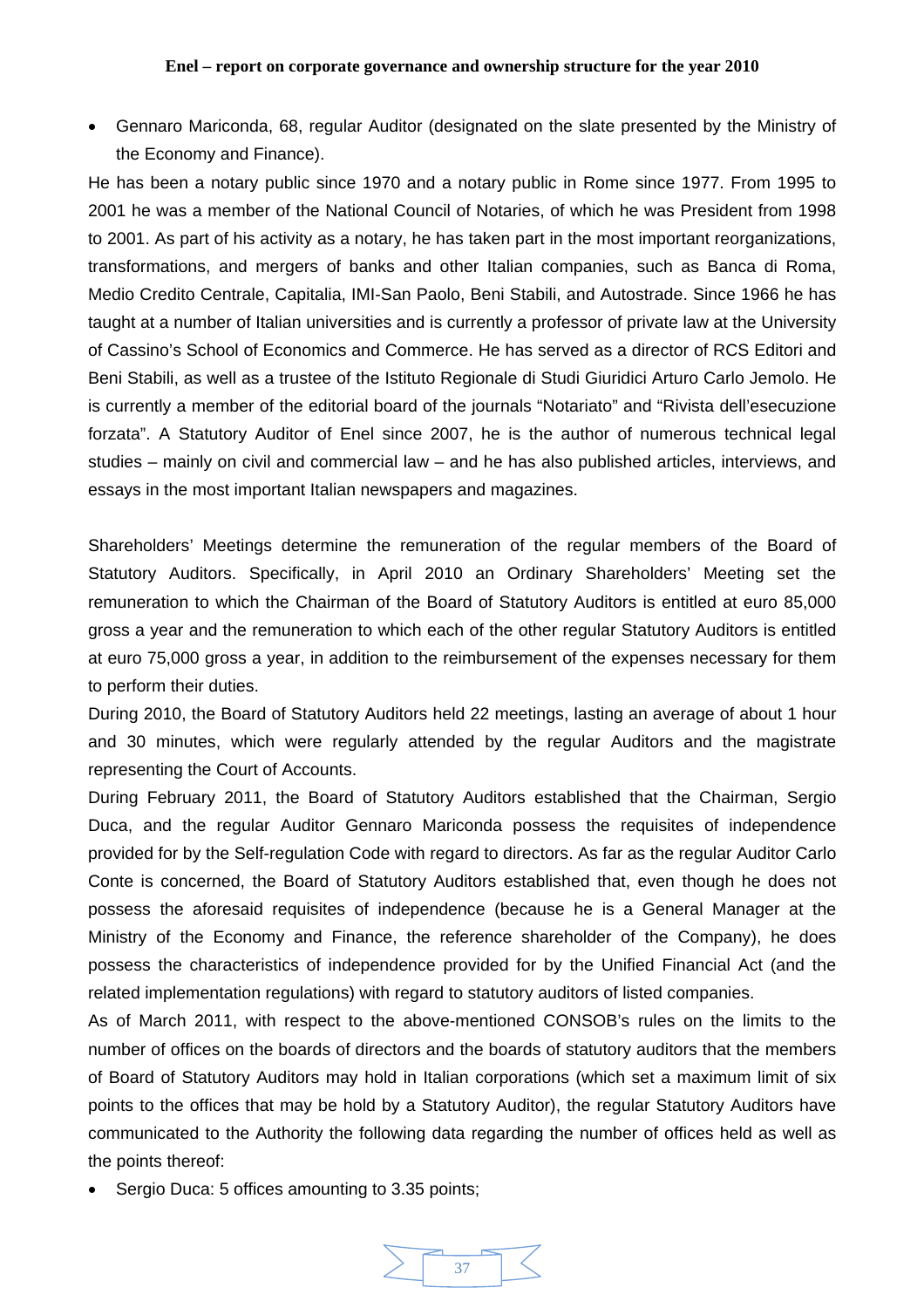- Carlo Conte: 5 offices amounting to 2.15 points;
- Gennaro Mariconda: 1 office amounting to 1.0 point;

# **Auditing firm**

The external audit of Enel's financial statements and the Group's consolidated financial statements is entrusted to KPMG S.p.A.

The assignment was awarded to this firm first for the three-year period 2002-2004 (by the Shareholders' Meeting on May 24, 2002), then for the three-year period 2005-2007 (by the Shareholders' Meeting on May 26, 2005), and, finally, was extended for the three-year period 2008-2010 (by the Shareholders' Meeting on May 25, 2007). The extension was granted to make the total duration of the external audit assignment awarded to KPMG S.p.A. correspond to the new nine-year limit set by the Unified Financial Act (according to the amendments introduced at the end of 2006), whose provisions concerning auditing are now provided by the above mentioned Legislative Decree n. 39 of January 27, 2010 (which implemented in Italy the Directive 2006/43/EC, concerning the auditing of the annual and consolidated financial statements).

During 2009, a special procedure was formalized for regulating the appointments of auditing firms that do business with the Group. According to this procedure, the Internal Control Committee and the Board of Statutory Auditors are to express a binding opinion on the assignment of each additional task – thus ones other than the main task of auditing and for which no incompatibility is provided for by the law – to the Group's main external auditor or to parties belonging to its related network. The assignment of such additional tasks is allowed only in determined circumstances of demonstrated necessity, from the legal or economic point of view or in terms of service quality.

### **Oversight of the Court of Accounts**

The Court of Accounts oversees the financial management of Enel, availing itself for this purpose of an appointed magistrate. This role was performed for all of 2010 by the delegated judge Michael Sciascia (who was appointed in accordance with a resolution of the Presidential Council of the Court of Accounts at its meeting on December 19-20, 2007, and substituted by Igina Maio with effect from January 1, 2011).

In January 2009, the Board of Directors resolved to pay the magistrate appointed by the Court of Accounts an attendance allowance of euro 1,000 for each Board meeting attended.

The magistrate appointed by the Court of Accounts attends the meetings of the Board of Directors and the Board of Statutory Auditors. The Court of Accounts presents an annual report on the results of the oversight performed to the office of the President of the Senate and the office of the President of the House of Deputies.

# **Executive in charge of preparing the corporate accounting documents**

In compliance with the provisions of the Unified Financial Act and of the Company's bylaws, in June 2006 the Board of Directors, after receiving the opinion of the Board of Statutory Auditors,

![](_page_37_Figure_13.jpeg)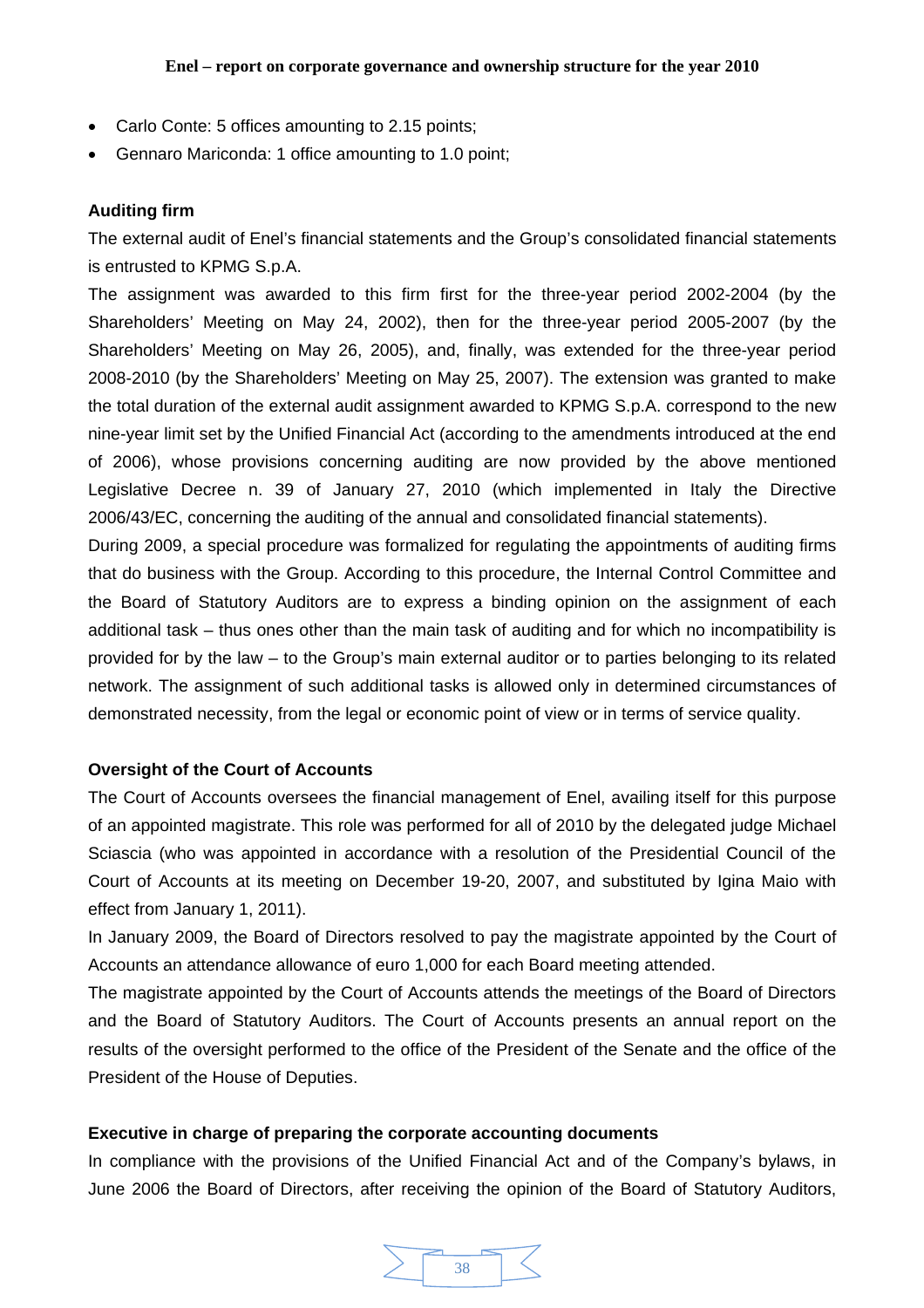appointed the head of the Company's Accounting, Planning, and Control Department (renamed "Accounting, Finance, and Control" in June 2009), in the person of Luigi Ferraris, to the position of executive in charge of preparing the corporate accounting documents. As ascertained by the Board of Directors in June 2007, such executive possesses the professional qualifications introduced in the Company's bylaws on May 2007 in compliance with the Unified Financial Act.

The duty of this executive is to establish appropriate administrative and accounting procedures for the preparation of the financial statements of the Parent Company and the consolidated financial statements, as well as all other financial documents.

The Board of Directors ensures that this executive has adequate powers and means, as well as seeing that the administrative and accounting procedures that he establishes are actually observed.

The executive in question issues a declaration that accompanies the corporate documents and communications released to the market regarding financial information, including interim information, and certifies that such information corresponds to what is recorded in the Company's documents, account books, and book entries.

Together with the Chief Executive Officer, the aforesaid executive also certifies in a specially provided report regarding the financial statements of the Parent Company, the consolidated financial statements, and the half-year financial report: (i) the adequacy and actual application of the aforesaid administrative and accounting procedures during the period to which such accounting documents refer; (ii) the conformance of the content of these documents to the international accounting standards applicable within the European Union; (iii) the correspondence of the aforesaid documents to the accounting records and their suitability for providing a true and fair view of the Company's and the Group's balance sheet, income statements, and cash flows; (iv) that the report on operations accompanying the financial statements of the Parent Company and the consolidated financial statements contains a reliable analysis of the performance and results of the year, as well as of the situation of the Company and the Group and the main risks and uncertainties to which they are exposed; (v) that the report on operations included in the half-year financial report contains a reliable analysis of the most important events that occurred during the first six months of the period, together with a description of the main risks and uncertainties in the remaining six months of the period and information on the significant transactions with related parties.

The content of the certification that the executive in question and the Chief Executive Officer must issue in accordance with the foregoing is regulated by the CONSOB with a specially provided set of rules.

### **Internal control system**

With regard to internal control, several years ago the Group adopted a special system aimed at (i) checking the appropriateness of Group procedures in terms of effectiveness, efficiency, and costs, (ii) ensuring the reliability and correctness of accounting records, as well as the safeguard of

![](_page_38_Figure_9.jpeg)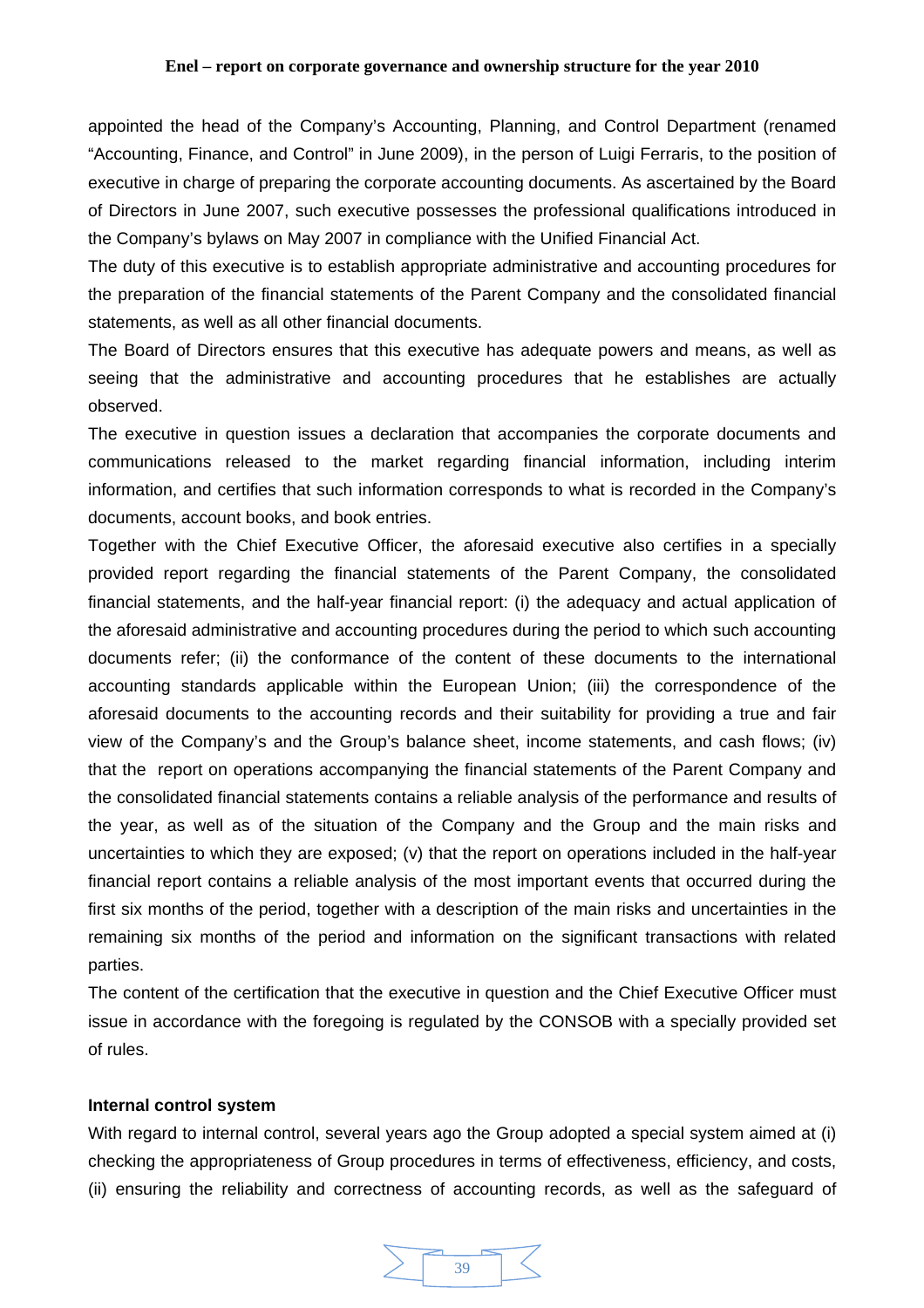Company and Group assets, and (iii) ensuring that operations comply with internal and external regulations, as well as with the corporate directives and guidelines for sound and efficient management.

The Group's internal control system is divided into two distinct areas of activity:

- line auditing, which consists of all the auditing activities that the individual operating units or Group companies carry out on their own processes. Such auditing activities are primarily the responsibility of operating executives and are considered an integral part of every corporate process;
- internal auditing, which is entrusted to the Company's Audit Department and is aimed essentially at the identification and containment of corporate risk of any kind. This objective is pursued through the monitoring of line auditing, in terms of both the appropriateness of the audits themselves and the results actually achieved by their application. This activity under consideration is therefore applied to all the corporate processes of the Company and of the Group companies. The personnel in charge of said activity is responsible for indicating both the corrective actions deemed necessary and for carrying out follow-up actions aimed at checking the results of the measures suggested.

The responsibility for adopting an adequate internal control system consistent with the reference models and existing national and international best practice is entrusted to the Board of Directors, which to this end and availing itself of the Internal Control Committee:

- establishes the guidelines of such system, so that the main risks regarding the Company and its subsidiaries are correctly identified, as well as properly measured, managed, and monitored, and then ensures the compatibility of such risks with sound and correct corporate management. It should be observed in this regard that in December 2006, the Board of Directors took note of the identification of the main risks regarding the Group and the establishment of specially provided criteria for measuring, managing, and monitoring the aforesaid risks – in accordance with the content of a special document drawn up by the Company's Audit Department – and agreed on the compatibility of the aforesaid risks with sound and correct corporate management. In February 2008, the Board of Directors examined an updated Group risk assessment prepared by the Company's Audit Department;
- appoints one or more executive Directors to supervise the functioning of the internal control system. In this regard, it should be noted that since December 2006 the Board of Directors entrusted this role to both the Chief Executive Officer and the Chairman, assigning the latter the task of regularly participating in the meetings of the Internal Control Committee;
- evaluates the appropriateness, efficiency, and actual functioning of the internal control system at least once a year. It should be noted that in February 2010 and, most recently, in March 2011, the Board of Directors expressed a positive evaluation in this respect;
- appoints, and removes, one or more persons to be in charge of the internal control system, establishing the related compensation in line with the relevant corporate policies. In this regard, in January 2008, the Board of Directors, having taken note that there was a new head of the

![](_page_39_Figure_10.jpeg)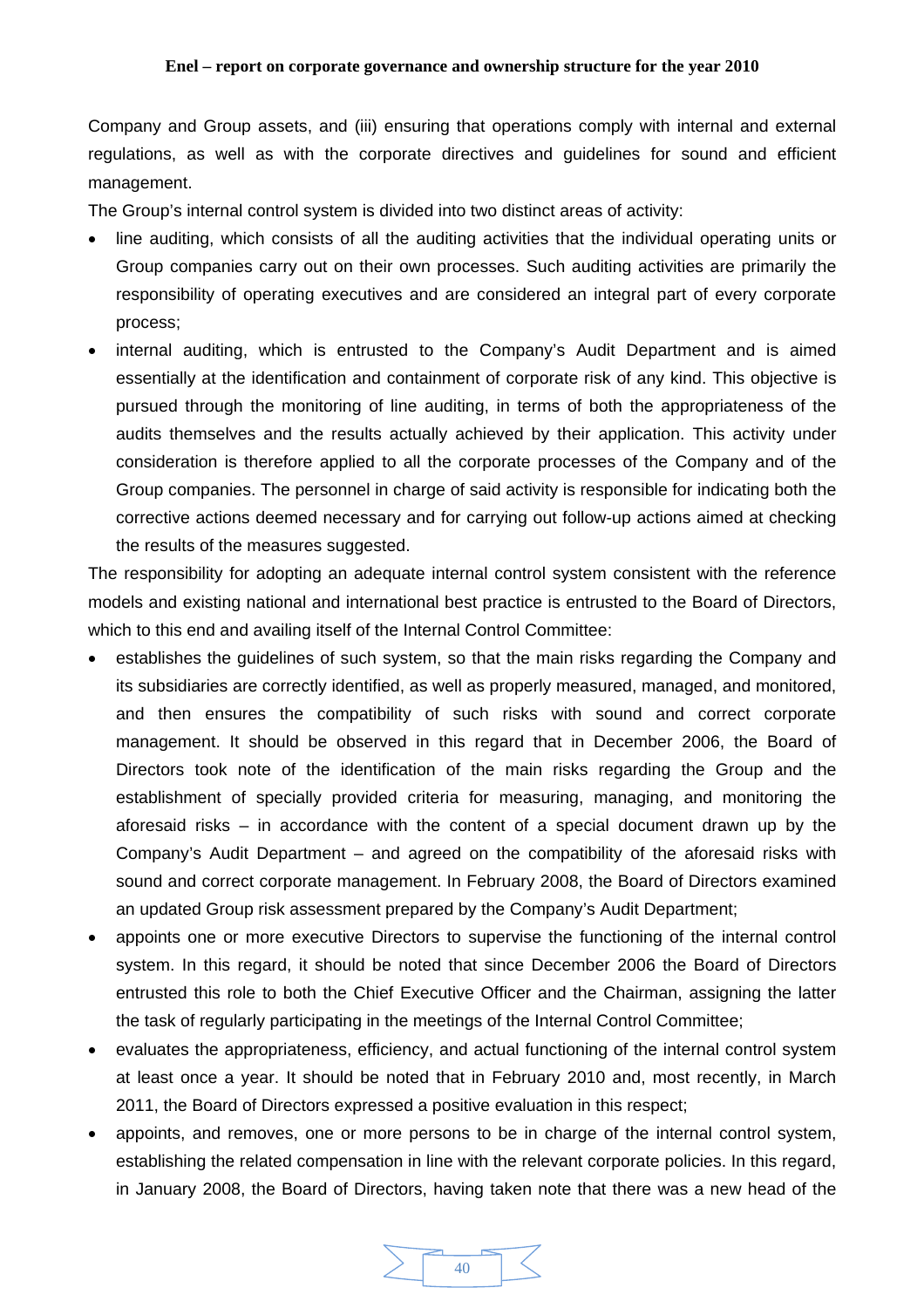Company's Audit Department (in the person of Francesca Di Carlo), confirmed the latter as the person in charge of the internal control system and confirmed her compensation as the same as she was already receiving.

The executive Directors assigned to supervise the functioning of the internal control system in turn:

- oversee the identification of the main corporate risks, taking into account the characteristics of the activities carried out by the Company and its subsidiaries, and then submit them periodically to the Board of Directors for examination;
- carry out the guidelines established by the Board of Directors, seeing to the planning, implementation, and management of the internal control system and constantly monitoring its overall adequacy, effectiveness, and efficiency. They also supervise the adaptation of this system to the dynamics of operating conditions and the legislative and regulatory framework;
- make proposals to the Board of Directors regarding the appointment, removal, and compensation of one or more persons to be in charge of the internal control system.

The person in charge of the internal control system:

- is entrusted with ensuring that the internal control system is always adequate, fully operative and functioning;
- is not the head of any operating area and is not hierarchically dependent on any head of an operating area;
- has direct access to all the information that is useful for the performance of his or her duties;
- has adequate means at his or her disposal for performing the assigned tasks;
- reports on his or her activities to the executive Directors assigned to supervise the functioning of the internal control system, the Internal Control Committee, and the Board of Statutory Auditors. Specifically, he or she reports on the procedures through which risk management is conducted, as well as on the observance of the plans devised to limit them, and expresses his or her evaluation of the suitability of the internal control system for achieving an acceptable level of overall risk.

In line with the most advanced corporate governance practices, in June 2009 the Company created a specific "Group Risk Management" Department, whose mission is to ensure the effective implementation at the Group level of the process of managing all financial, operating, strategic, and business risks with a significant impact, as well as the main risks that, for whatever reason, can affect the Company's and the Group's balance sheet, income statement, and cash-flow statement. Among the most important tasks entrusted to this new corporate department are the following: (i) to define and oversee the guidelines, procedures, instruments, and methods for assessing the aforesaid risks with a significant impact; (ii) to manage, with regard to the aforesaid risks with a significant impact, the process of mapping Group risks and analyzing and assessing their effects, cooperating with the Audit Department for the purpose of sharing the results of their respective risk assessment activities; (iii) to consolidate risks at the Group level and develop intra-Group netting and hedging actions; (iv) define the guidelines for risk management and submit them to the Chief

![](_page_40_Picture_13.jpeg)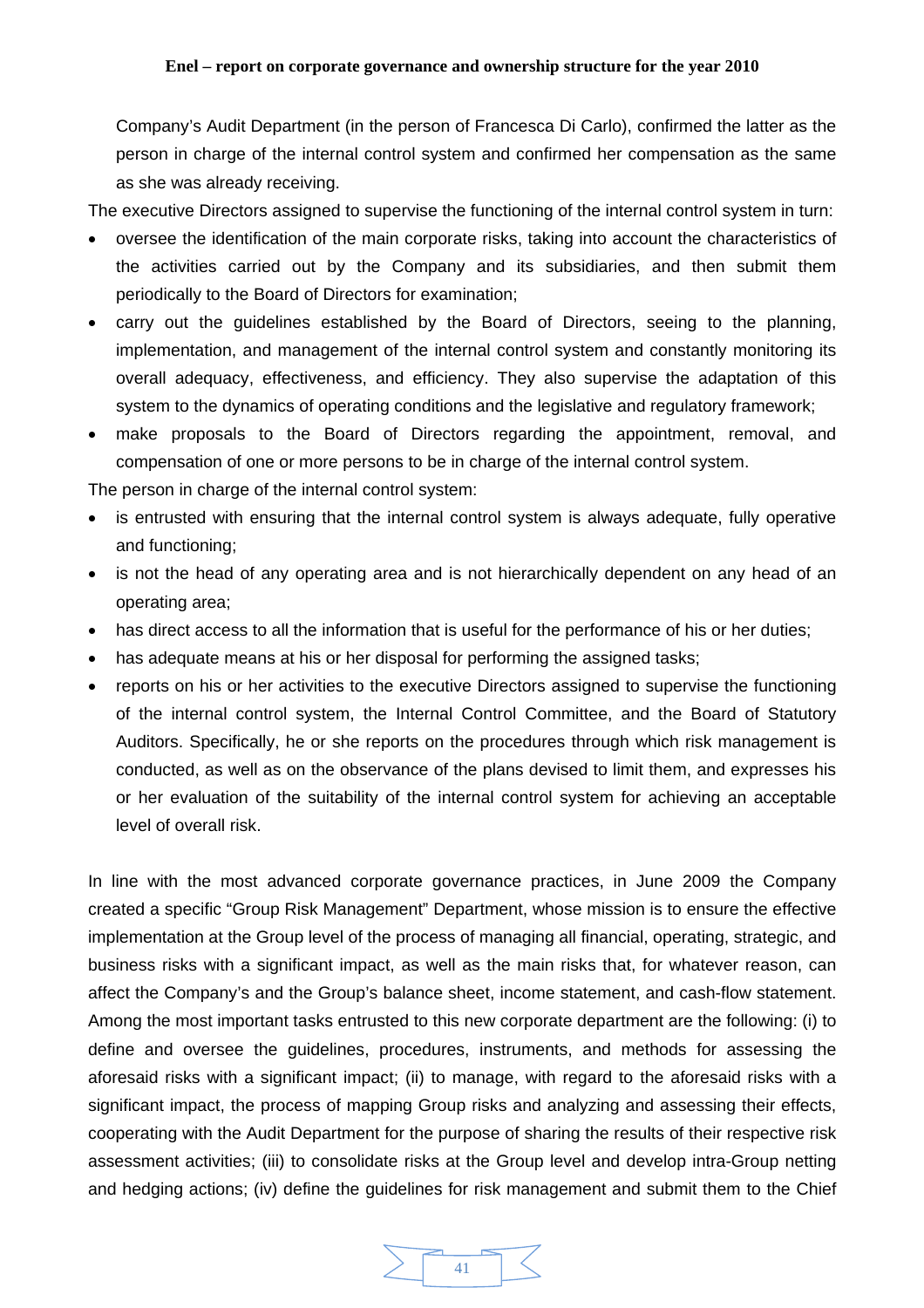Executive Officer, identifying the related mitigation actions and ensuring that the latter are properly implemented; (v) to transfer to the risk owners the management models, the instruments that can be used for hedging, and the optimal levels of exposure, monitoring their observance with regard to short-, medium-, and long-term plan objectives; (vi) to define and propose to the Chief Executive Officer the optimal architecture of the controls dedicated to risk management; (vii) to prepare appropriate integrated and detailed reports on the Company's significant risks, the control processes implemented, and the hedging actions carried out; (viii) to ensure insurance coverage for the entire Group; and (ix) to implement and manage the Group enterprise risk management model.

In 2010, the main activities carried out by the "Group Risk Management" Department concerned:

- the elaboration of the risk governance of the Group and its sharing with the operative Divisions and the interested staff Functions;
- the drafting of the guidelines for the management of the financial risks, commodity risks and credit risks, comprising the definition of the system of operative limits;
- the commencement of risk assessment activities within the operative Divisions;
- the support for the definition of the organization of the local structures of risk management, which is currently in course;
- the development of specific methodologies for the analysis and measuring of different risks.

# *The system of risk management and internal control of financial information*

As part of the internal control system, the Group has had for several years a special system of risk management and internal control regarding the process of financial information (in the present section, for the sake of brevity, referred to as the "System").

Overall, this System is defined as the set of activities intended to identify and assess the actions or events whose materialization or absence could compromise, partially or entirely, the achievement of the objectives of the control system ("Risk Management System"), supplemented by the subsequent activities of identifying the controls and defining the procedures that ensure the achievement of the objectives of the credibility, accuracy, reliability, and timeliness of financial information ("Internal Control System").

The executive in charge of preparing the corporate accounting documents supervised the development and implementation of a specific model for assessing the System and adopted a special procedural body – of which all the personnel concerned has been informed – which records the methods adopted and the responsibilities of the aforesaid personnel as part of the activities of defining, maintaining, and monitoring the System in question. Specifically, the Group issued a procedure that regulates the reference model of the control system and a procedure describing the process of assessing the internal system for controlling financial information, which defines roles and responsibilities within the Company's organization, providing for a specific flow of internal certifications.

![](_page_41_Figure_12.jpeg)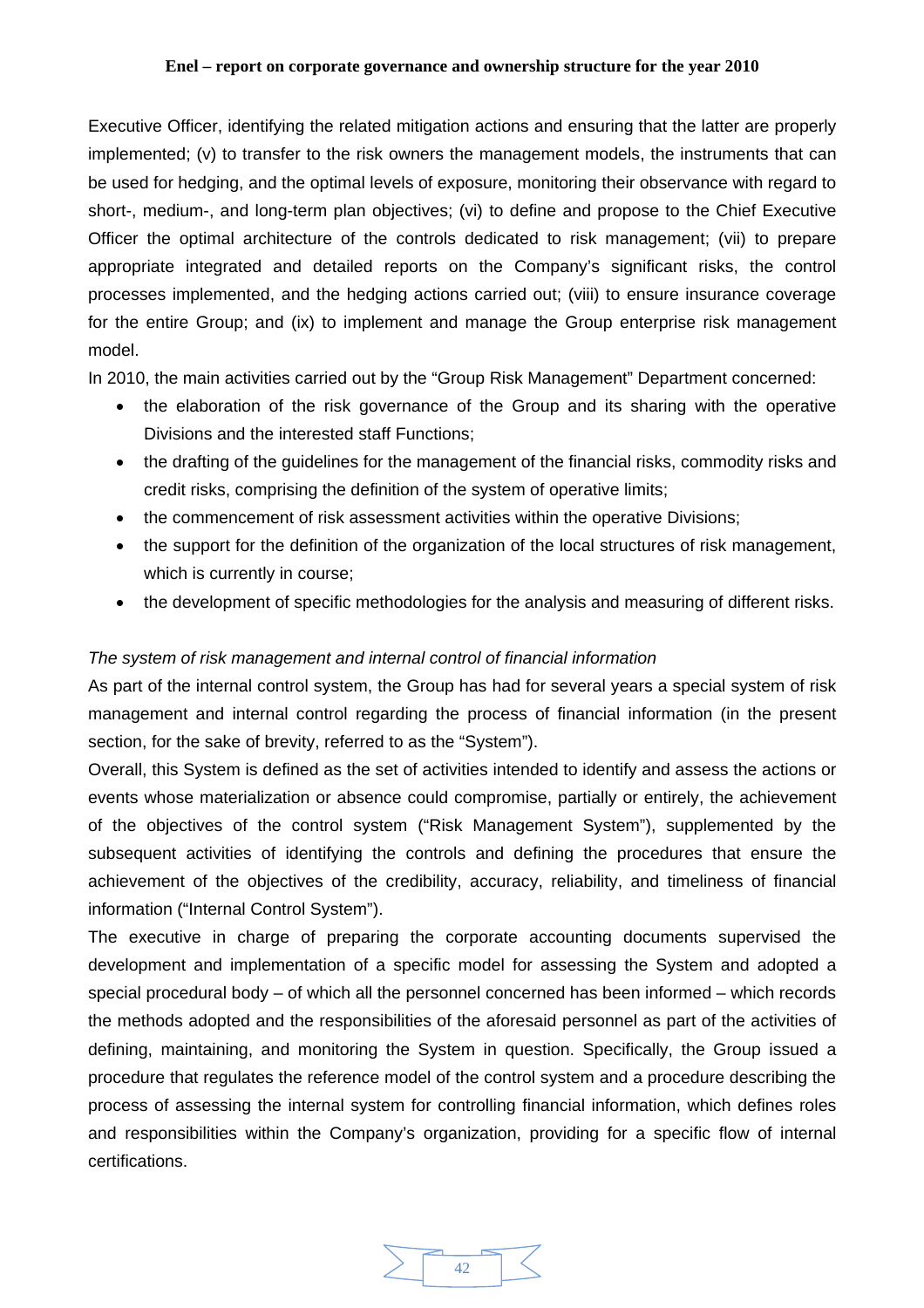The controls instituted have been monitored to check both their "design" (that is, if it is operative, that the control is structured to mitigate the identified risk in an acceptable way) and their actual "effectiveness".

The management responsible for the activities, risks and controls and the Company's Audit Department are entrusted with responsibilities regarding the periodic testing of the System.

In line with Section 404 of the Sarbanes-Oxley Act (which was fully applicable to the Company and the Group until the completion of the procedure of deregistration of the ADS - *American Depositary Shares* – of Enel at the US *Securities and Exchange Commission* in March 2008, and which is still applicable to certain Latin-American companies of the Group, which currently have ADS listed on the New York Stock Exchange*,* as explained in detail in the first section of the document under "Structure of the share capital"), the assessment of the controls on financial information was based on the criteria established in the model "Internal Controls – Integrated Framework" issued by the Committee of Sponsoring Organizations of the Treadway Commission (the so-called "COSO Report"), supplemented with regard to the IT aspects by the model "Control Objectives for Information and related Technology" (the so-called "COBIT").

The process of assessment of the System, defined in Enel as Management Assessment Process (and in the rest of the present section referred to, for the sake of brevity, as "MAP"), which is progressively extended to newly acquired subsidiaries of a material significance, is divided into the following macro-phases:

- definition of the perimeter and identification of the risks;
- assessment of the design and effectiveness of the controls (the so-called "line" monitoring);
- "independent" monitoring, entrusted to the Company's internal Audit function;
- reporting, internal certifications, consolidation, and summary of the assessments;
- certification of the Chief Executive Officer and of the executive in charge of preparing the corporate accounting documents regarding the financial statements of Enel, the consolidated financial statements, and the half-year financial report.

The perimeter of the Group companies to include in the assessment is determined with regard to the specific level of risk, in both quantitative terms (for the level of significance of the potential impact on the consolidated financial statements) and qualitative terms (taking into account the specific risks connected with the business or the process).

For the definition of the System, first of all a Group–level risk assessment was carried out in order to identify and evaluate the actions or events whose materialization or absence could compromise the achievement of the control objectives (for example, claims in the financial statements and other control objectives connected with financial information). The risk assessment was also conducted with regard to the risks of fraud.

Risks are identified at both the Company's or group of companies' level (entity level) and the process level. In the former, the risks identified are considered in any case to have a significant impact on financial information, regardless of the probability that it will occur. Process-level risks, on the other hand, are assessed - regardless of relevant controls (so-called "*valutazione a livello* 

![](_page_42_Figure_13.jpeg)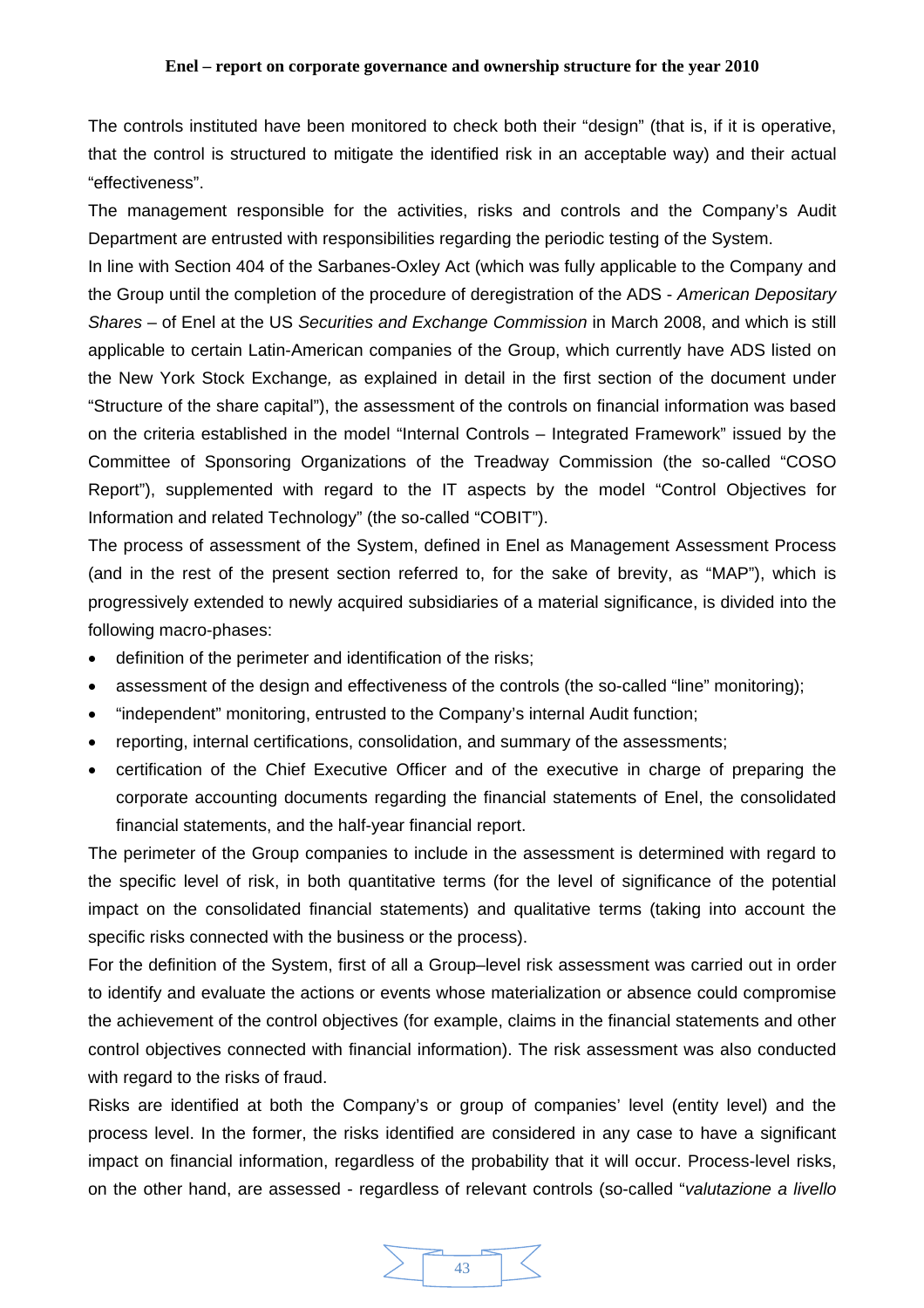*inerente*") - in terms of potential impact and the probability of occurrence, on the basis of both qualitative and quantitative elements.

Following the identification and assessment of the risks, controls were established that are aimed at reducing to an acceptable level the risk connected with the failure to achieve the objectives of the System, at both the entity and the process level.

Controls at entity level are catalogued consistently with the five sections provided in the COSO Report: control environment, risk assessment, control activities, information systems and communication flows, monitoring activities.

Within the scope of the companies identified as significant, the processes at greatest risk were then defined and assessed and, within such processes, the top-down risk-based approach was applied. In accordance with this approach, the Company then identified and assessed the risks with the greatest impact and the related controls, both general and specific, aimed at reducing the possibility of the aforesaid risks occurring to an acceptable level.

In order to assess the appropriateness of the System, provision has been made for, every six months, a specific phase of the MAP, which consists in the monitoring by the process managers (that is, the individuals in charge of the activities, risks and controls) aimed at testing the design and effectiveness of each of the controls identified.

For each corporate process assessed, an appropriate documentation is kept for the purpose of describing roles and responsibilities and the flows of data and information, as well as the key controls (administrative and accounting procedures).

The Company's Audit Department is entrusted with the task of performing an "independent" assessment of the effectiveness of the MAP.

The results of the assessments performed by both the line management and the Audit Department of the Company are communicated to the executive in charge of preparing the corporate accounting documents through specific periodic flows of summarized information (so-called "reporting"), which classify any deficiencies in the effectiveness and/or design of the controls – for the purposes of their potential impact on financial information – into simple deficiencies, significant weaknesses, or material deficiencies.

In the event the assessments carried out reveal deficiencies, the aforesaid information flows also report the corrective actions that have been or will be undertaken to allow the objectives of the credibility, accuracy, reliability, and timeliness of financial information to be achieved.

These flows are also used for the periodic information about the adequacy of the System, provided by the executive in charge with regard to the Board of Statutory Auditors, the Internal Control Committee, and the external auditor.

On the basis of the aforesaid reports, and taking into account the certification issued by the heads of each corporate unit concerned by the MAP, the executive in charge, together with the Chief Executive Officer, in turn issues special certification regarding the adequacy and actual application of the administrative and accounting procedures established for the preparation of the financial

![](_page_43_Figure_12.jpeg)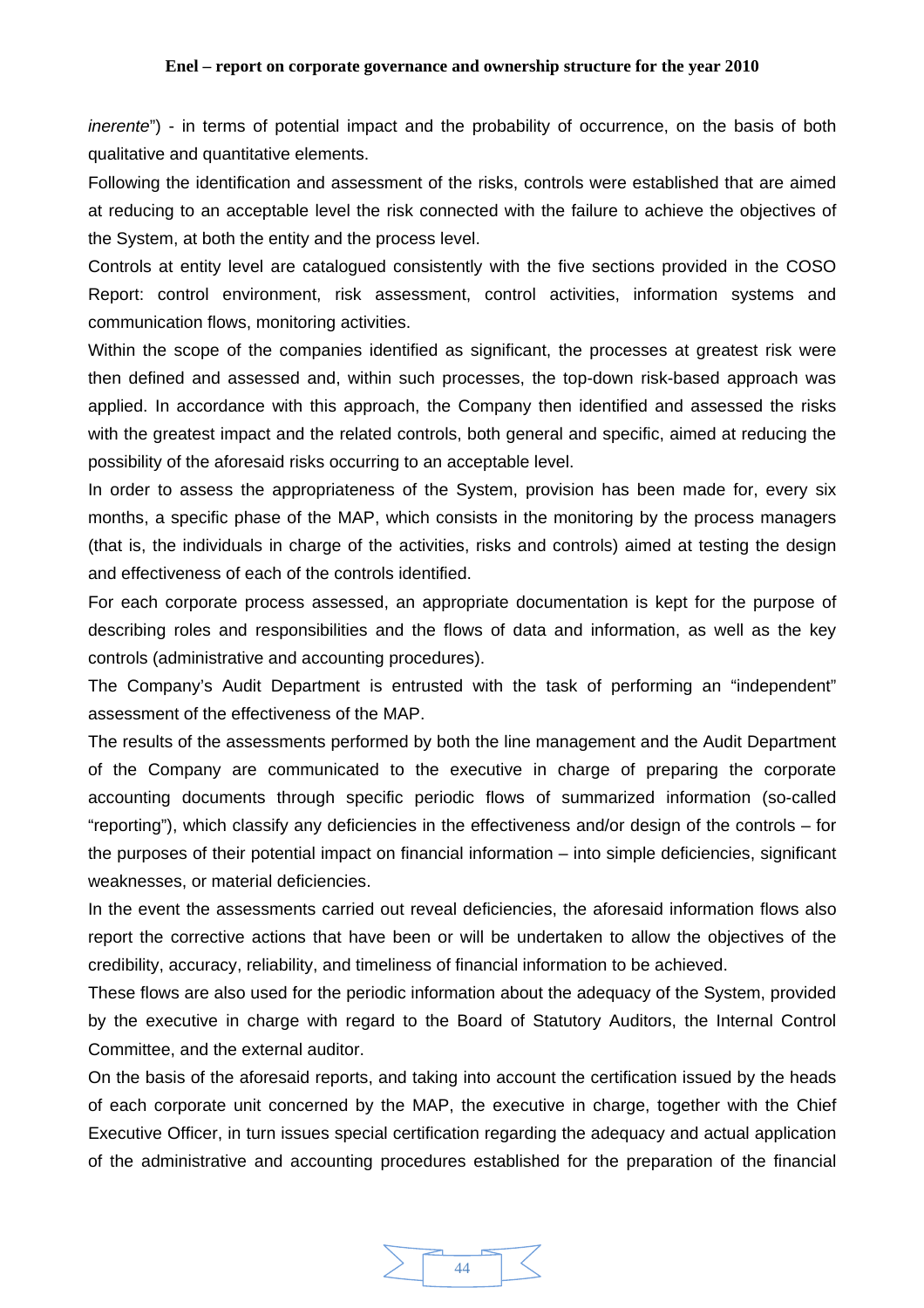statements of Enel S.p.A., the consolidated financial statements, or the half-year report, according to the document concerned each time.

#### **Non-EU foreign subsidiaries**

During 2010, the Internal Control Committee checked that the Group was consistently complying with the regulations, established by CONSOB as part of its Market Rules, regarding accounting transparency, as well as the adequacy of the organizational structure, and the internal control systems of subsidiaries set up and regulated under the law of non-EU countries (hereinafter, for the sake of brevity, referred to as "non-EU foreign subsidiaries").

In particular, the following should be noted in this regard:

- according to the data contained in the financial statements as of December, 31 2009 and in application of the parameter concerning material significance for consolidation purposes introduced in the Market Rules with effect from July 1, 2008, eleven non-EU foreign subsidiaries were identified within the Enel Group to which the regulations apply for 2010. Specifically, these companies, to which relevant laws were applicable in the course of the fiscal year of 2009, are: 1) Ampla Energia e Servicos SA (a Brazilian company); 2) Chilectra S.A. (a Chilean company); 3) Compania Distribuidora y Comercializadora de Energia S.A. (a Colombian company); 4) Companhia Energetica do Cearà S.A. (a Brazilian company); 5) Edegel S.A. (a Peruvian company); 6) Emgesa S.A. ESP (a Colombian company); 7) Empresa Nacional de Electricidad – Endesa Chile S.A. (a Chilean company); 8) Endesa Brasil S.A. (a Brazilian company); 9) Endesa Capital Finance L.L.C. (a U.S. company); 10) Enersis S.A. (a Chilean company); and 11) Enel OGK-5 OJSC (a Russian company);
- the Balance Sheet and Income Statement for 2010 of all the above companies, as included in the reporting package used for the preparation of the Enel Group's Consolidated Financial Statements for 2010, will be made available to the public by Enel at least 15 days before the date set for the Shareholders' Meeting convened for the approval of the 2010 financial statements of Enel, at the same time of the summary reports regarding the main data of the last financial reports of the subsidiaries and affiliated companies (according to the procedures described in CONSOB's Issuer Regulations);
- the bylaws and the composition and powers of the corporate bodies of the above companies were obtained by Enel and are available to the CONSOB, in updated form, where the latter should so request for supervisory purposes;
- Enel has ensured that all the above companies: (i) provide the external auditor of the Parent Company with the information necessary to perform the annual and interim audits of Enel; (ii) use an administrative and accounting system appropriate for regular reporting to the management and the external auditor of Enel of the Income Statement, Balance Sheet and financial data necessary for the preparation of the Group's Consolidated Financial Statements.

![](_page_44_Figure_9.jpeg)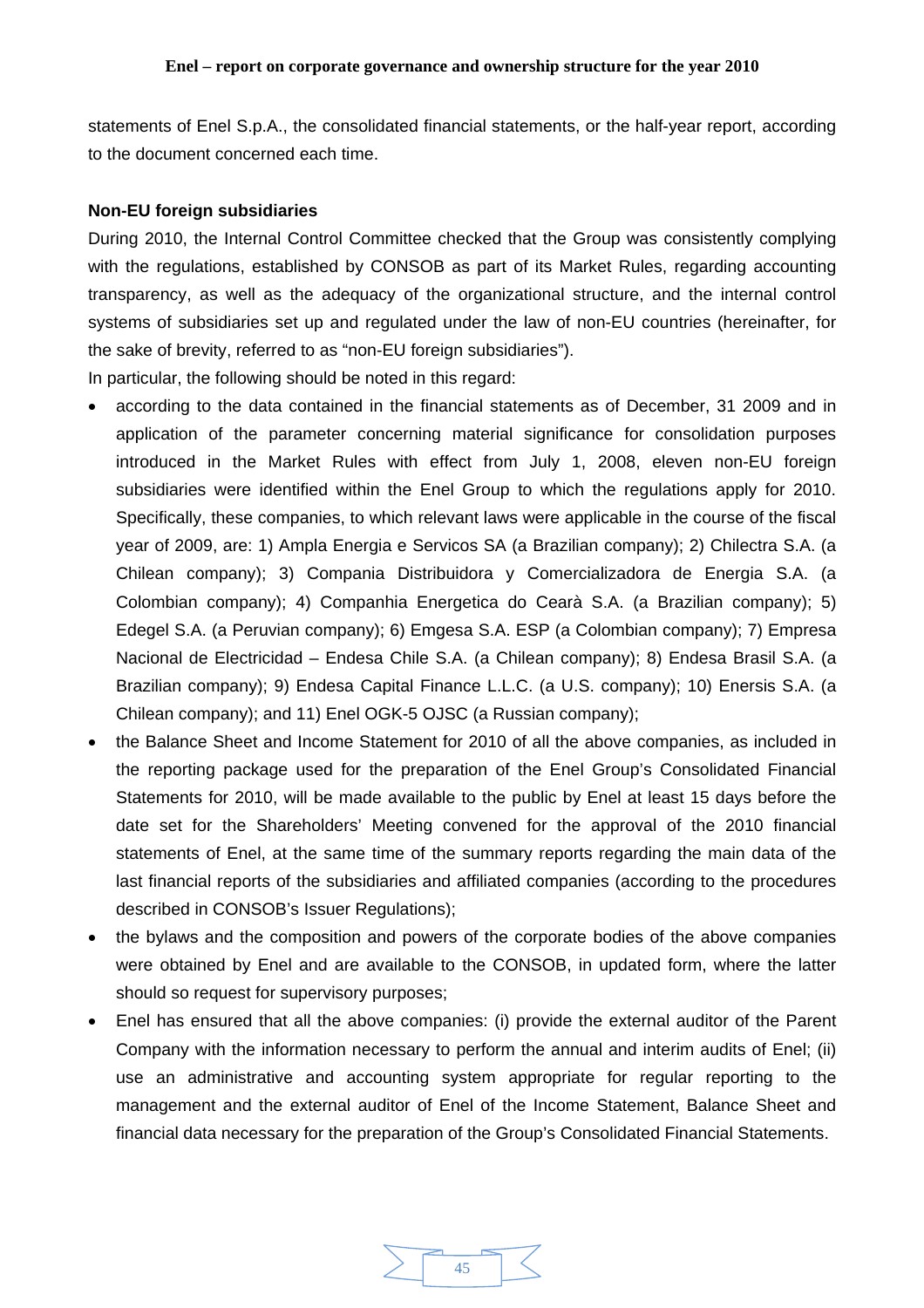#### **Transactions with related parties**

In December 2006, the Board of Directors – implementing the provisions of the Italian Civil Code (which, until then, the CONSOB had not specifically adopted), as well as the recommendations of the Self-regulation Code – adopted a regulation that establishes the procedures for approving and carrying out transactions undertaken by the Company or its subsidiaries with related parties, in order to ensure the transparency and correctness, both substantial and procedural, of the aforesaid transactions. Such regulation was applied until the end of 2010.

A new procedure for transactions with related parties took effect from January 1, 2011; such procedure was approved by the Board of Directors in November 2010, in compliance with the requirements provided by CONSOB with a regulation adopted in March 2010, which implements the provisions of the Italian Civil Code. In order to be consistent with the chronological order, the contents of this new procedure – that is available on the Company's website, together with the additional documentation concerning the corporate governance indicated in this report – shall be analyzed in the 2011 report on corporate governance and ownership structure.

According to the regulation for transactions with related parties which applied until the end of 2010, the Internal Control Committee is entrusted with the prior examination of the various kinds of transactions with related parties, with the exception of those that present a low level of risk for the Company and the Group (the latter including the transactions carried out between companies entirely owned by Enel, as well as those that are typical or usual, those that are regulated according to standard conditions, and those whose consideration is established on the basis of official market prices or rates established by public authorities).

After the Internal Control Committee has completed its examination, the Board of Directors gives its prior approval (if the transactions regard the Company) or prior evaluation (if the transactions regard Group companies) of the most significant transactions with related parties, by which is meant (i) atypical or unusual transactions; (ii) transactions with a value exceeding euro 25 million (with the exception of the previously mentioned ones that present a low level of risk for the Company and the Group); and (iii) other transactions that the Internal Control Committee thinks should be examined by the Board of Directors.

Transactions whose value amounts to or is less than euro 25 million and in which the relationship exists with a Director, a regular Statutory Auditor of Enel, or an executive of the Company or the Group with strategic responsibilities (or with a related party through such persons) are always submitted to the Internal Control Committee for its prior examination.

For each of the transactions with related parties submitted for its prior approval or evaluation, the Board of Directors receives adequate information on all the significant aspects and the related resolutions adequately explain the reasons for and the advantageousness for the Company and the Group of the aforesaid transactions. Furthermore, it is provided for the Board of Directors to receive detailed information on the actual carrying out of the transactions that it has approved or evaluated.

![](_page_45_Figure_8.jpeg)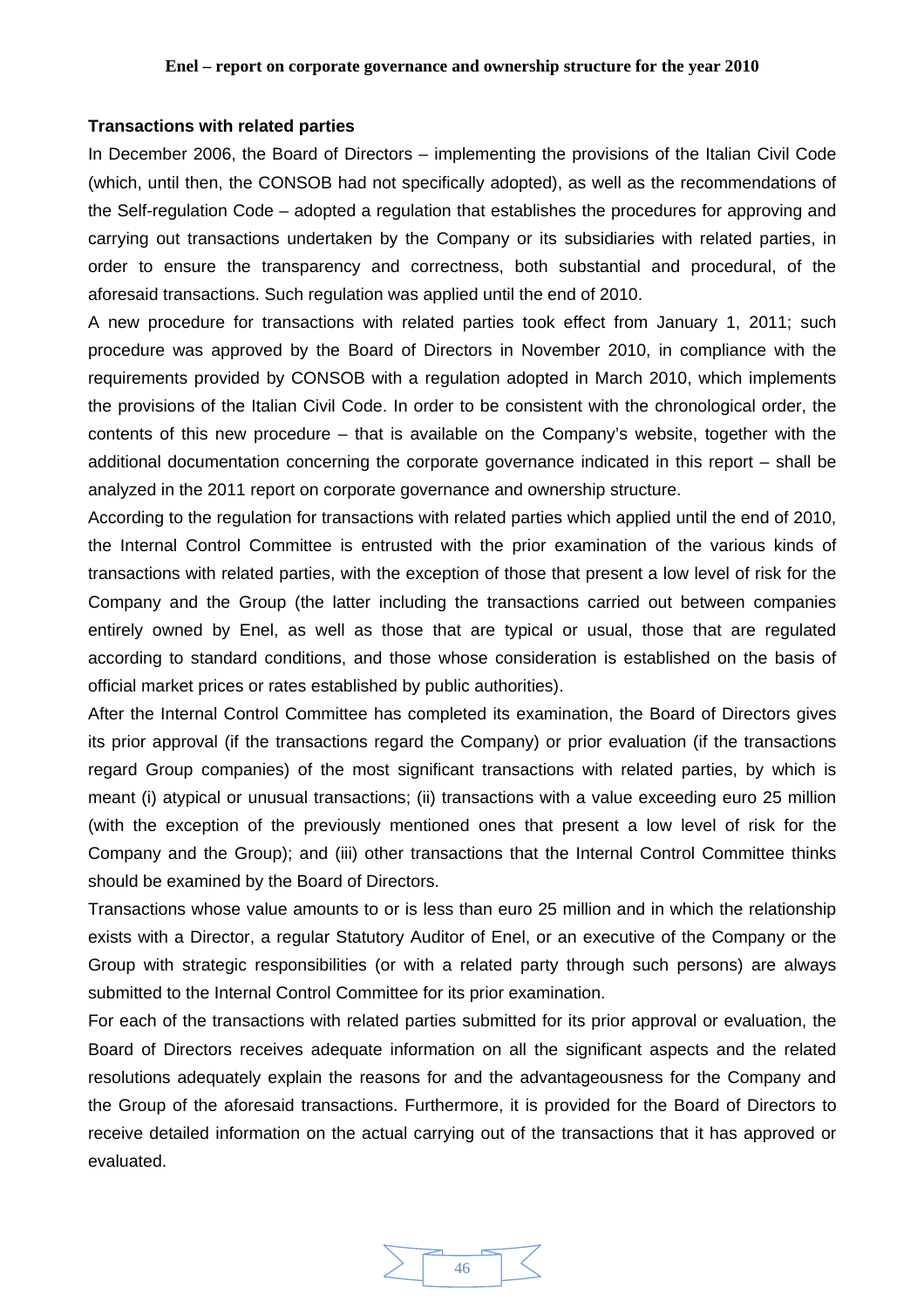In order to prevent a transaction with related parties from being entered into on conditions that are different from those that would probably have been negotiated between unrelated parties, both the Internal Control Committee and the Board of Directors have the authority to avail themselves – depending on the nature, value, or other characteristics of the transaction – of one or more independent experts of recognized professional competence.

If the relationship exists with a Director of the Company or with a related party through the latter, the Director concerned must promptly inform the Board of Directors of the nature, terms, origin, and extent of his interest and leave the Board meeting when the resolution is adopted, unless that prejudices the quorum or the Board of Directors decides otherwise.

If the relationship exists with the Chief Executive Officer of the Company or with a related party through the latter, in addition to the foregoing he abstains from carrying out the transaction and leaves the decision to the Board of Directors.

If the relationship exists with one of the regular Statutory Auditors of the Company or with a related party through the latter, the Auditor concerned promptly informs the other regular Auditors and the Chairman of the Board of Directors of the nature, terms, origin, and extent of his interest.

Finally, a system of communications and certifications is provided for the purpose of promptly identifying, as early as the negotiation phase, transactions with related parties that involve Directors and regular Statutory Auditors of Enel, as well as Company and Group executives with strategic responsibilities (or parties related through such persons).

### **Processing of corporate information**

As early as February 2000, the Board of Directors approved special rules (to which additions were made in March 2006) for the management and processing of confidential information, which also contain the procedures for the external circulation of documents and information concerning the Company and the Group, with particular reference to privileged information. The Directors and Statutory Auditors of the Company are obliged to comply with the provisions contained in such rules and, in any case, to maintain the confidentiality of the documents and information acquired in carrying out their duties.

The rules are aimed at keeping confidential information secret, while at the same time ensuring that the information regarding the Company and the Group made available to the market is correct, complete, adequate, timely, and non-selective.

The rules entrust Enel's Chief Executive Officer and the chief executive officers of the Group companies with the general responsibility of managing the confidential information concerning their respective spheres of authority, establishing that the divulgation of information regarding individual subsidiaries must in any case be agreed upon with the Parent Company's Chief Executive Officer.

The rules also establish specific procedures to be followed in circulating information regarding the Company and the Group outside the Group – with particular emphasis on privileged information – and carefully regulate the ways in which Company and Group representatives enter into contact with the press and other mass media (or financial analysts and institutional investors).

![](_page_46_Figure_11.jpeg)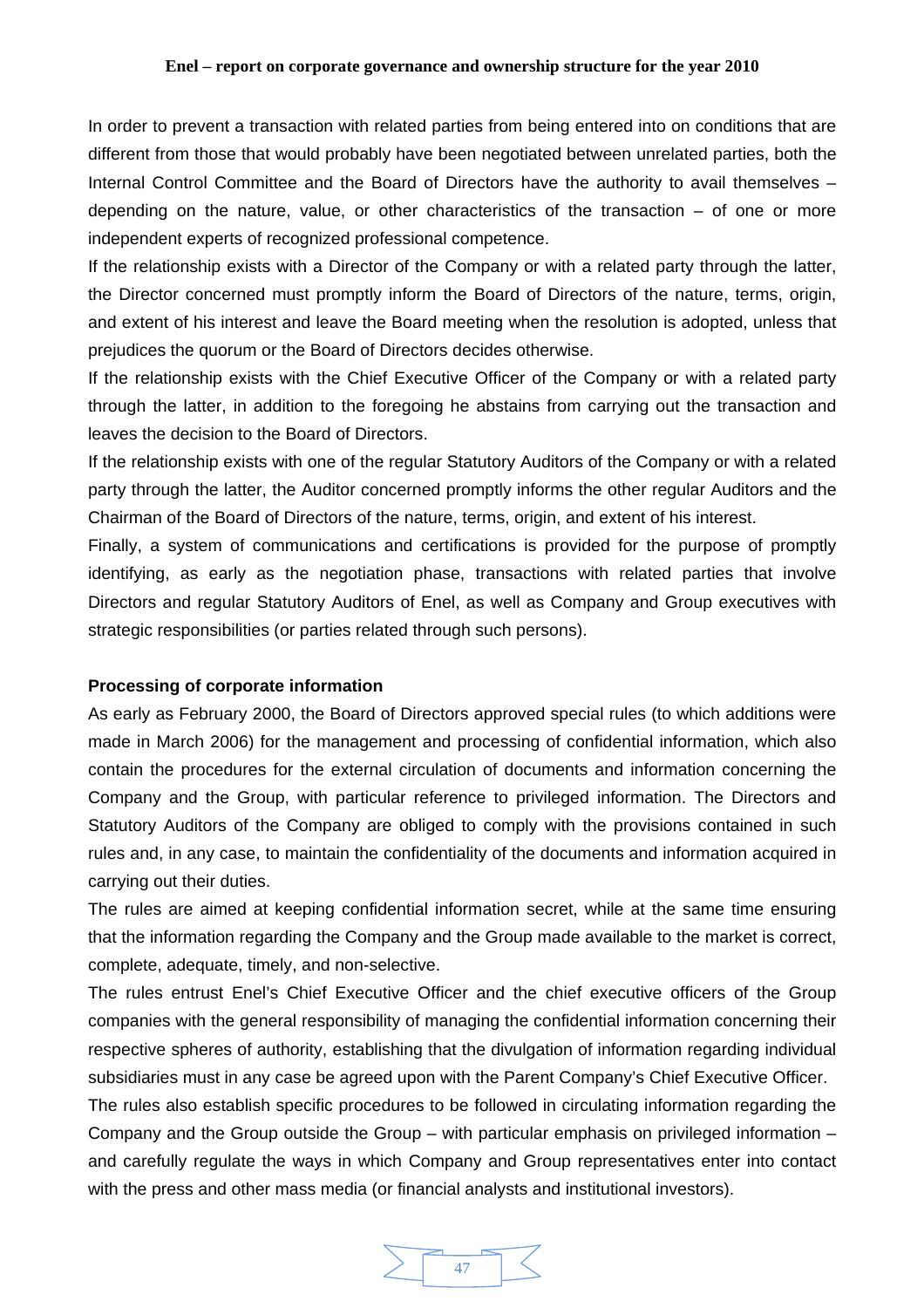Following the adoption by Italian law of the E.U. regulations regarding market abuse and the coming into force of the secondary regulations issued by the CONSOB, in April 2006 the Company instituted (and began to regularly update) a Group register recording the persons, both legal and natural, who have access to privileged information because of the professional or other work they do or because of the tasks they perform on behalf of the Company or Group companies. The purpose of this register is to make the persons recorded therein aware of the value of the privileged information at their disposal, while at the same time facilitating the CONSOB's supervision of compliance with the regulations provided to safeguard market integrity.

Also following the adoption by Italian law of the E.U. regulations regarding market abuse and the coming into force of the secondary regulations issued by the CONSOB, as from April 2006 radical changes were introduced regarding internal dealing, that is, the transparency of transactions involving the Company's shares and financial instruments connected with them carried out by the largest shareholders, Company representatives, and persons closely connected with them.

The E.U. regulations replaced those previously adopted by Borsa Italiana, which had regulated the matter since January 2003. Therefore, as from April 2006, the Group's Dealing Code – which the Board of Directors had adopted in December 2002 in compliance with the regulations issued by Borsa Italiana – also became inapplicable.

In 2010, the regulations regarding internal dealing applied to the purchase, sale, subscription, and exchange of shares of Enel S.p.A. and of the subsidiaries Endesa S.A. and Enel Green Power S.p.A. and of financial instruments connected with them by "important persons". This category includes shareholders who own at least 10% of the Company's share capital and the Directors and regular Statutory Auditors of Enel, the directors of the subsidiary Endesa S.A. as well as 28 other managerial positions identified in Enel and Endesa S.A. in accordance with the relevant regulations, because they have regular access to privileged information and are authorized to make managerial decisions that could influence Enel's evolution and prospects.

The obligations of transparency apply to all the aforesaid transactions whose total value is at least euro 5,000 in a given year, even if carried out by persons closely connected with the "important persons".

In enacting measures to implement the aforesaid regulations, the Board of Directors considered it advisable to provide that "important persons" (other than the shareholders who possess an interest amounting to or exceeding 10% of the Company's share capital) are obliged to abstain from carrying out transactions subject to the regulations regarding internal dealing during two blocking periods, lasting approximately one month each, around the time the Board of Directors approves the Company's proposed financial statements and the half-year report.

This initiative of the Board of Directors was prompted by the will to improve the Company's governance standards with respect to the relevant regulations, maintaining in force a provision formerly contained in the Group's Dealing Code and aimed at preventing the carrying out of transactions by "important persons" that the market could perceive as suspect, because they are carried out during periods of the year that are especially sensitive to corporate information.

![](_page_47_Figure_8.jpeg)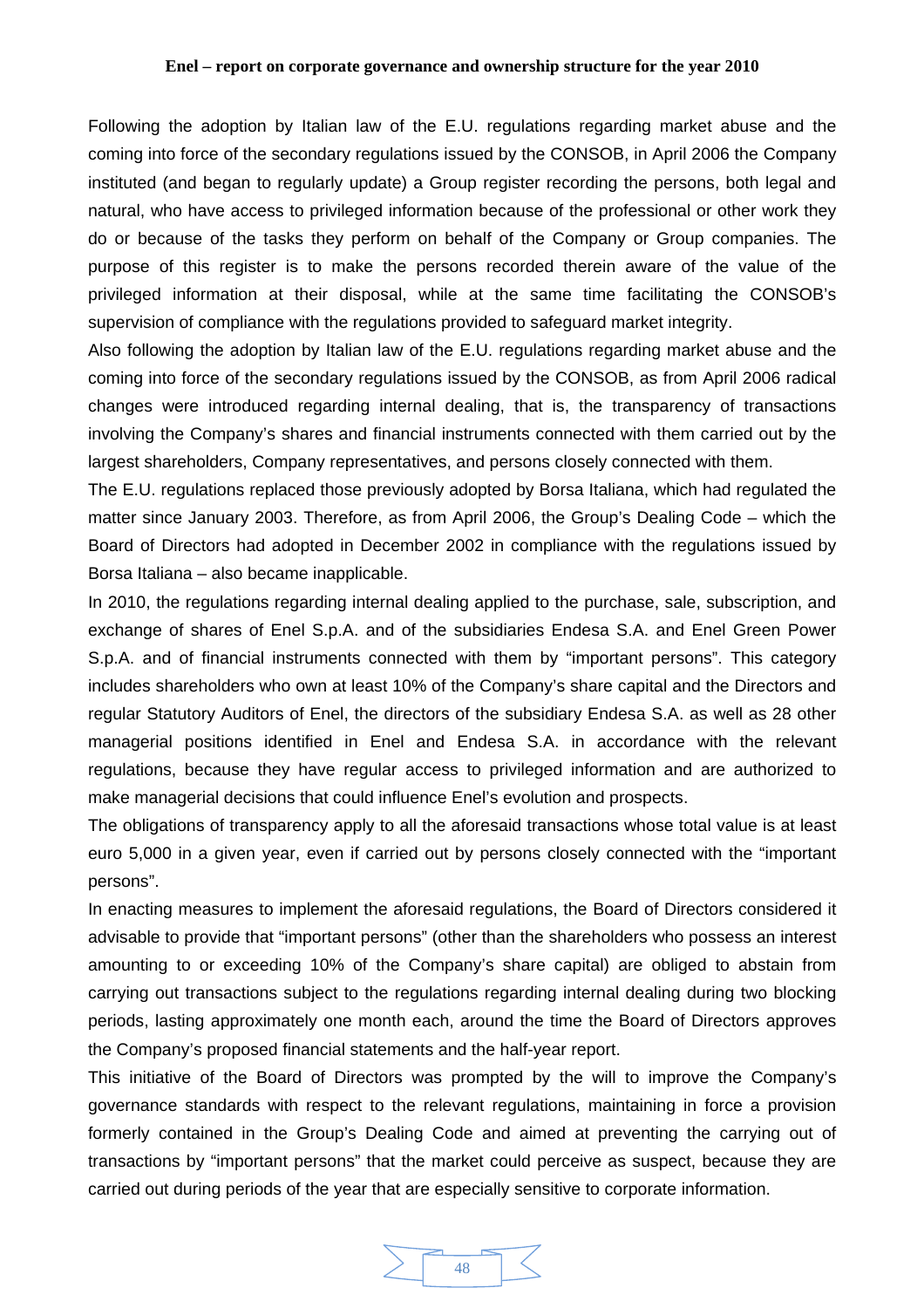### **Relations with institutional investors and shareholders in general**

Ever since the listing of its shares on the stock market, the Company has deemed it appropriate for its own specific interest – as well as its duty with respect to the market – to establish on ongoing dialogue based on mutual understanding of their respective roles, with its shareholders in general, as well as with institutional investors. Such dialogue, in any case, was to take place in accordance with the rules and procedures that regulate the divulgation of privileged information.

In this regard, in consideration of the size of the Group, it was deemed that such dialogue could be facilitated by the creation of dedicated corporate units.

The Company therefore created (i) an investor relations unit, which is currently part of its Accounting, Finance, and Control Department, and (ii) a unit within its Department of Corporate Affairs in charge of communicating with shareholders in general.

It was also decided to further facilitate communication with investors through the creation of a special section of the Company's website (www.enel.com, investor section), providing both financial information (financial statements, half-year and quarterly reports, presentations to the financial community, analysts' estimates, and information on trading of the securities issued by the Company) and up-to-date data and documents of interest to shareholders in general (press releases, the members of Enel's Boards, the Company's bylaws and Shareholders'-Meeting regulations, information and documents regarding Shareholders' Meetings, documents regarding corporate governance, the Code of Ethics, and the compliance program pursuant to Legislative Decree No. 231/2001, as well as a general chart of the organization of the Group).

### **Shareholders' Meetings**

The suggestion contained in the Self-regulation Code to consider shareholders' meetings important occasions for discussion between a company's shareholders and its board of directors (even with the availability of a number of different communication channels between companies with listed shares and shareholders, institutional investors, and the market) was carefully evaluated and fully accepted by the Company, which – in addition to ensuring the regular attendance of its Directors at Shareholders' Meetings – deemed it advisable to adopt specific measures to adequately enhance the latter; in particular, reference is made to the provision of the corporate bylaws aimed at facilitating the collection of the proxies among the employee - shareholders of the Company and its subsidiaries and at facilitating their participation in the decisional process of the Shareholders' Meeting (this provision is specifically described in the first part of the report, under "Ownership structure" – "employee shareholdings: mechanism for exercising voting rights").

The provisions governing the functioning of the Shareholders' Meetings of listed companies, contained in the Italian Civil Code, in the Unified Financial Act and in the implementing regulations adopted by CONSOB, were significantly amended after the enactment of Legislative Decree No. 27 of January 27, 2010, which implemented in Italy the Directive 2007/36/EC (concerning the exercise of certain rights of shareholders in listed companies) and modified, among the others, the

![](_page_48_Figure_9.jpeg)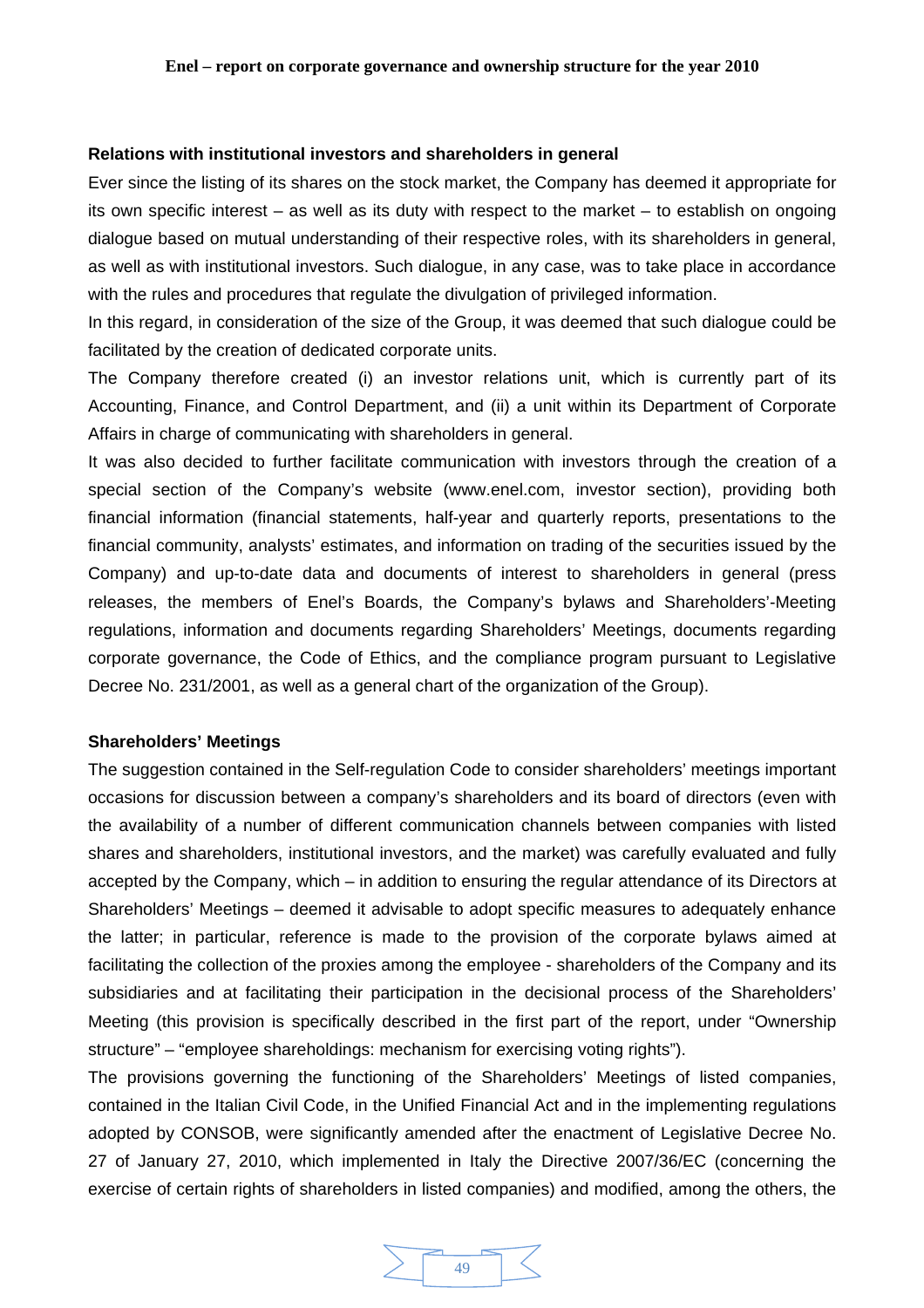laws regarding the terms for calling the shareholders' meetings, the number of meetings, the quorum, the exercise of the right to convene the meeting and to put items on the agenda by the minority shareholders, the information before the meeting, proxies, the identification of the shareholders and the introduction of the record date with the aim of identifying the title to participate and to vote in the meeting.

The provisions of Legislative Decree No. 27/2010 are applicable with effect from the meetings whose notice is published after October 31, 2010. The main differences between the current and the previous provisions are summarized below.

In particular, it should be noted that, the Shareholders' Meeting is competent to resolve, in both ordinary and extraordinary session, upon, among other things (i) the appointment and revocation of the members of the Board of Directors and of the Board of Statutory Auditors determining their compensation and liability, (ii) the approval of the financial statements and the distribution of the net income, (iii) the buyback and sale of own shares, (iv) the compensation plans based on shares; (v) the amendments to the bylaws, (vi) the issue of convertible bonds.

On the basis of the Enel's bylaws, ordinary and extraordinary Shareholders' Meetings are held in single call, are convened and resolve with the majorities prescribed by applicable laws and are normally held in the municipality where the Company's registered office is located. The Board of Directors may determine otherwise, provided the venue is in Italy. The ordinary Shareholders' Meeting must be convened at least once per year within one hundred and eighty days after the end of the accounting period, for the approval of the financial statements.

The Unified Financial Act provides that the title to participate and to vote in the Shareholders' Meeting must be certified by a communication in favor of the person entitled to vote, sent to the issuer by the intermediary and issued on the basis of the accounting records at the end of the seventh trading day prior to the date set for the Shareholders' Meeting (so called "record date").

Shareholders may ask questions on the items on the agenda before the Shareholders' Meeting; questions submitted before the Meeting will be answered no later than during the Meeting.

Shareholders may notify their proxies to the Company, also by electronic means, through the specific section of the Company's website indicated in the notice of the Meeting. Shareholders may also be represented in the Meeting by a representative in conflict of interest, provided that (i) the latter has communicated in writing to the shareholder the circumstances giving rise to the conflict of interest and (ii) specific voting instructions were given for each resolution in respect of which the representative has to vote on behalf of the shareholder.

Pursuant to the Unified Financial Act and consented by Enel's bylaws, shareholders are also entitled to grant to a representative appointed by the Company a proxy with voting instructions upon all or specific items on the agenda, that must be sent to the interested person no later than the end of the second trading day before the date set for the Shareholders' Meeting; this proxy, whose costs shall not be born by the shareholders, shall be granted through the filling of a schedule prepared by CONSOB and is valid only for those proposals in relation to which voting instructions were given.

![](_page_49_Figure_9.jpeg)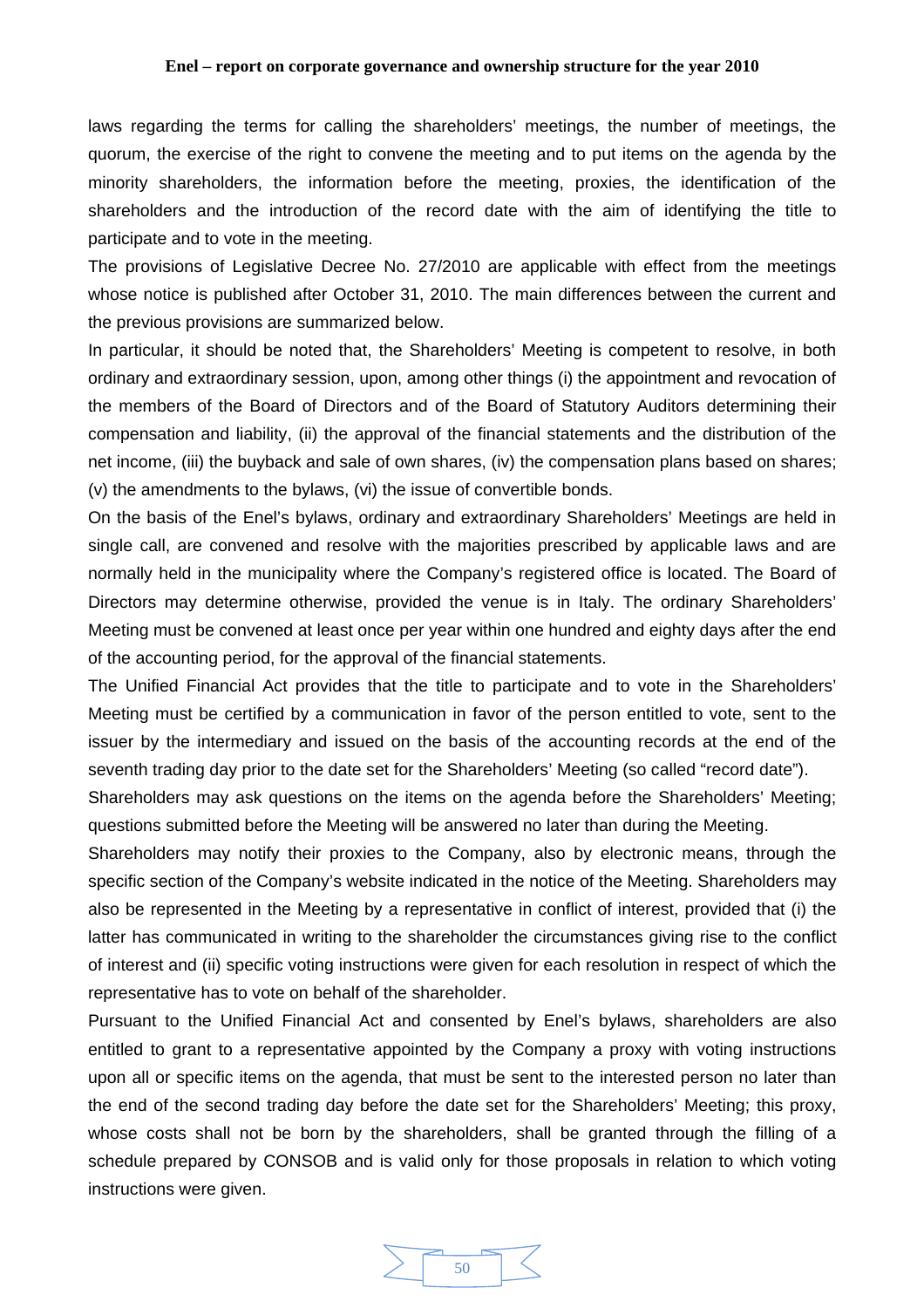On the basis of the Unified Financial Act, in the end of 2010 CONSOB issued the provisions governing the participation in the Meeting by electronic means, which are applicable only when expressly referred to by the bylaws. The Board of Directors of the Company shall propose that the Meeting, convened to approve the financial statements as of December 31, 2010, resolves, in extraordinary session, to insert in the bylaws a provision that entrusts the Board to determine – each time and taken into account the evolution and the reliability of the technical tools available – the possibility to participate in the Shareholders' Meeting by electronic means, and to identify the modalities of participation in the notice of the Meeting.

The conduct of Shareholders' Meetings is governed, in addition to the law and bylaws, by a specific regulation approved at the Ordinary Shareholders' Meeting of 25 May 2001 (as subsequently amended and integrated in 2010). The contents of such regulation are in line with the most advanced models for companies with listed shares expressly drawn up by several professional associations (Assonime and ABI).

Shareholders' Meetings shall be chaired by the Chairman of the Board of Directors or, if it happens that he or she is not available, by the Deputy Chairman if one has been appointed, or if both are absent, the meeting shall be chaired by a person designated by the Board, failing which the meeting shall elect its Chairman. The Chairman of a Shareholders' Meeting shall be assisted by a Secretary, except if the drafting of the minutes is entrusted to a notary public.

The Chairman of a Shareholders' Meeting, among other things, verifies the regular constitution of the meeting, assesses the identity and legitimacy of those attending, regulates the conduct of the meeting and assesses the results of the vote.

The resolutions of the meeting shall be recorded in minutes signed by the Chairman and the Secretary or public notary. The minutes of extraordinary Shareholders' Meetings shall be drafted by a public notary.

As regards the right of each shareholder to request the floor to speak on the matters in the agenda, the Shareholders' Meetings regulation provides that the Chairman, taking into account the nature and the importance of the specific matters under discussion, as well as the number of those requesting the floor and the possible questions asked by shareholders before the Shareholder's Meeting to which the Company has not already responded, shall predetermine the time limits for speaking from the floor and for rejoinders – normally no more than ten minutes for the former and five minutes for the latter - in order to ensure that the Meeting is able to conclude its business at one sitting. All those entitled to vote may request the floor to speak on the matters under discussion only once, making observations, requesting information and making proposals. Requests for the floor may be presented from the time the quorum is determined and – unless the Chairman sets a different deadline – until the Chairman closes the discussion of the matter concerned. The Chairman and, at his or her request, those who assist him or her, shall reply to participants who speak on matters being discussed after all of them have spoken or after each one has spoken. Those who have requested the floor shall be entitled to a brief rejoinder.

![](_page_50_Figure_7.jpeg)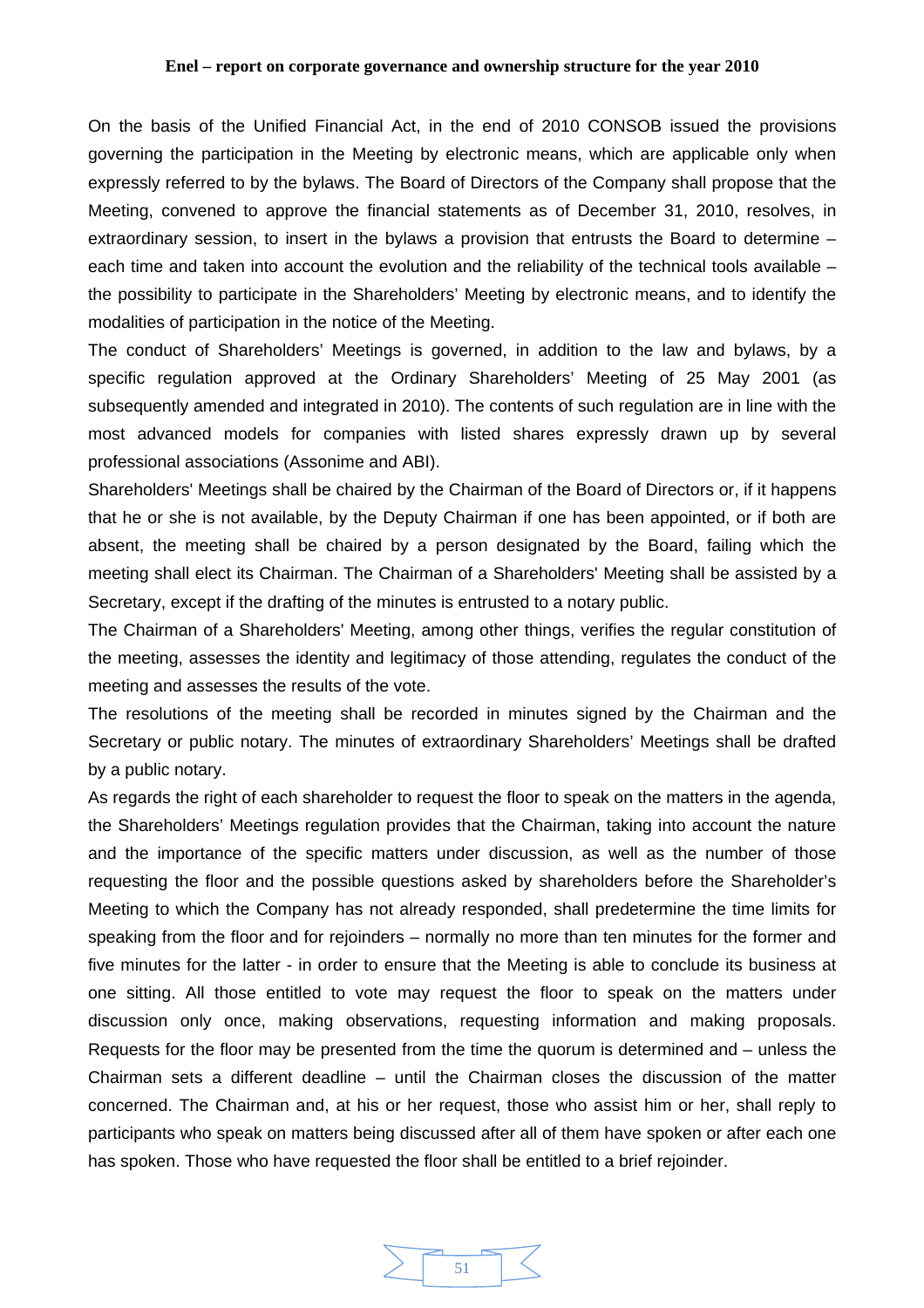# **Code of Ethics**

Awareness of the social and environmental effects that accompany the activities carried out by the Group, as well as consideration of the importance of both a cooperative approach with stakeholders and the good reputation of the Group (in both internal and external relations) inspired the drawing up of the Group's Code of Ethics, which was approved by the Company's Board of Directors in March 2002 and updated in March 2004 and, most recently, in September 2009 and February 2010.

The Code expresses the commitments and ethical responsibilities involved in the conduct of business, regulating and harmonizing corporate behavior in accordance with standards requiring maximum transparency and fairness with respect to all stakeholders. Specifically, the Code of Ethics consists of:

- general principles regarding relations with stakeholders, which define the reference values guiding the Group in the carrying out of its activities. Among the aforesaid principles, specific mention should be made of the following: honesty, impartiality, confidentiality, the creation of value for shareholders, the value of human resources, the transparency and completeness of information, service quality, and the protection of the environment;
- criteria of behavior towards each class of stakeholders, which specify the guidelines and rules that Enel's officers and employees must follow in order to ensure observance of the general principles and prevent the risk of unethical actions;
- implementation mechanisms, which describe the control system devised to ensure observance of the Code of Ethics and its continual improvement.

The revision of the Code of Ethics carried out in September 2009 and ended in February 2010 was prompted by the necessity of updating this document in the light of the legal and organizational changes that had taken place since its previous version was published, as well as the intention to further align its content with international best practice. Among the most significant amendments made at that time were (i) the updating of the corporate mission, (ii) adoption of the prohibition of intimidation, mobbing, and stalking in the workplace, and (iii) an express provision of the obligation for suppliers to comply with regulations regarding health and safety in the workplace, as well as (iv) the exclusion in principle of the possibility for Group companies to grant requests for contributions for the same kind of activities in which Enel Cuore Onlus is engaged.

# **Compliance program pursuant to Legislative Decree n. 231 of June 8, 2001**

In July 2002, the Company's Board of Directors approved a compliance program in accordance with the requirements of Legislative Decree No. 231 of June 8, 2001, which introduced into the Italian legal system a regime of administrative (but in fact criminal) liability with respect to companies for several kinds of crimes committed by their directors, executives, or employees in the interest of or to the benefit of the companies themselves.

The content of the aforesaid program is consistent with the guidelines on the subject established by industry associations and with the best practice of the United States and represents another

![](_page_51_Figure_11.jpeg)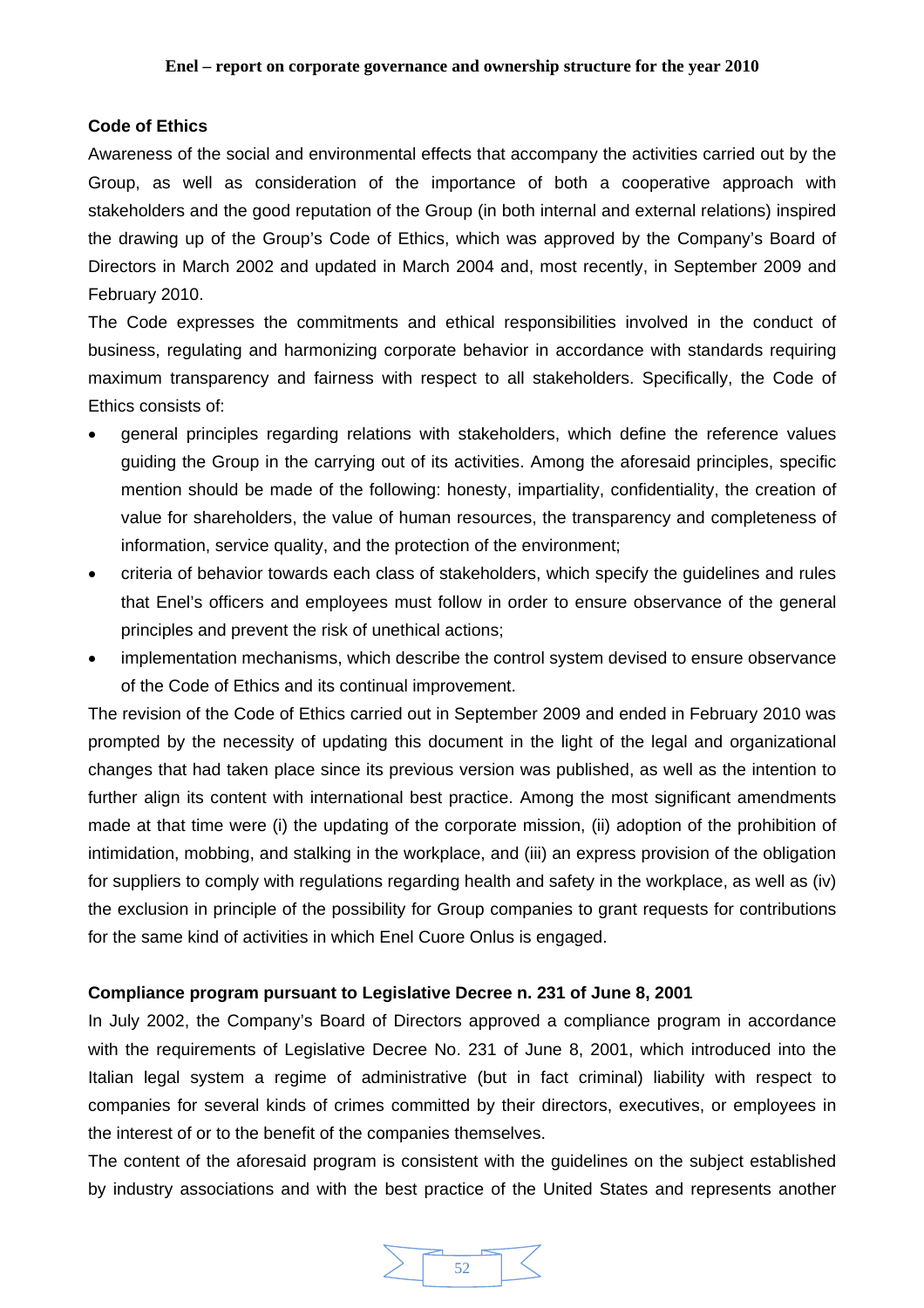step towards strictness, transparency, and a sense of responsibility in both internal relations and those with the external world. At the same time, it offers shareholders adequate assurance of efficient and fair management.

The program in question – conceived as an instrument to be adopted by all the Italian companies of the Group – consists of a "general part" (in which are described, among other things, the content of Legislative Decree No. 231/2001, the objectives of the program and how it works, the duties of the control body responsible for supervising the functioning of and compliance with the program and seeing to its updating, and the penalty regime) and separate "special parts" concerning the different kinds of crimes provided for by Legislative Decree No. 231/2001, which the aforesaid program aims to prevent.

During 2006, the compliance program was completely revised. As proposed by the Internal Control Committee, the Board of Directors (i) updated both the "general part" and the "special parts" regarding corporate crimes and crimes against the civil service, in order to take into account court rulings and the applicative experience acquired during the first years of implementation of the program, and (ii) approved new "special parts" concerning crimes of terrorism and subversion of the democratic order, crimes against the person, and crimes and administrative wrongdoing involving market abuse.

In February 2008, the Board of Directors approved an additional "special part" of the program in question concerning the crimes of negligent manslaughter and personal injury committed in violation of the regulations for the prevention of industrial accidents and the protection of workplace hygiene and on-the-job health.

At the same time, the Board of Directors also updated the composition of the body entrusted with the supervision of the functioning and observance of the program and with seeing to its updating, which was transformed from a one-member body into a collective one in order to bring its characteristics into line with the prevalent practice of the most important listed companies and the trends of court decisions.

In accordance with the regulation of the supervisory body approved by the Board of Directors in May 2008, such body may consist of three to five members appointed by the Board. Such members may be either from within or outside the Company or the Group, with specific expertise and professional experience (in any case it is requested the presence of the responsible for the internal Audit function). The Board of Directors, upon proposal of the Internal Control Committee, has initially appointed as members of the control body – in addition to the head of the Internal Audit Department – the heads of the Company's Department of Corporate Affairs and Legal Department, since they have specific professional expertise regarding the application of the compliance program and are not directly involved in operating activities. Subsequently, in December 2010, the Board of Directors decided to extend the number of the members of the control body, providing for the appointment of an external member, expert in the field of business organization (identified in Prof. Matteo Giuliano Caroli), who was nominated as Chairman of the mentioned corporate body.

![](_page_52_Picture_7.jpeg)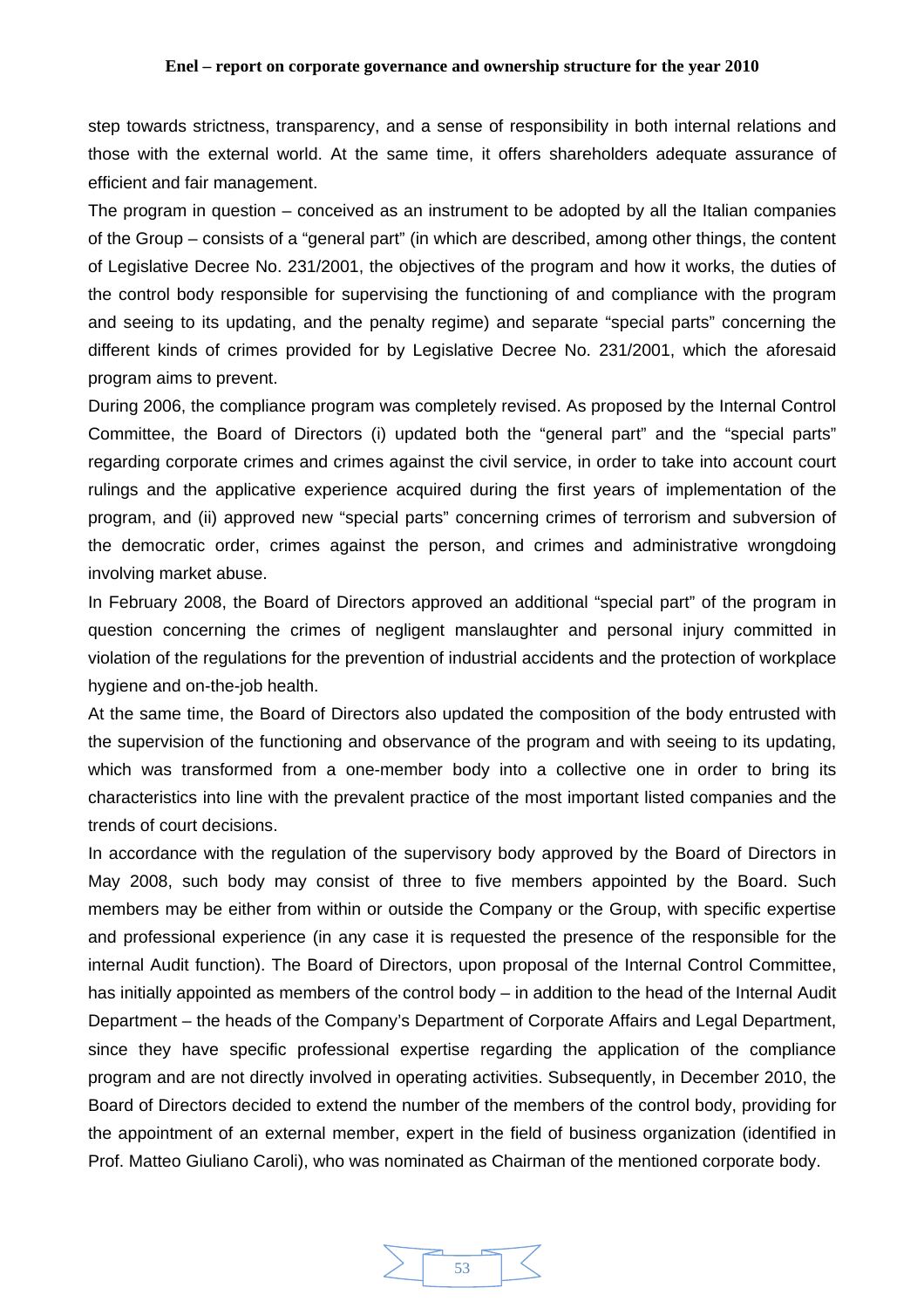In June 2009, the Board of Directors also resolved, upon proposal by the Internal Control Committee (i) to update both the "general part" and the "special part" concerning the crimes of negligent manslaughter and personal injury committed in violation of the regulations for the prevention of accidents and on the promotion of hygiene and workplace health and safety in order to take into account the applicative experience acquired, the trend of court decisions, and regulatory innovations, as well as (ii) to approve a new "special part" concerning the crimes of handling stolen goods, recycling and using illegally acquired money, property, and benefits.

The periodical update and revision of the compliance program were carried out also during 2010. Initially, in May 2010, the Board of Directors, upon proposal of the Internal Control Committee, has updated the "special parts" concerning the crimes and the administrative wrongdoings involving market abuse (in light of the supervening business carried out by certain companies of the Group on the electricity derivatives market) and the crimes of negligent manslaughter and personal injury committed in violation of the regulations for the prevention of accidents and on the promotion of hygiene and workplace health and safety, taking into account the supervening amendments to the legislation concerning the object of such "special parts". During the same meeting, the Board of Directors has also approved specific guidelines aimed at applying the principles of the compliance program to the most important foreign subsidiaries of the Group (identified also on the basis of the type of business), in order to: (i) sensitize and make aware those companies on the importance of ensuring the conditions of fairness and transparency in the conduct of business and (ii) prevent the risk that, through wrongdoing made during the conduct of business, an administrative responsibility could raise pursuant to Legislative Decree No. 231/2001 to Enel and/or other Italian subsidiaries of the Group.

Subsequently, in December 2010, the Board of Directors, upon proposal of the Internal Control Committee, updated the "special parts" concerning the crimes for purposes of terrorism or subversion of democracy and the crimes of handling stolen goods, recycling and using illegally acquired money, property, and benefits in order to take into account the evolution of the corporate organization and the amendments to the legislation concerning those subject matters, and for the purpose of a better coordination of the "special parts". During the same meeting, the Board of Directors also approved a new "special part" concerning computer crimes and illicit treatment of data, which recent legislation included among the crimes that are the "condition" of the liability regulated by Legislative Decree No. 231/2001.

During 2010, the supervisory body oversaw, as usual, the functioning and the observance of the compliance program and in particular:

- held 8 meeting, in which it discussed upon certain activities carried out in the Company (in relation to which it did not found the conditions for the application of administrative liability pursuant to Legislative Decree No. 231/2001) and upon particularly relevant events concerning other companies, in order to assess whether the provisions of the compliance program of Enel are appropriate to prevent the risk that similar events could occur in the Company;

![](_page_53_Figure_6.jpeg)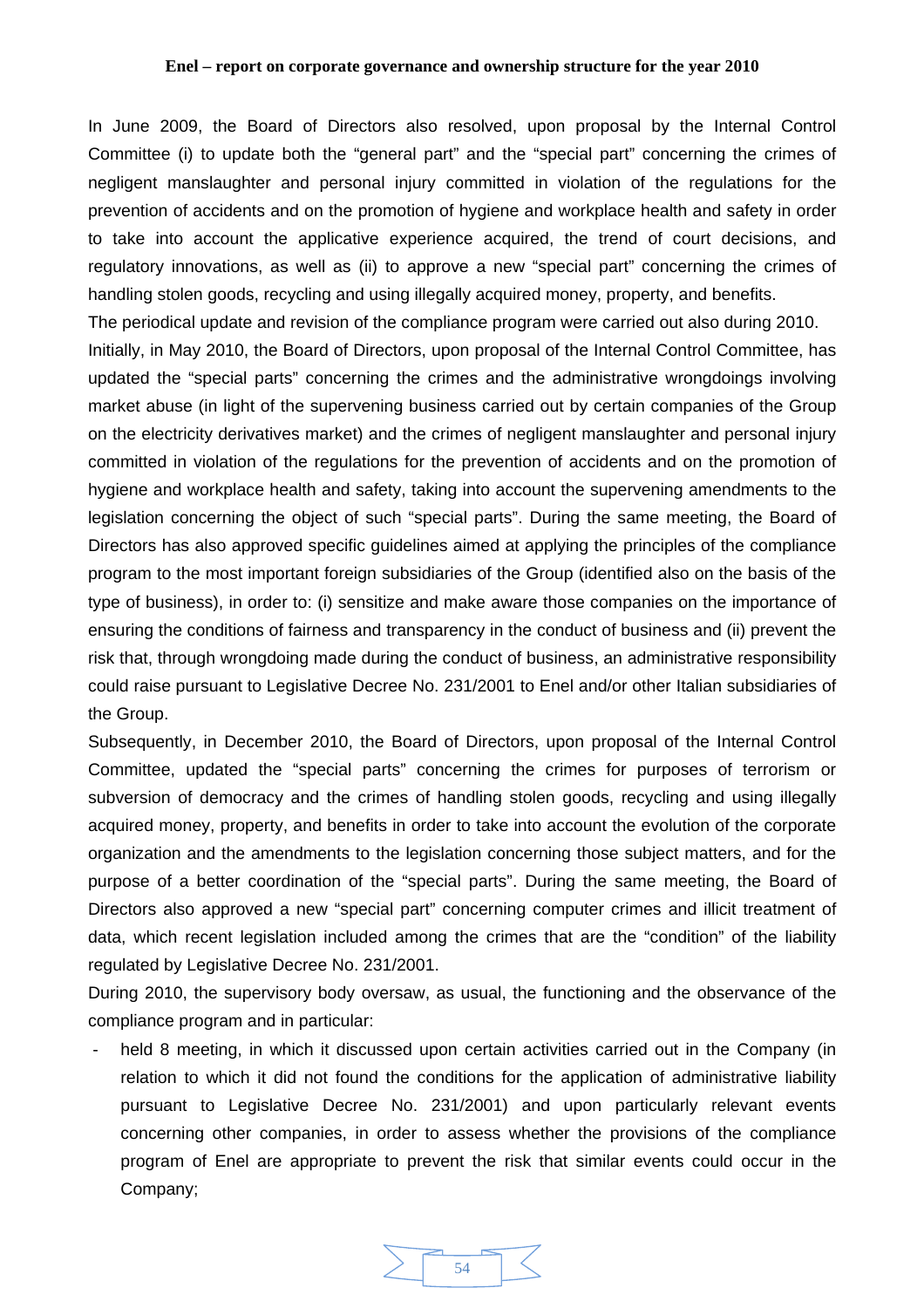- promoted the update of the compliance program;
- promoted, in addition to the usual training initiatives, differentiated according to the recipients and necessary to ensure a constant updating of the personnel on the contents of the compliance program, an *on-line* course regarding Legislative Decree No. 231/2001 and the compliance program;
- constantly reported its activities to the Chairman and Chief Executive Officer and, on a regular basis, to the Internal Control Committee and to the Board of Statutory Auditors.

# **"Zero tolerance of corruption" plan**

In June 2006, the Board of Directors approved the adoption of the "zero tolerance of corruption – ZTC" plan in order to give substance to Enel's adherence to the Global Compact (an action program sponsored by the U.N. in 2000) and the PACI – Partnership Against Corruption Initiative (sponsored by the Davos World Economic Forum in 2005).

The ZTC plan supplements the Code of Ethics and the compliance program adopted pursuant to Legislative Decree n. 231/2001, representing a more radical step regarding the subject of corruption and adopts a series of recommendations for implementing the principles formulated on the subject by Transparency International.

\*\*\*\*\*

Attached below are three tables that summarize some of the information contained in the second section of the report.

![](_page_54_Figure_9.jpeg)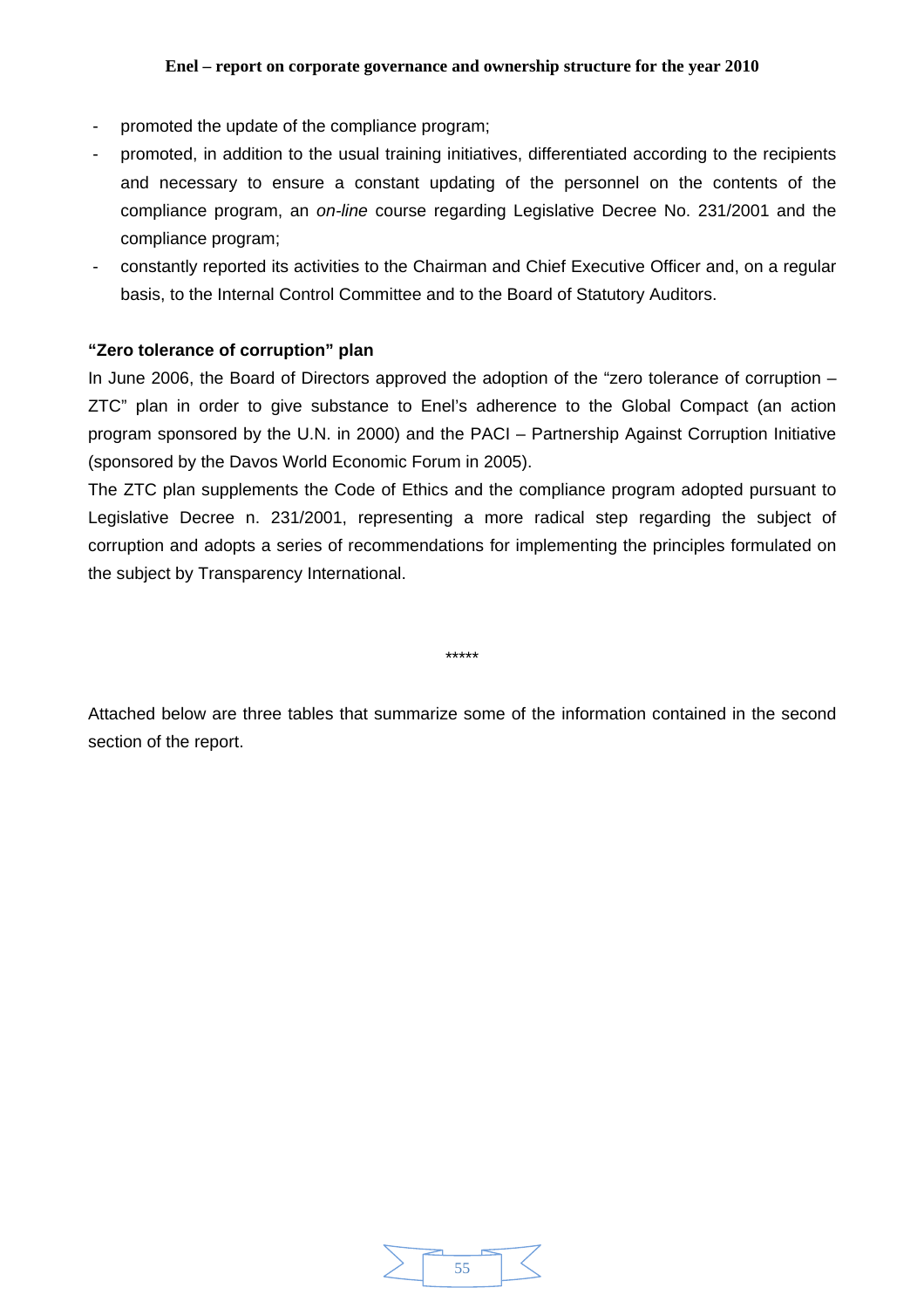| <b>Board of Directors</b>                                                                                               |                                    |           |                  |                           |                                          | <b>Internal Control</b><br>Committee |                  | Compensation<br>Committee    |       | Nomination<br>Committee<br>(if any) |                               | Executive<br>Committee<br>(if any) |       |                              |              |
|-------------------------------------------------------------------------------------------------------------------------|------------------------------------|-----------|------------------|---------------------------|------------------------------------------|--------------------------------------|------------------|------------------------------|-------|-------------------------------------|-------------------------------|------------------------------------|-------|------------------------------|--------------|
| Office                                                                                                                  | Members                            | Executive | Non<br>executive |                           | Independent                              |                                      | Other            |                              |       |                                     |                               |                                    |       |                              |              |
|                                                                                                                         |                                    |           |                  | U.F.A.<br>*****           | S.C.<br>******                           | ****                                 | offices<br>$***$ | $***$                        | $***$ | $***$                               | ****                          | $***$                              | $***$ | ***                          | ****         |
| Chairman                                                                                                                | Gnudi Piero                        | X         |                  |                           |                                          | 100%                                 | $\overline{2}$   |                              |       |                                     |                               |                                    |       |                              |              |
| C.E.O./Gene<br>ral Manager                                                                                              | Conti Fulvio                       | X         |                  |                           |                                          | 100%                                 | $\overline{2}$   |                              |       |                                     |                               |                                    |       |                              |              |
| Director                                                                                                                | Ballio Giulio <sup>(*)</sup>       |           | X                | Χ                         | Χ                                        | 93%                                  |                  |                              |       | X                                   | 100%                          | Non-existent                       |       |                              |              |
| <b>Director</b>                                                                                                         | Codogno<br>Lorenzo                 |           | X                |                           |                                          | 100%                                 |                  | Χ                            | 92%   |                                     |                               |                                    |       |                              |              |
| Director                                                                                                                | Costi Renzo <sup>(*)</sup>         |           | $\pmb{\times}$   | X                         | X                                        | 93%                                  |                  | Χ                            | 100%  |                                     |                               |                                    |       |                              |              |
| Director                                                                                                                | Fantozzi<br>Augusto <sup>(*)</sup> |           | X                | X                         | X                                        | 93%                                  | 5                |                              |       | X                                   | 100%                          |                                    |       |                              | Non-existent |
| <b>Director</b>                                                                                                         | Luciano<br>Alessandro              |           | X                | X                         | X                                        | 100%                                 |                  | Χ                            | 92%   |                                     |                               |                                    |       |                              |              |
| Director                                                                                                                | Napolitano<br>Fernando             |           | $\pmb{\times}$   |                           |                                          | 73%                                  | 1                |                              |       | X                                   | 50%                           |                                    |       |                              |              |
| <b>Director</b>                                                                                                         | Tosi<br>Gianfranco                 |           | X                | X                         | X                                        | 100%                                 |                  | X                            | 100%  |                                     |                               |                                    |       |                              |              |
| Quorum for the presentation of slates for the appointment of the Board of Directors: 0.5% of the share capital *******. |                                    |           |                  |                           |                                          |                                      |                  |                              |       |                                     |                               |                                    |       |                              |              |
| Number of meetings held in 2010                                                                                         |                                    |           |                  | Board of<br>Directors: 15 | <b>Internal Control</b><br>Committee: 13 |                                      |                  | Compensation<br>Committee: 4 |       |                                     | Nomination<br>Committee: N.A. |                                    |       | Executive<br>Committee: N.A. |              |

**TABLE 1: Structure of Enel's Board of Directors and Committees** 

# NOTES

\* The presence of an asterisk indicates that the Director was designated on a slate presented by minority shareholders.

\*\* This column shows the number of offices held by the person concerned on the boards of directors or the boards of statutory auditors of other companies of significant size, as defined by the related policy established by the Board of Directors. In this regard, in February 2011 Enel's Directors held the following offices considered significant for this purpose:

1) Piero Gnudi: director of Il Sole 24 Ore S.p.A. and Unicredit S.p.A.:

2) Fulvio Conti: director of Barclays Plc. and AON Corporation

3) Renzo Costi: director and member of the Executive Committee of the publishing house "Il Mulino" S.p.a.

4) Augusto Fantozzi: receiver of Alitalia S.p.A., Chairman of the Board of Directors of Sisal Holding Finanziaria S.p.A. and Sisal S.p.A.; director of Ferretti S.p.A.,

and chairman of the board of statutory auditors of Hewlett Packard Italia S.r.l.

5) Fernando Napolitano: chief executive officer of Booz & Company Italia S.r.l.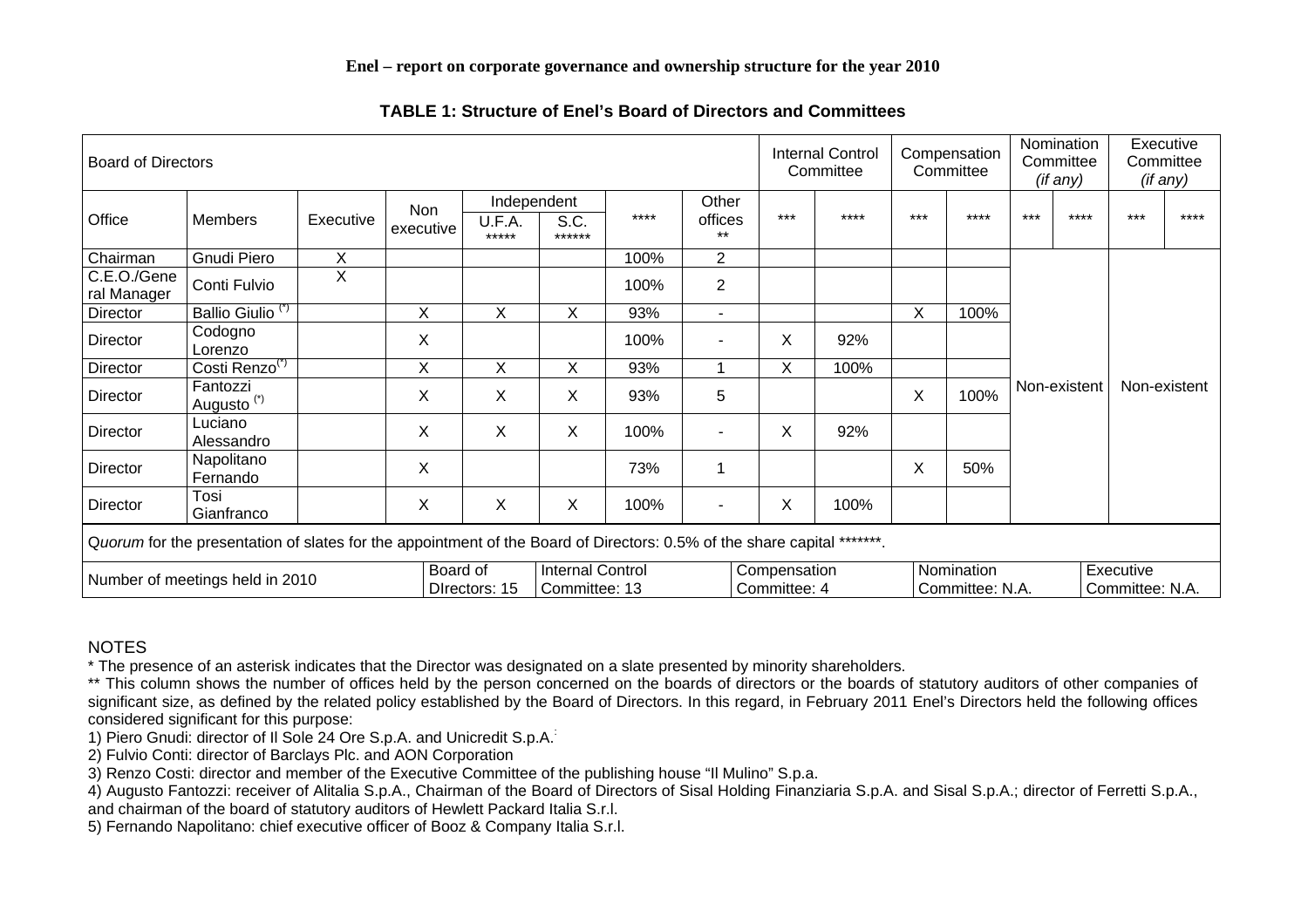\*\*\* In these columns, an "X" indicates the Committee(s) of which each Director is a member.

\*\*\*\* These columns show the percentage of the meetings of, respectively, the Board of Directors and the Committee(s) attended by each Director. All absences were appropriately explained.

\*\*\*\*\* In this column, an "X" indicates the possess of the requisite of independence provided for the statutory auditors of listed companies by Article 148, Subsection 3, of the Unified Financial Act, applicable to the Directors pursuant to Article 147-*ter,* Subsection 4, of the Unified Financial Act. Pursuant to the provisions of article 148, paragraph 3, of the Unified Financial Act, the following do not qualify as independent:

- a) persons who are in the situation s provided for by article 2382 of the Civil Code (that is, in the state of incapacitation, disqualification, or bankruptcy or who have been sentenced to a punishment that entails debarment, even temporary, from public offices or incapacitation from performing executive functions);
- b) the spouse, relatives, and in-laws within the fourth degree of the directors of the company, as well as the directors, spouse, relatives, and in-laws of its subsidiaries, the companies of which it is a subsidiary, and those under common control;
- c) persons who are connected with the company. its subsidiaries, the companies of which it is a subsidiary, or those under common control, or with the directors of the company or the parties referred to under the preceding letter b) by relations as an employee or a self-employed person or other economic or professional relations that could compromise their independence.

\*\*\*\*\*\* In this column, an "X" indicates the possess of the requisite of independence provided by Article 3 of the Self-regulation Code. Specifically, according to applicative criterion 3.C.1 of the Self-regulation Code, a director should normally be considered lacking the requisites of independence in the following cases:

- a) if, directly or indirectly including through subsidiaries, fiduciaries, or third parties, he or she controls the issuer or is able to exercise considerable influence on it or has entered into a shareholders' agreement through which one or more persons can exercise control or considerable influence on the issuer;
- b) if he or she is, or during the three preceding accounting periods has been, an important representative (1) of the issuer, a strategically important subsidiary, or a company under common control along with the issuer or of a company or an organization that, even together with others through a shareholders' agreement, controls the issuer or is able to exercise considerable influence on it;
- c) if, directly or indirectly (for example, through subsidiaries or companies of which he or she is an important representative or as a partner in a professional firm or consultancy) he or she has, or had in the preceding accounting period, a significant commercial, financial, or professional relationship:
	- with the issuer, a subsidiary of it, or any of the related important representatives;
	- with a party who, even together with others through a shareholders' agreement, controls the issuer or if it is a company or an organization with the related important representatives;
	- or is, or during the three preceding accounting periods was, an employee of one of the aforesaid entities.

In this regard, in February 2010 the Company's Board of Directors established the following quantitative criteria applicable to the aforesaid commercial, financial, or professional relations:

- $\triangleright$  commercial or financial relations: (i) 5% of the annual turnover of the company or organization of which the Director has control or is an important representative, or of the professional or consulting firm of which he is a partner, and/or (ii) 5% of the annual costs incurred by the Enel Group through the same kind of contractual relations;
- $\triangleright$  professional services: (i) 5% of the annual turnover of the company or organization of which the Director has the control or is an important representative or of the professional or consulting firm of which he is a partner, and/or (ii) 2.5% of the annual costs incurred by the Enel Group through similar assignments.

In principle, unless there are specific circumstances that should be concretely examined, exceeding these limits should mean that the non-executive director to whom they apply does not possess the requisites of independence provided for by the Self-regulation Code.

<sup>&</sup>lt;sup>(1)</sup> It should be noted that, according to applicative criterion 3.C.2 of the Self-regulation Code, the following are to be considered "important representatives" of a company or an organization (including for the purposes of the provisions of the other letters of applicative criterion 3.C.1): the legal representative, the president of the organization, the chairman of the board of directors, the executive directors, and the executives with strategic responsibilities of the company or organization under consideration.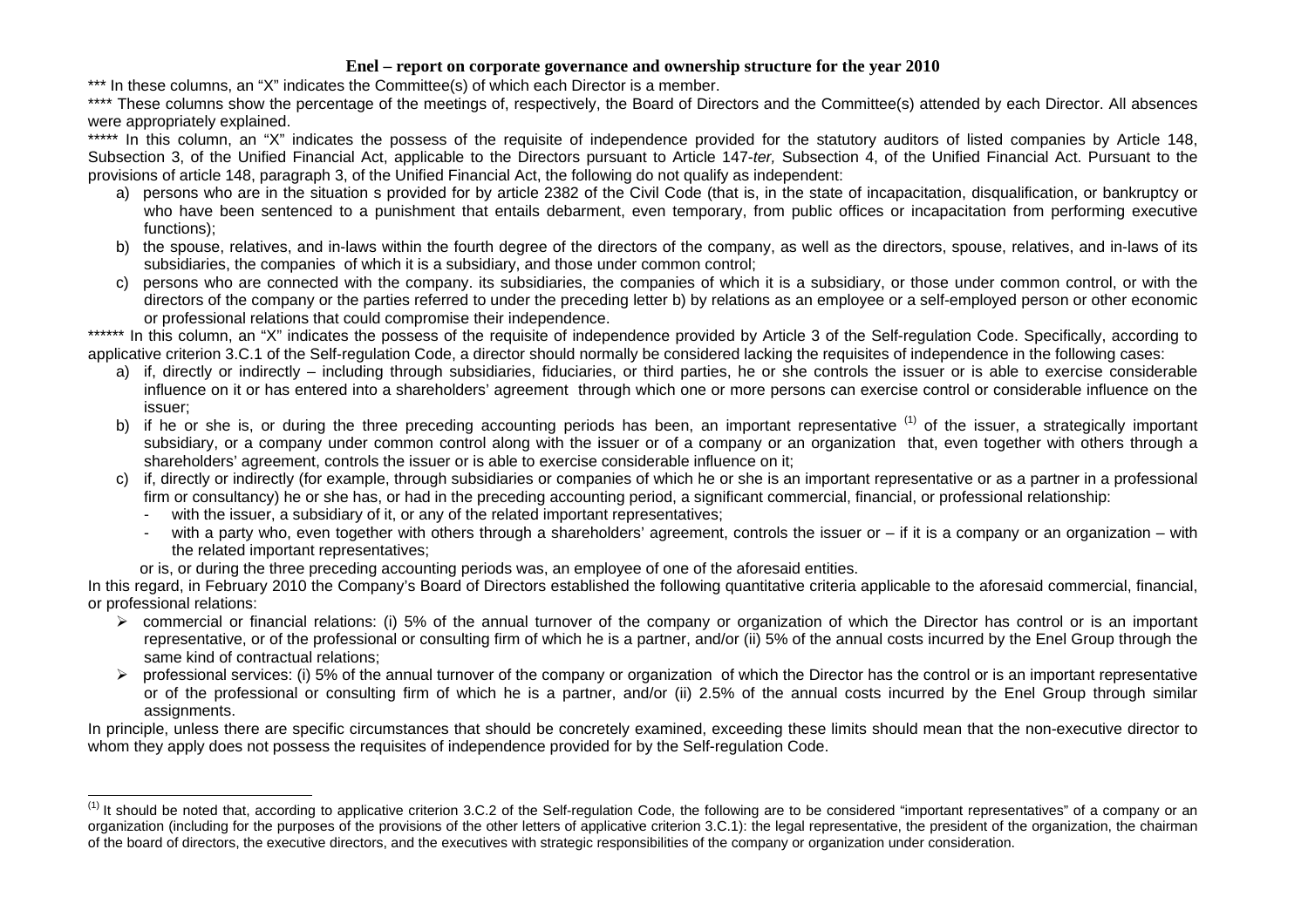- d) if he or she receives, or has received in the three preceding accounting periods, from the issuer or from a subsidiary or controlling company significant additional compensation with respect to his or her "fixed" pay as a non-executive director of the issuer, including participation in incentive plans connected with the company's performance, including those involving stock based plans;
- e) if he or she has been a director of the issuer for more than nine years in the last twelve years;
- f) if he holds the office of chief executive officer in another company in which an executive director of the issuer holds a directorship;
- g) if he or she is a shareholder or a director of a company or an organization belonging to the network of the firm entrusted with the external audit of the issuer;
- h) if he or she is a close family member  $(2)$  of a person who is in one of the conditions referred to in the preceding items.

\*\*\*\*\*\*\*\* This *quorum* applies with effect from the meetings whose notice is published after October 31, 2010. For the meetings convened until that date, the *quorum* was equal to 1% of the share capital.

<sup>&</sup>lt;sup>(2)</sup> The comment on article 3 of the Self-regulation Code states in this regard that "in principle, the following should be considered not independent: the parents, the spouse (unless legally separated), life partner *more uxorio* , and co-habitant family members of a person who could not be considered an independent director."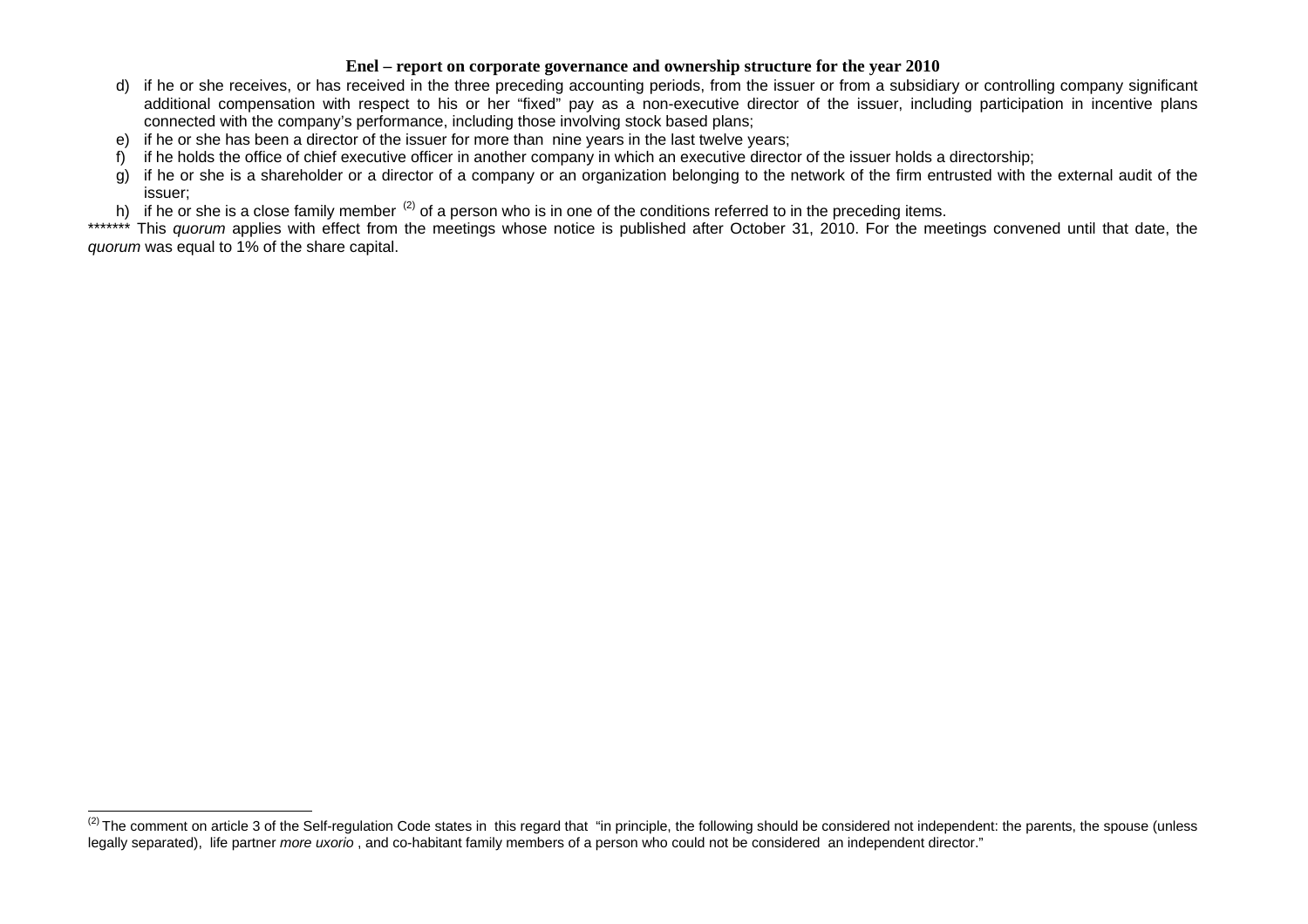# **TABLE 2: Enel's Board of Statutory Auditors**

| Office                                                                                                                                          | <b>Members</b>            | Percentage of Board meetings<br>attended | Number of offices** |  |  |  |  |
|-------------------------------------------------------------------------------------------------------------------------------------------------|---------------------------|------------------------------------------|---------------------|--|--|--|--|
| Chairman                                                                                                                                        | Fontana Franco (*) (***)  | 100%                                     | 13                  |  |  |  |  |
| Chairman                                                                                                                                        | Duca Sergio (*) (****)    | 100%                                     |                     |  |  |  |  |
| <b>Regular Auditor</b>                                                                                                                          | Conte Carlo               | 91%                                      |                     |  |  |  |  |
| Regular Auditor                                                                                                                                 | Mariconda Gennaro         | 86%                                      |                     |  |  |  |  |
| <b>Alternate Auditor</b>                                                                                                                        | Giordano Giancarlo (***)  | N.A.                                     |                     |  |  |  |  |
| Alternate Auditor                                                                                                                               | Sbordoni Paolo (*) (***)  | N.A.                                     |                     |  |  |  |  |
| <b>Alternate Auditor</b>                                                                                                                        | Salsone Antonia Francesca | N.A.                                     |                     |  |  |  |  |
|                                                                                                                                                 | /****`                    |                                          |                     |  |  |  |  |
| <b>Alternate Auditor</b>                                                                                                                        | Tutino Franco (*) (****)  | N.A.                                     |                     |  |  |  |  |
| Number of meetings held in 2010: 22                                                                                                             |                           |                                          |                     |  |  |  |  |
| Quorum required for the presentation of slates for the appointment of the Board of Statutory Auditors: 0.5% of the share capital.<br>$(*****")$ |                           |                                          |                     |  |  |  |  |

# **NOTES**

\* The presence of an asterisk indicates that the Statutory Auditor was designated on a slate presented by minority shareholders.

\*\* This column shows the number of offices that the person concerned has declared to hold on the boards of directors or the boards of statutory auditors of Italian corporations.

\*\*\* In charge until April 29, 2010.

\*\*\*\* In charge from April 29, 2010.

\*\*\*\*\* This *quorum* applies with effect from the meetings whose notice is published after October 31, 2010. For the meetings convened until that date, the *quorum* was equal to 1% of the share capital.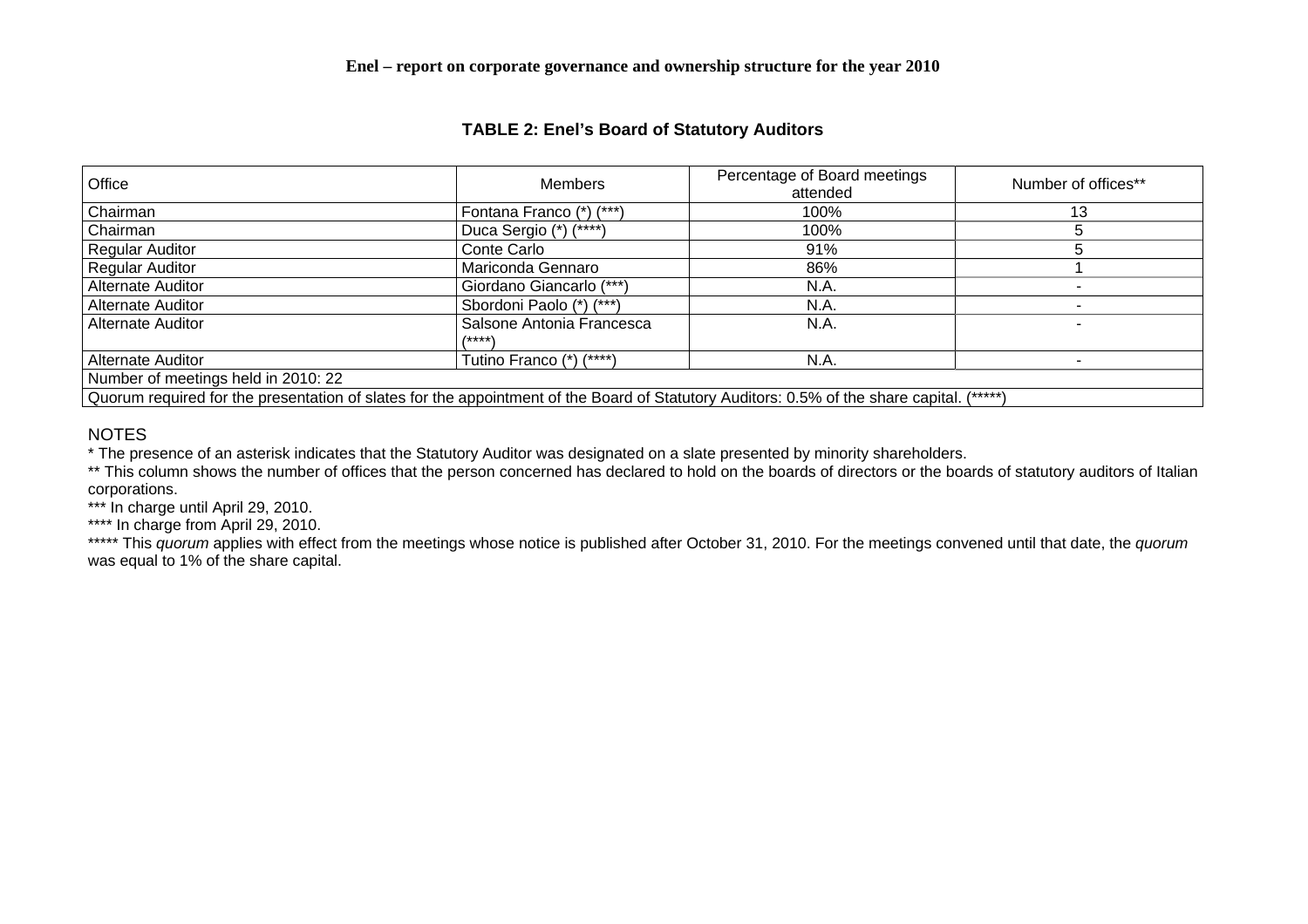|                                                                                                      |                         |           | Summary of the reasons for any        |  |  |  |  |
|------------------------------------------------------------------------------------------------------|-------------------------|-----------|---------------------------------------|--|--|--|--|
|                                                                                                      | <b>YES</b>              | <b>NO</b> | deviation from the recommendations of |  |  |  |  |
|                                                                                                      |                         |           | the Code                              |  |  |  |  |
| Delegation system and transactions with related parties                                              |                         |           |                                       |  |  |  |  |
|                                                                                                      |                         |           |                                       |  |  |  |  |
| Has the Board of Directors delegated powers and                                                      | X                       |           |                                       |  |  |  |  |
| established:                                                                                         |                         |           |                                       |  |  |  |  |
| a) their limits                                                                                      | X                       |           |                                       |  |  |  |  |
| b) how they are to be exercised                                                                      | X                       |           |                                       |  |  |  |  |
| c) and how often it is to be informed?                                                               | $\overline{\mathsf{x}}$ |           |                                       |  |  |  |  |
| Has the Board of Directors reserved the power to                                                     |                         |           |                                       |  |  |  |  |
| examine and approve beforehand transactions                                                          | X                       |           |                                       |  |  |  |  |
| having a significant impact on the company's                                                         |                         |           |                                       |  |  |  |  |
| strategy, balance sheet, income statement, or cash                                                   |                         |           |                                       |  |  |  |  |
| flow (including transactions with related parties)?                                                  |                         |           |                                       |  |  |  |  |
| Has the Board of Directors established guidelines                                                    | X                       |           |                                       |  |  |  |  |
| and criteria for identifying "significant" transactions?                                             |                         |           |                                       |  |  |  |  |
| Are the aforesaid guidelines and criteria described in                                               | X                       |           |                                       |  |  |  |  |
| the report?                                                                                          |                         |           |                                       |  |  |  |  |
| Has the Board of Directors established special                                                       | $\sf X$                 |           |                                       |  |  |  |  |
| procedures for the examination and approval of                                                       |                         |           |                                       |  |  |  |  |
| transactions with related parties?                                                                   |                         |           |                                       |  |  |  |  |
| Are the procedures for approving transactions with                                                   | X                       |           |                                       |  |  |  |  |
| related parties described in the report?                                                             |                         |           |                                       |  |  |  |  |
|                                                                                                      |                         |           |                                       |  |  |  |  |
| Procedures of the most recent election of the Board of Directors and the Board of Statutory Auditors |                         |           |                                       |  |  |  |  |
|                                                                                                      |                         |           |                                       |  |  |  |  |
| Were the candidacies for the office of Director filed                                                |                         |           |                                       |  |  |  |  |
| at least 10 days (*) beforehand?                                                                     | $\frac{X}{X}$           |           |                                       |  |  |  |  |
| Were the candidacies for the office of Director                                                      |                         |           |                                       |  |  |  |  |
| accompanied by exhaustive information on the                                                         |                         |           |                                       |  |  |  |  |
| personal and professional characteristics of the<br>candidates?                                      |                         |           |                                       |  |  |  |  |
| Were the candidacies for the office of Director                                                      |                         |           |                                       |  |  |  |  |
| accompanied by a statement that the candidates                                                       | X                       |           |                                       |  |  |  |  |
| qualify as independent?                                                                              |                         |           |                                       |  |  |  |  |
| Were the candidacies for the office of Statutory                                                     | X                       |           |                                       |  |  |  |  |
| Auditor filed at least 10 days (*) beforehand?                                                       |                         |           |                                       |  |  |  |  |
| Were the candidacies for the office of Statutory                                                     | X                       |           |                                       |  |  |  |  |
| Auditor accompanied by exhaustive information on                                                     |                         |           |                                       |  |  |  |  |
| the personal and professional characteristics of the                                                 |                         |           |                                       |  |  |  |  |
| candidates?                                                                                          |                         |           |                                       |  |  |  |  |
|                                                                                                      |                         |           |                                       |  |  |  |  |
| <b>Shareholders' Meetings</b>                                                                        |                         |           |                                       |  |  |  |  |
| regulations<br>the<br>company<br>approved<br>Has<br>for                                              | X                       |           |                                       |  |  |  |  |
| Shareholders' Meetings?                                                                              |                         |           |                                       |  |  |  |  |
| Are the regulations attached to the report (or is it                                                 | $\times$                |           |                                       |  |  |  |  |
| stated where they can be obtained/downloaded)?                                                       |                         |           |                                       |  |  |  |  |
|                                                                                                      |                         |           |                                       |  |  |  |  |

# **TABLE 3: Other provisions of the Self-regulation Code**

(\*) It should be noted that in the 2006 edition of the Self-regulation Code the recommended deadline for filing slates of candidates for the offices of director and statutory auditor was increased from 10 to 15 days. The deadline of 10 days was applicable to the Company under the provisions of the regulations regarding privatizations (article 4, Law n. 474 of July 30, 1994) with effect until the meetings whose notice was published within October 31, 2010. For the meetings whose notice is published after October 31, 2010, the Unified Financial Act (as amended by Legislative Decree n. 27 of January 27, 2010) provides that the slates must be filed at the Company's registered office at least 25 days before the date set for the Shareholders' Meeting convened to resolve upon the appointment of the members of the Board of Directors or of the Board of Statutory Auditors and must be published by the Company at least 21 days before the date set for the same Meeting.